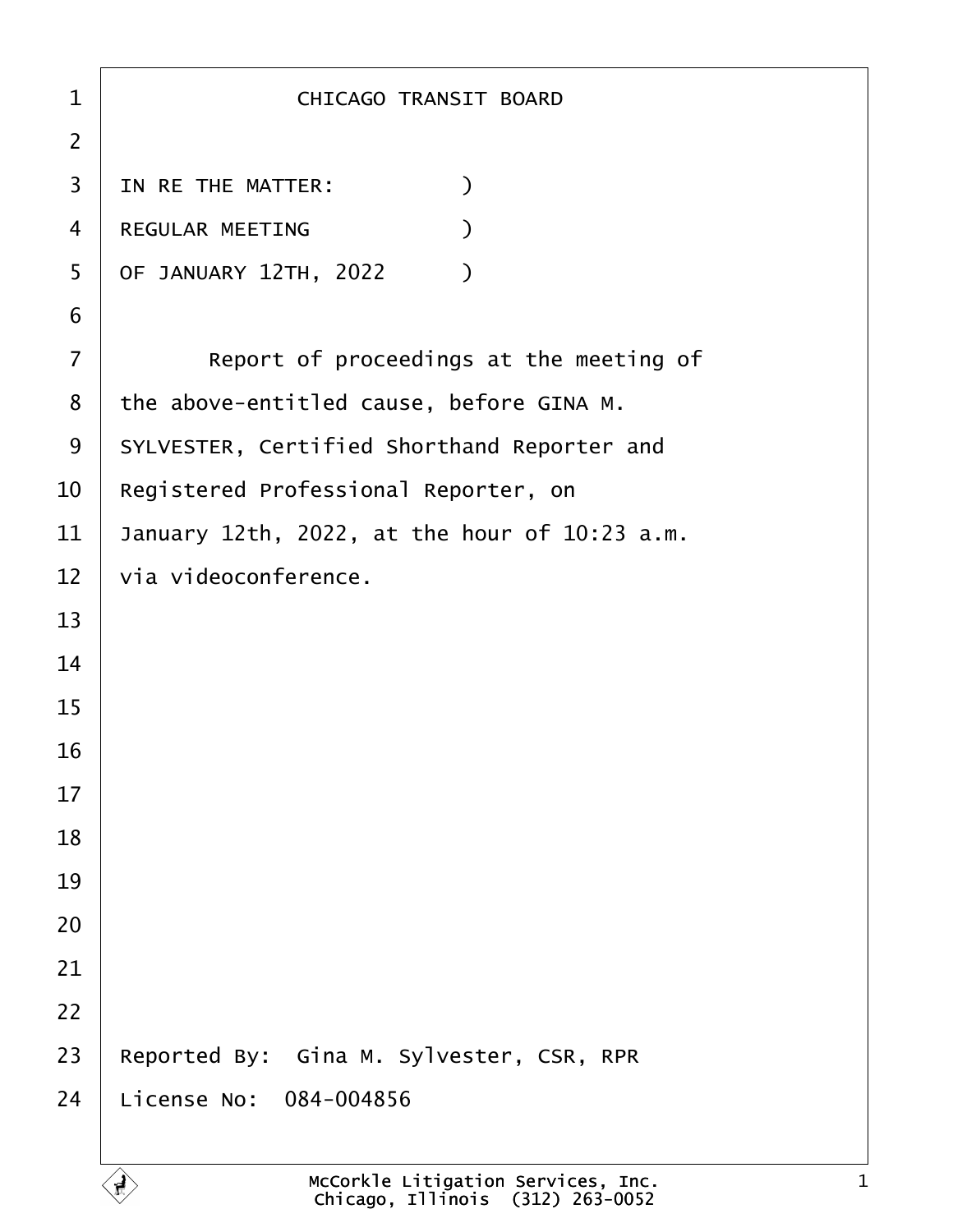| $\mathbf{1}$   | <b>BOARD MEMBERS PRESENT:</b>                                                          |
|----------------|----------------------------------------------------------------------------------------|
| $\overline{2}$ |                                                                                        |
| $\overline{3}$ | LESTER BARCLAY, Chairperson                                                            |
| $\overline{4}$ | BERNARD JAKES, Vice Chairperson                                                        |
| 5              | <b>KEVIN IRVINE</b>                                                                    |
|                |                                                                                        |
| 6              | <b>JOHNNY MILLER</b>                                                                   |
| $\overline{7}$ | ALEJANDRO SILVA                                                                        |
| 8              |                                                                                        |
| 9              | <b>STAFF PRESENT:</b>                                                                  |
| 10             |                                                                                        |
| 11             | DORVAL R. CARTER, JR., President                                                       |
| 12             | GREGORY LONGHINI, Secretary                                                            |
| 13             | KAREN SEIMETZ, General Counsel                                                         |
| 14             | CHRIS BUSHELL                                                                          |
| 15             | <b>BILL MOONEY</b>                                                                     |
| 16             | <b>JUANPABLO PRIETO</b>                                                                |
| 17             | ELLEN MCCORMACK                                                                        |
| 18             |                                                                                        |
| 19             |                                                                                        |
| 20             |                                                                                        |
| 21             |                                                                                        |
| 22             |                                                                                        |
| 23             |                                                                                        |
| 24             |                                                                                        |
|                |                                                                                        |
|                | McCorkle Litigation Services, Inc.<br>Chicago, Illinois (312) 263-0052<br>$\mathbf{F}$ |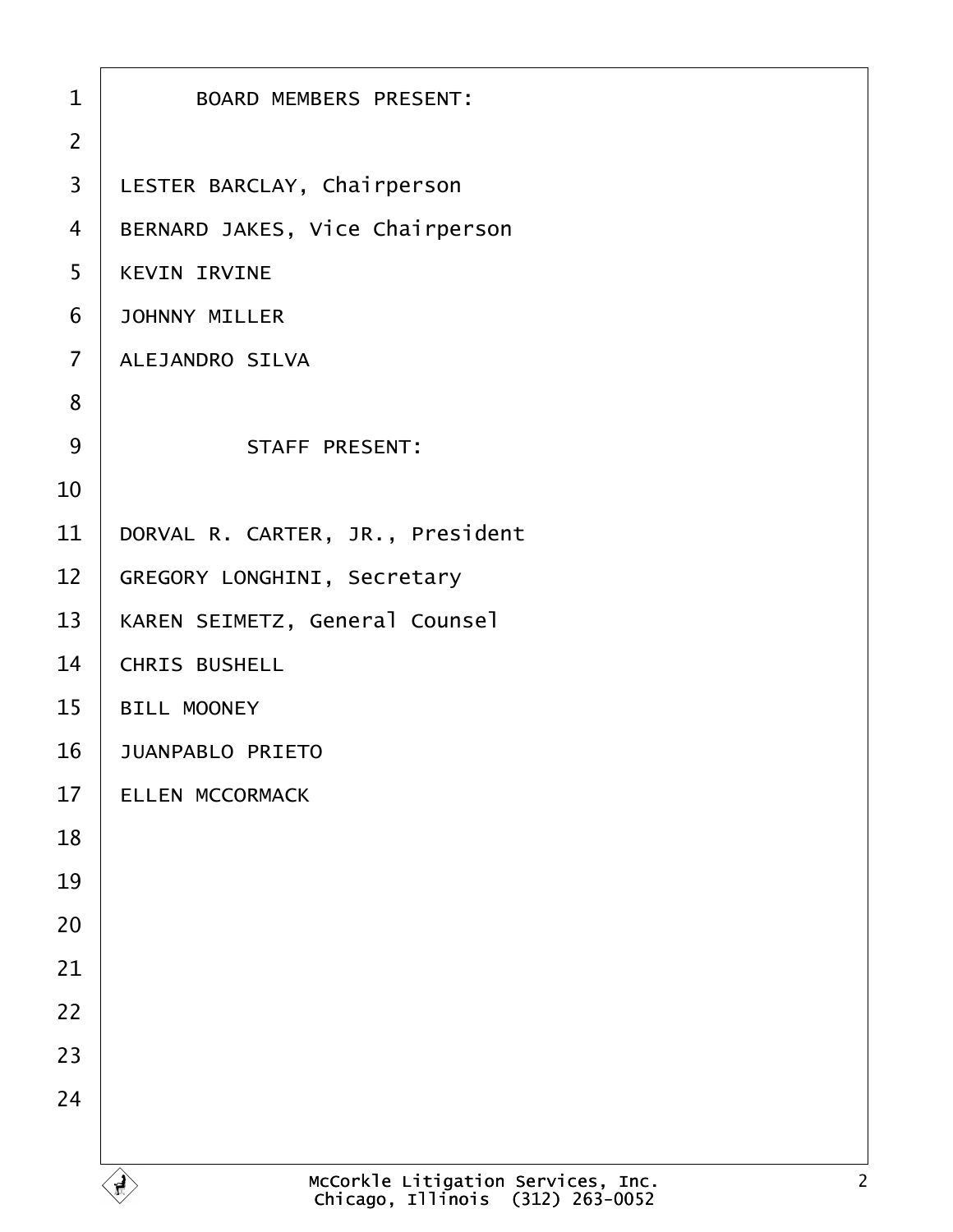<span id="page-2-0"></span>·1· · · · · · · · · ·(Whereupon, the following ·2· · · · · · · · · · proceedings were had via 3 **b**  $\blacksquare$  **1**  $\blacksquare$  **1**  $\blacksquare$  **1**  $\blacksquare$  **1**  $\blacksquare$  **1**  $\blacksquare$  **1**  $\blacksquare$  **1**  $\blacksquare$  **1**  $\blacksquare$  **1**  $\blacksquare$  **1**  $\blacksquare$  **1**  $\blacksquare$  **1**  $\blacksquare$  **1**  $\blacksquare$  **1**  $\blacksquare$  **1**  $\blacksquare$  **1**  $\blacksquare$  **1**  $\blacksquare$  **1**  $\blacksquare$  **1**  $\blacksquare$  4 SECRETARY LONGHINI: Good morning, again. 5 This is Greg Longhini of the CTA Board Office  $6$  again. We are about to begin the regularly  $7$  scheduled January 2022 meeting. 8 | Chairman Barclay. 9 CHAIRPERSON BARCLAY: Good morning. I would  $10$   $\vert$  like to call to order the regularly scheduled  $11$   $\parallel$  meeting of the Chicago Transit Board for 12 January 12th, 2022.  $13$   $\vert$  will the secretary call the roll. 14 SECRETARY LONGHINI: I'd be happy to. 15 **birector Miller.** 16 DIRECTOR MILLER: Here. 17 SECRETARY LONGHINI: Director Ortiz. 18 | DIRECTOR ORTIZ: Here. 19 | SECRETARY LONGHINI: Director Irvine. 20 DIRECTOR IRVINE: Here. 21 SECRETARY LONGHINI: Director Silva. 22 DIRECTOR SILVA: Here. 23 SECRETARY LONGHINI: Director Jakes. 24 VICE CHAIRPERSON JAKES: Here.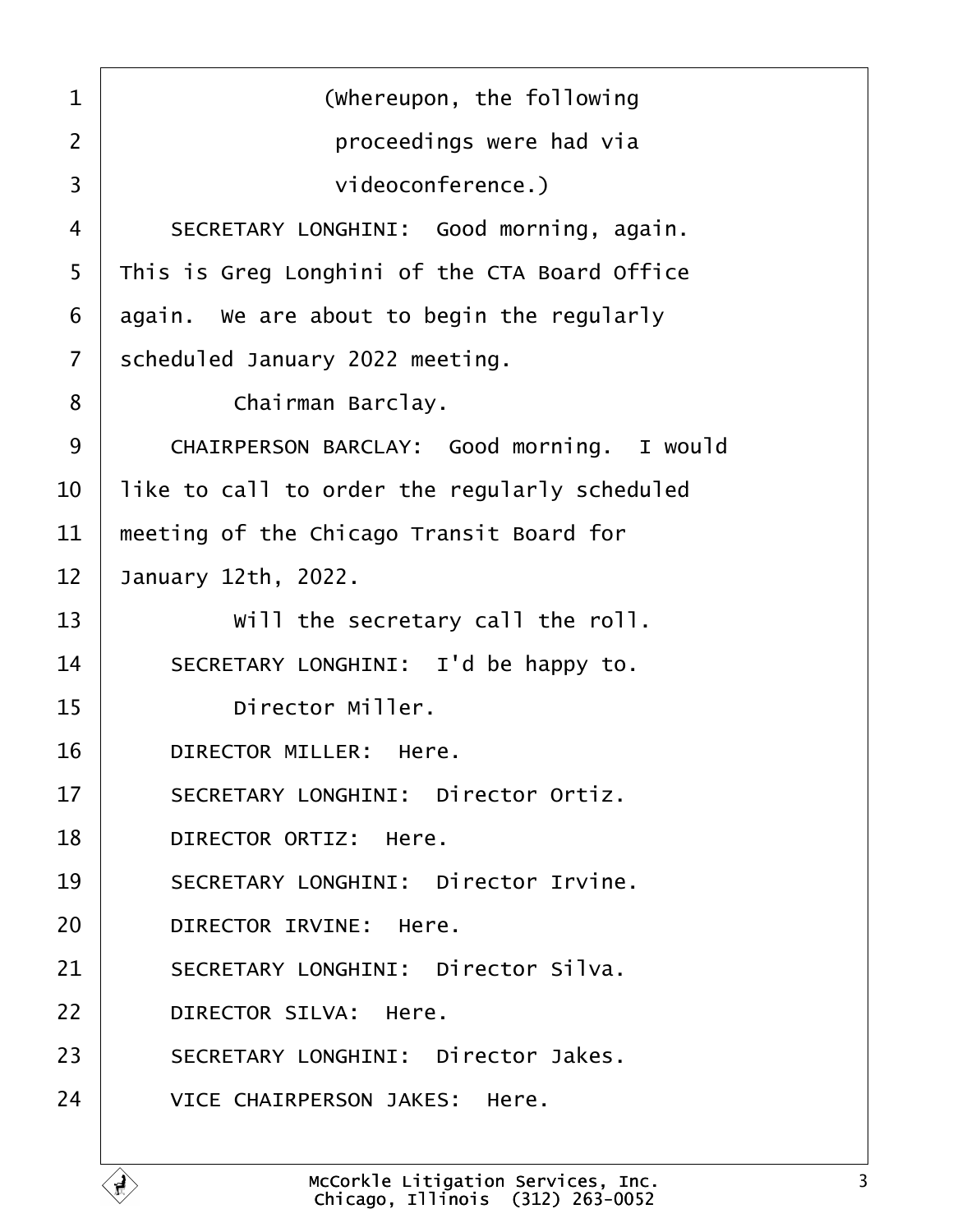<span id="page-3-0"></span>

| $\mathbf 1$    | SECRETARY LONGHINI: Chairman Barclay.            |
|----------------|--------------------------------------------------|
| $\overline{2}$ | CHAIRPERSON BARCLAY: Here.                       |
| 3              | SECRETARY LONGHINI: We have a quorum with        |
| 4              | all six members of the Board present, sir.       |
| 5              | CHAIRPERSON BARCLAY: Thank you.                  |
| 6              | Our first order of business is public            |
| $\overline{7}$ | comment.                                         |
| 8              | Greg.                                            |
| 9              | SECRETARY LONGHINI: No, sir. There's no          |
| 10             | comment for the day.                             |
| 11             | CHAIRPERSON BARCLAY: Then our next order of      |
| 12             | business is the approval of the minutes.         |
| 13             | I will now entertain a motion to                 |
| 14             | approve the minutes of the regular board meeting |
| 15             | of December 15th, 2021.                          |
| 16             | DIRECTOR MILLER: So moved. Did you say '20       |
| 17             | or '21?                                          |
| 18             | CHAIRPERSON BARCLAY: '21.                        |
| 19             | DIRECTOR IRVINE: Second.                         |
| 20             | SECRETARY LONGHINI: Moved by                     |
| 21             | Director Miller, seconded by Director Irvine.    |
| 22             | I'll take the vote on the minutes.               |
| 23             | Director Miller.                                 |
| 24             | DIRECTOR MILLER: Yes.                            |
|                |                                                  |

Ê,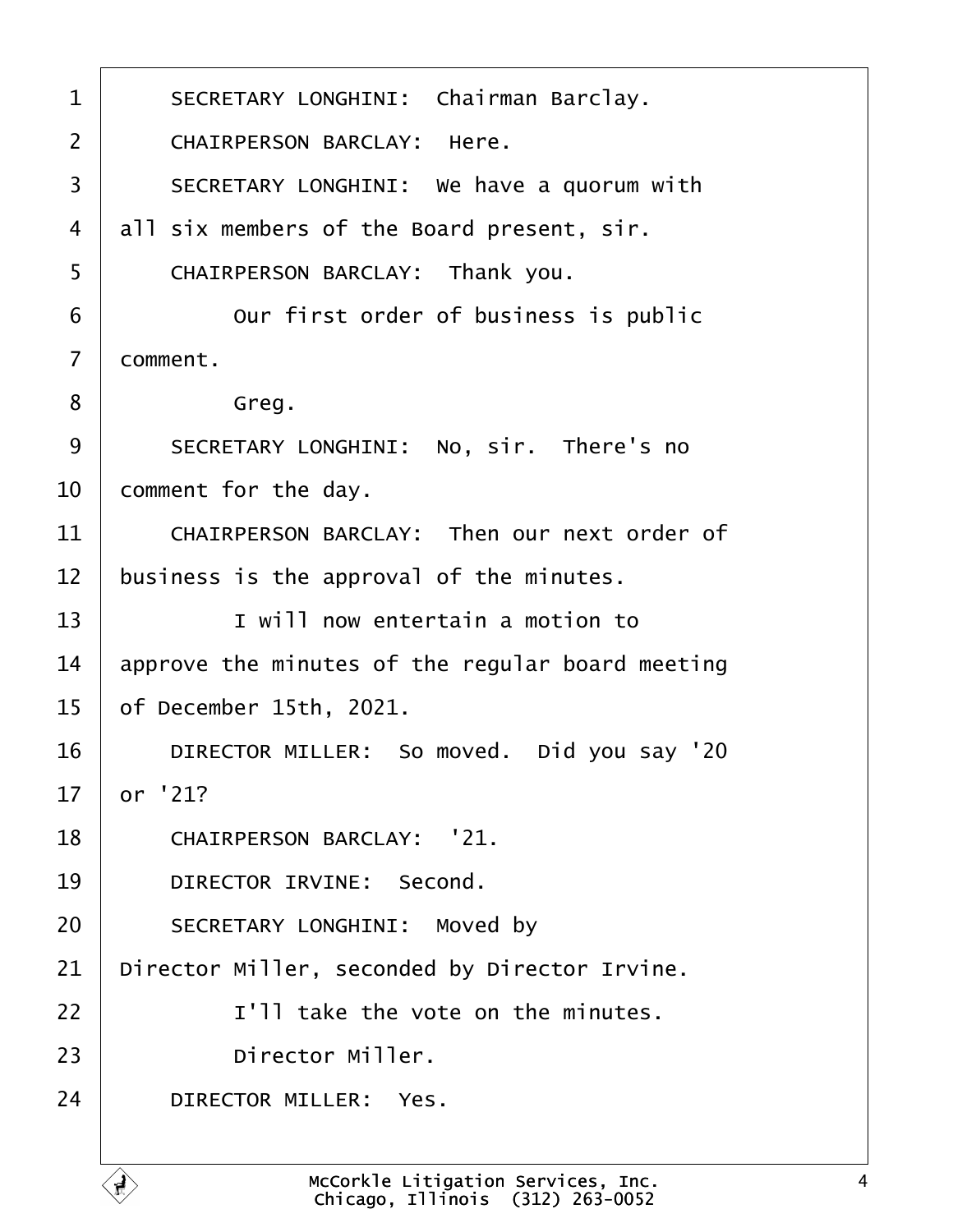<span id="page-4-0"></span>

| $\mathbf 1$    | SECRETARY LONGHINI: Director Ortiz.          |
|----------------|----------------------------------------------|
| $\overline{2}$ | DIRECTOR ORTIZ: Abstain.                     |
| 3              | SECRETARY LONGHINI: Abstained by Ortiz.      |
| 4              | Director Irvine.                             |
| 5              | DIRECTOR IRVINE: Yes.                        |
| 6              | SECRETARY LONGHINI: Director Silva.          |
| $\overline{7}$ | DIRECTOR SILVA: Yes.                         |
| 8              | SECRETARY LONGHINI: Director Jakes.          |
| 9              | VICE CHAIRPERSON JAKES: Yes.                 |
| 10             | SECRETARY LONGHINI: Chairman Barclay.        |
| 11             | CHAIRPERSON BARCLAY: Yes.                    |
| 12             | SECRETARY LONGHINI: The minutes are approved |
| 13             | with five yes votes and one abstention by    |
| 14             | Director Ortiz.                              |
| 15             | CHAIRPERSON BARCLAY: Then our next order of  |
| 16             | business is executive session.               |
| 17             | It is my understanding, Karen, that          |
| 18             | there is no executive session today; am I    |
| 19             | correct?                                     |
| 20             | COUNSEL SEIMETZ: You are correct, there is   |
| 21             | no executive session today.                  |
| 22             | CHAIRPERSON BARCLAY: Our next order of       |
| 23             | business is board matters. Let's start with  |
| 24             | Agenda Item 5-A.                             |
|                |                                              |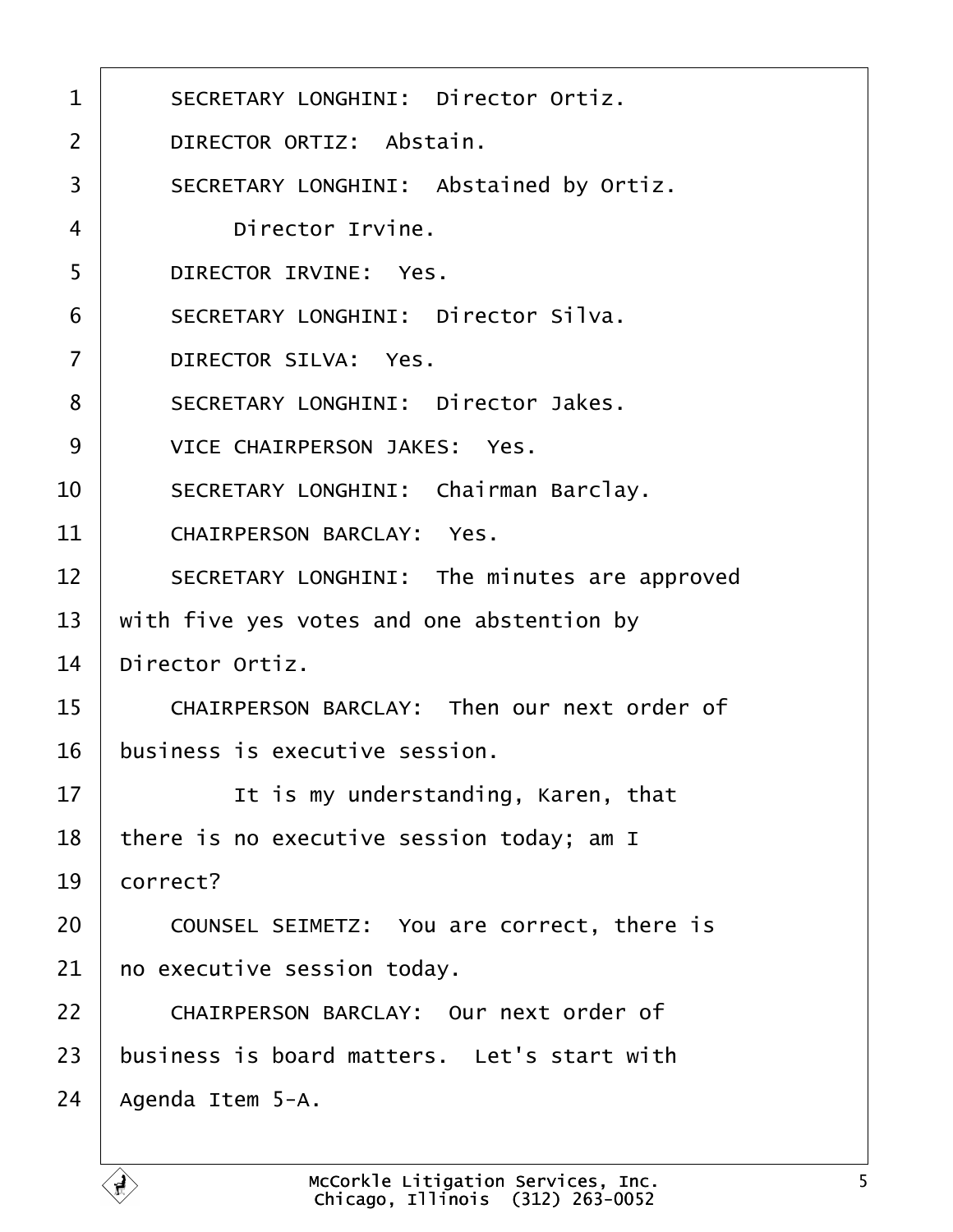<span id="page-5-0"></span>

| $\mathbf 1$    | I will now entertain a motion to                                       |
|----------------|------------------------------------------------------------------------|
| $\overline{2}$ | approve an ordinance fixing the salary of                              |
| 3              | Rosa Y. Ortiz as a temporary member of the                             |
| 4              | Chicago Transit Board.                                                 |
| 5              | DIRECTOR MILLER: So moved.                                             |
| 6              | DIRECTOR IRVINE: Second.                                               |
| $\overline{7}$ | SECRETARY LONGHINI: I'll take a roll call on                           |
| 8              | that item.                                                             |
| 9              | Director Miller.                                                       |
| 10             | DIRECTOR MILLER: Yes.                                                  |
| 11             | SECRETARY LONGHINI: Director Ortiz.                                    |
| 12             | DIRECTOR ORTIZ: I will abstain.                                        |
| 13             | SECRETARY LONGHINI: Director Silva.                                    |
| 14             | DIRECTOR SILVA: Yes.                                                   |
| 15             | SECRETARY LONGHINI: Director Jakes.                                    |
| 16             | VICE CHAIRPERSON JAKES: Yes.                                           |
| 17             | SECRETARY LONGHINI: Chairman Barclay.                                  |
| 18             | CHAIRPERSON BARCLAY: Yes.                                              |
| 19             | SECRETARY LONGHINI: That motion is approved                            |
| 20             | with five yes votes and one abstention by                              |
| 21             | Director Ortiz.                                                        |
| 22             | CHAIRPERSON BARCLAY: Our next board matter                             |
| 23             | is Item 5-B.                                                           |
| 24             | I will now entertain a motion to                                       |
|                |                                                                        |
|                | McCorkle Litigation Services, Inc.<br>Chicago. Illinois (312) 263-0052 |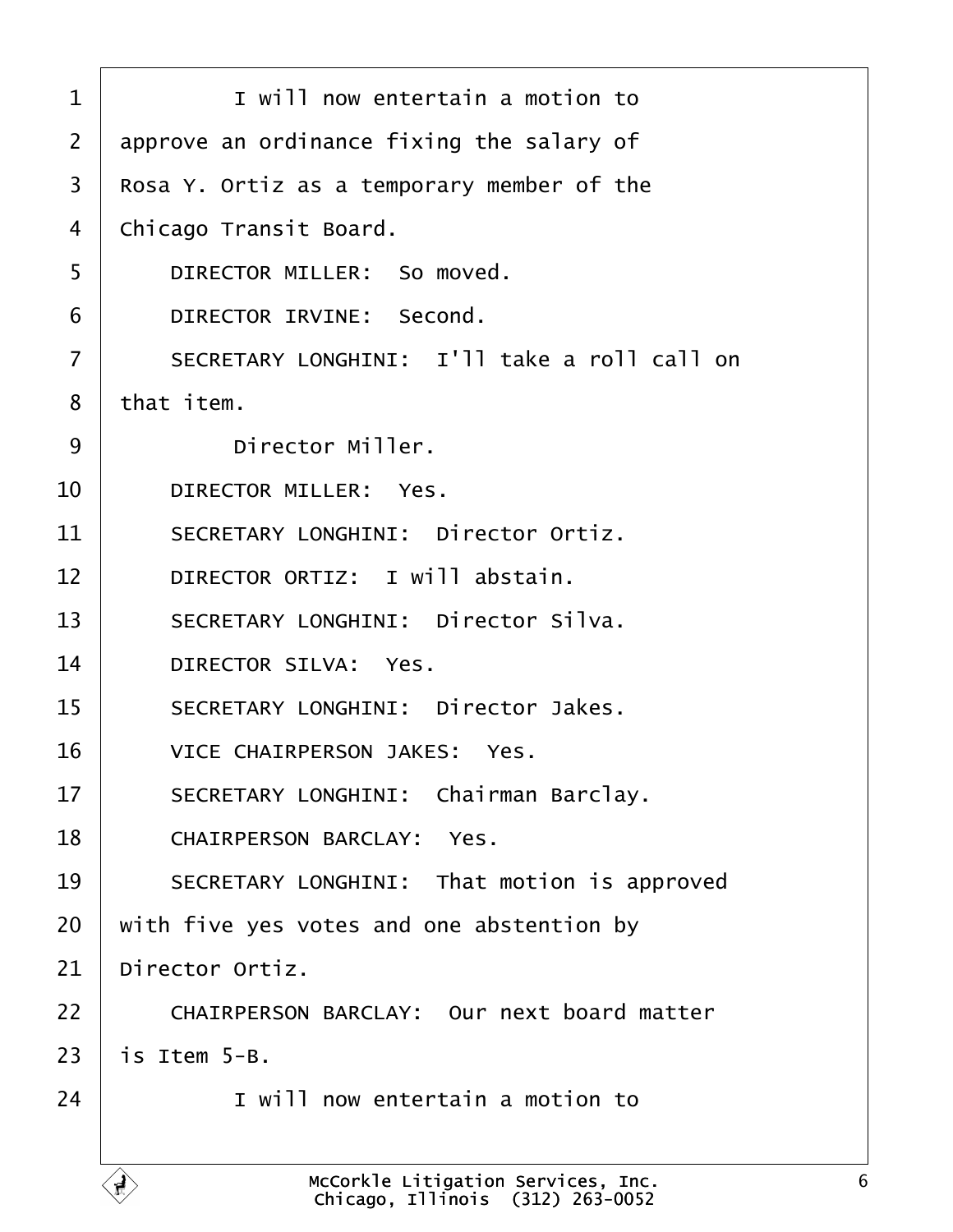<span id="page-6-0"></span>

| 1              | approve an ordinance appointing members and   |
|----------------|-----------------------------------------------|
| $\overline{2}$ | chairs to certain standing committees of the  |
| 3              | Chicago Transit Board.                        |
| 4              | DIRECTOR MILLER: So moved.                    |
| 5              | DIRECTOR IRVINE: Second.                      |
| 6              | SECRETARY LONGHINI: Moved by                  |
| $\overline{7}$ | Director Miller, seconded by Director Irvine. |
| 8              | The vote on $5-B$ .                           |
| 9              | Director Miller.                              |
| 10             | DIRECTOR MILLER: Yes.                         |
| 11             | SECRETARY LONGHINI: Director Ortiz.           |
| 12             | DIRECTOR ORTIZ: Yes.                          |
| 13             | SECRETARY LONGHINI: Director Irvine.          |
| 14             | DIRECTOR IRVINE: Yes.                         |
| 15             | SECRETARY LONGHINI: Director Silva.           |
| 16             | DIRECTOR SILVA: Yes.                          |
| 17             | SECRETARY LONGHINI: Director Jakes.           |
| 18             | VICE CHAIRPERSON JAKES: Yes.                  |
| 19             | SECRETARY LONGHINI: Chairman Barclay.         |
| 20             | CHAIRPERSON BARCLAY: Yes.                     |
| 21             | SECRETARY LONGHINI: That motion is approved,  |
| 22             | sir, with six yes votes.                      |
| 23             | CHAIRPERSON BARCLAY: For our next board       |
| 24             | matter item on the agenda, I'd like to take a |
|                |                                               |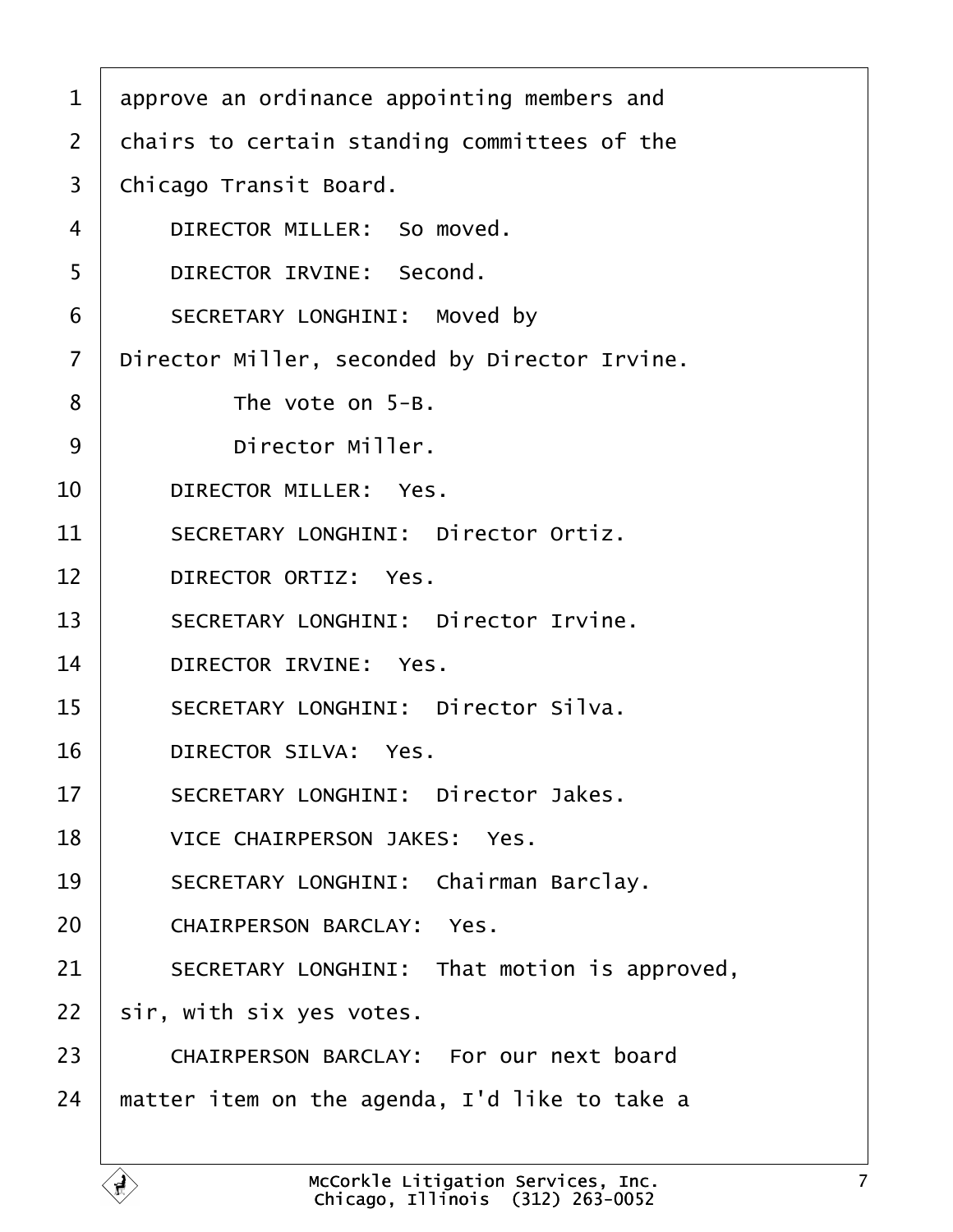<span id="page-7-0"></span>1 | moment to recognize General Counsel | Karen Seimetz who, as many of you know, is  $\vert$  retiring at the end of this month after 11 years 4 of providing excellent legal counsel and 5 | guidance to the Board and to the Chicago Transit | Authority.

7 | Karen, on behalf of the Board, I'd like 8 to thank you for your service and dedication to the CTA. Your quidance was extremely helpful to  $\parallel$  me in my transition into the chairman's seat, and your advice and insight of matters coming  $\parallel$  before the Board has been crucial to our decision-making process, particularly during  $\vert$  this time as the agency faces unprecedented challenges of the ongoing pandemic.

16 I think I can safely speak for my Fellow board members in saying that we will miss  $\vert$  you, and we wish you all the best in your future | endeavors. We'd like to honor you with a | resolution in recognition of your exemplary service.

**I** Greg, would you please read the  $\pm$  resolution.

24 SECRETARY LONGHINI: Yes, I would be happy to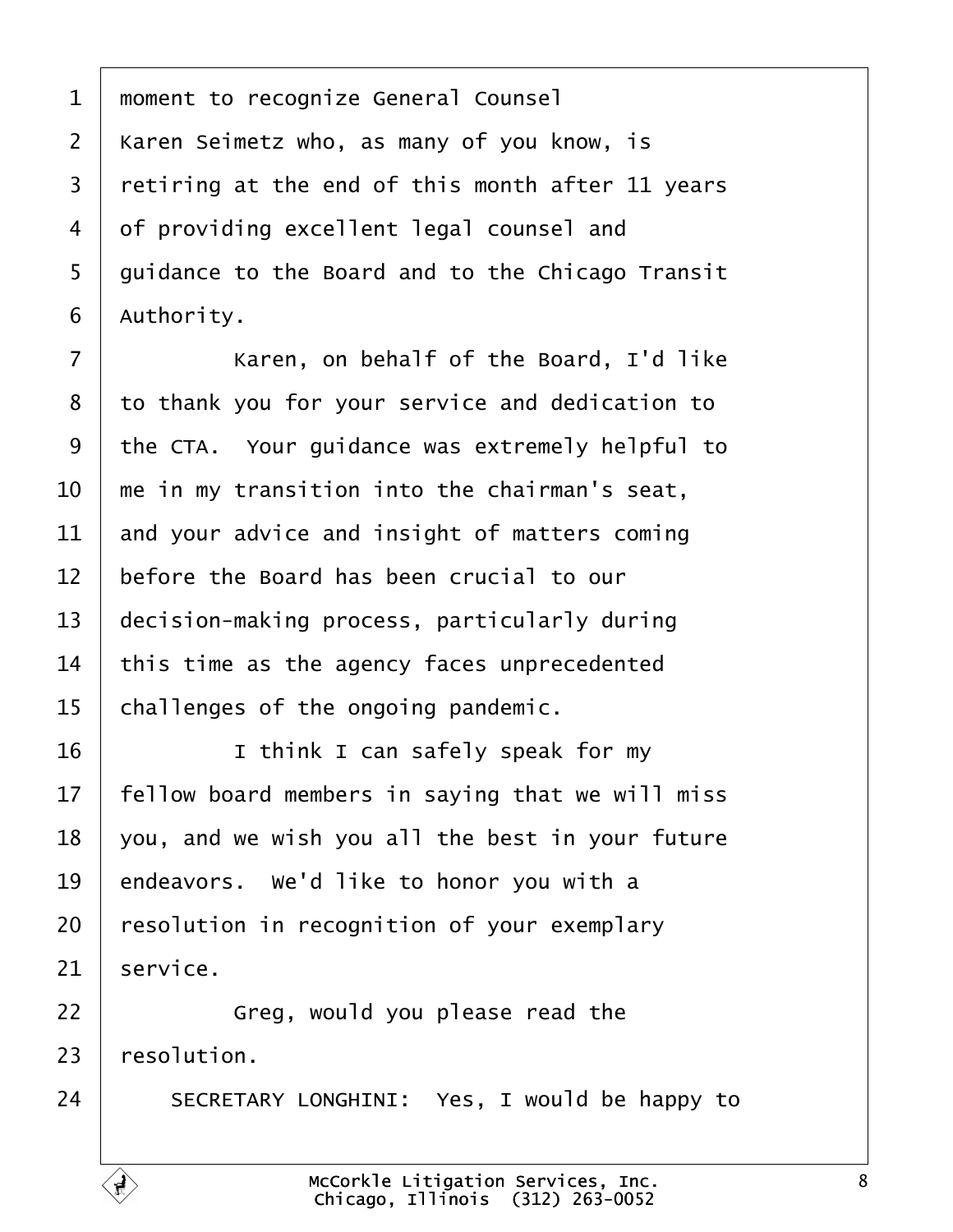<span id="page-8-0"></span> read this for my good friend, Karen. **candom Resolution of appreciation**, 3 General Counsel Karen G. Seimetz. 4 Whereas, Karen Seimetz has served as 5 | general counsel for the Chicago Transit | Authority for 11 years, making her the longest tenured general counsel in the agency's history. 8 | **Whereas, throughout her tenure**, 9 | Karen Seimetz has provided excellent legal  $\vert$  counsel and quidance to the Chicago Transit Board and to the Authority.  $\parallel$  whereas, Karen Seimetz has managed an  $\vert$  array of complex litigation and appeals to ensure that lawsuits and claims were resolved | favorably to the Authority. 16 | **Whereas, Karen Seimetz has been**  | instrumental in the successful implementation of  $\parallel$  major agency initiatives. 19 Whereas, Karen Seimetz provided crucial support to help the Authority secure over \$400  $\parallel$  million in federal Transportation Infrastructure  $\mid$  Finance and Innovation Act loans used for critical infrastructure projects, including 24 | (audio disruption) street terminal improvement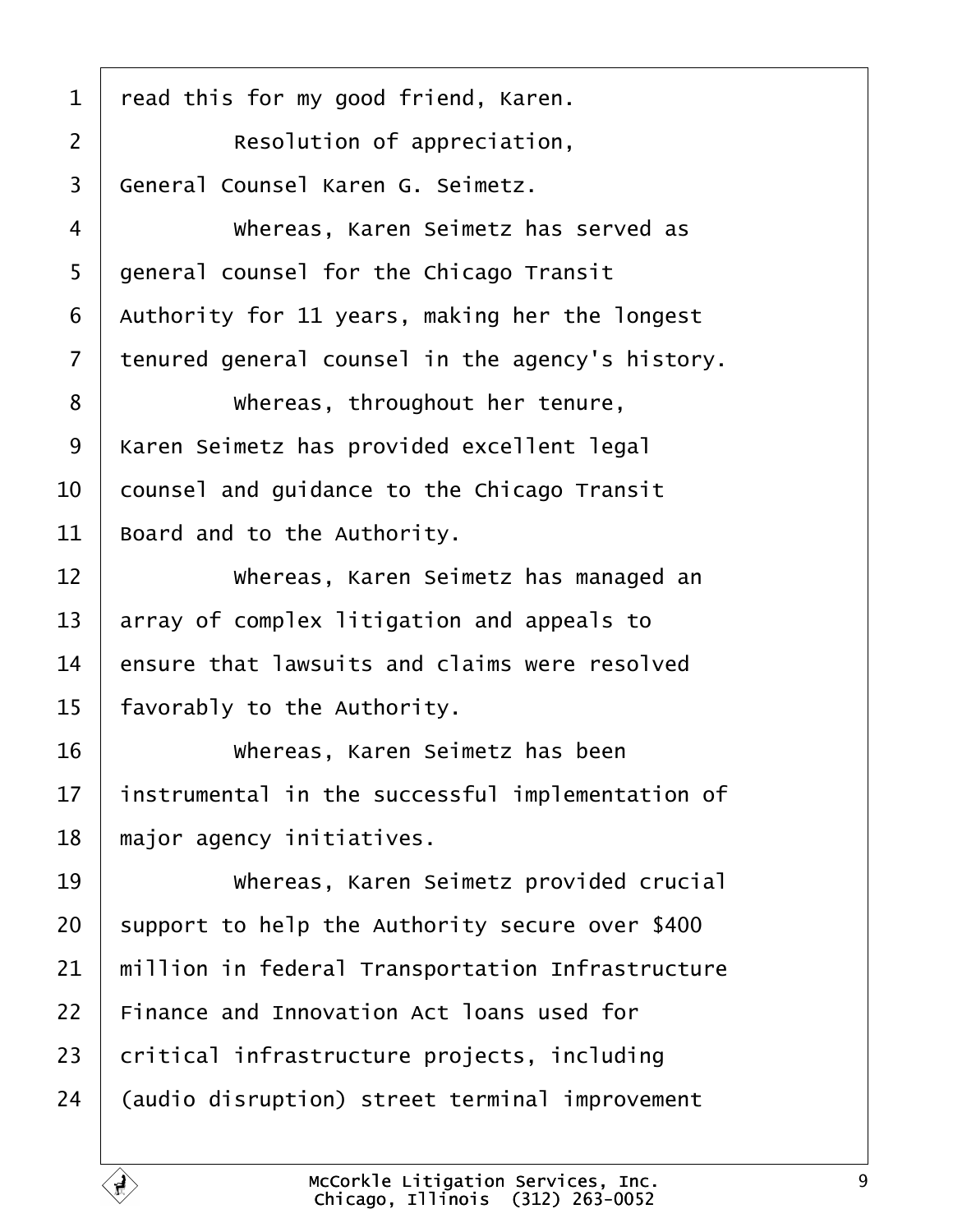<span id="page-9-0"></span> $1$  project, (audio disruption) project, and CTA's 2 | railcar replacement.

·3· · · · · · Whereas, Karen Seimetz was instrumental 4 in working with City Hall in Springfield in 5 creating a landmark transit tax increment 6 | financing district to provide over \$600 million  $7$  in funding for the Red/Purple Modernization 8 | Project.

**Whereas, Karen Seimetz has provided**  sound quidance in the Authority's development and expansion of the Workforce Innovation and | Opportunity Act Program and the Small and 13 | Disadvantaged Business Enterprise Programs to improve job and contracting opportunities for a 15 | diverse workforce on CTA projects.

16 | Whereas, Karen Seimetz has demonstrated steady and innovated leadership in CTA's Law | Department, making herself available to the 120 attorneys and staff in her charge with support, encouragement, and quidance.

21 | Whereas, Karen Seimetz created an ethics and compliance division within the CTA's Law Department which, under her leadership, secured CTA's first perfect score on the Federal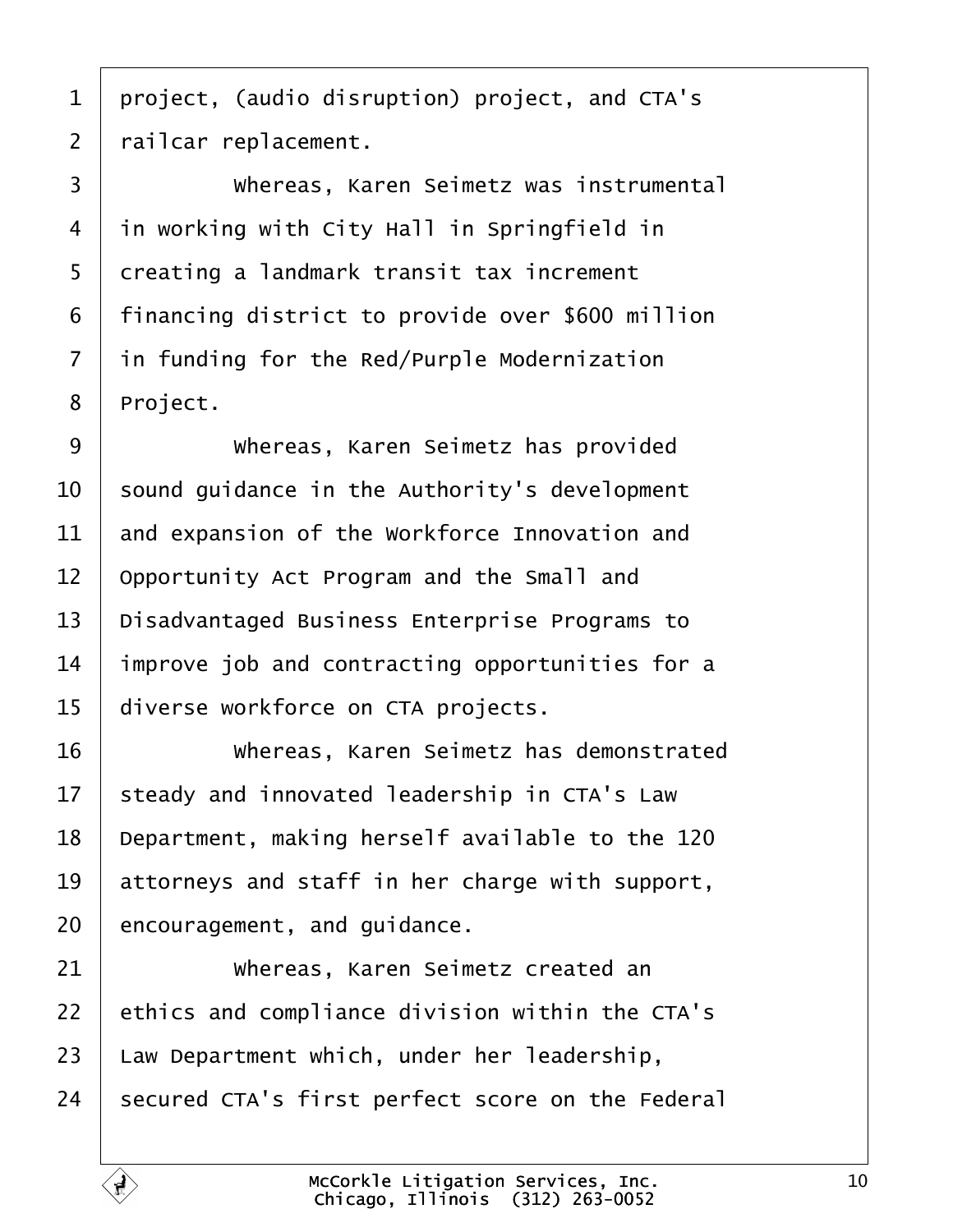<span id="page-10-0"></span>Transit Administration Triennial Review in 2016.

·2· · · · · · Whereas, as General Counsel 3 | Karen Seimetz developed and oversaw a robust CTA legal intern program that provides law students 5 | with (audio disruption) legal experience and job opportunities post graduation.

**Whereas, a committed advocate for** 8 | professional development, Karen Seimetz has 9 mentored and encouraged attorneys to do their  $\vert$  best, expand their professional experiences, and  $\parallel$  has been instrumental in the professional growth  $\parallel$  and achievements of those that she has worked with over the years.

 Now, therefore, be it resolved that the 15 | members of the Chicago Transit Board recognize the extraordinary impact that Karen Seimetz provided to the Chicago Transit Authority and | the region's public transportation system.

**Be it further resolved that the members**  of the Chicago Transit Board thank Karen Seimetz for her services and dedication to the Chicago | Transit Authority and her leadership of the Law  $\vert$  Department for the past 11 years.

 $\parallel$  and, in conclusion, be it further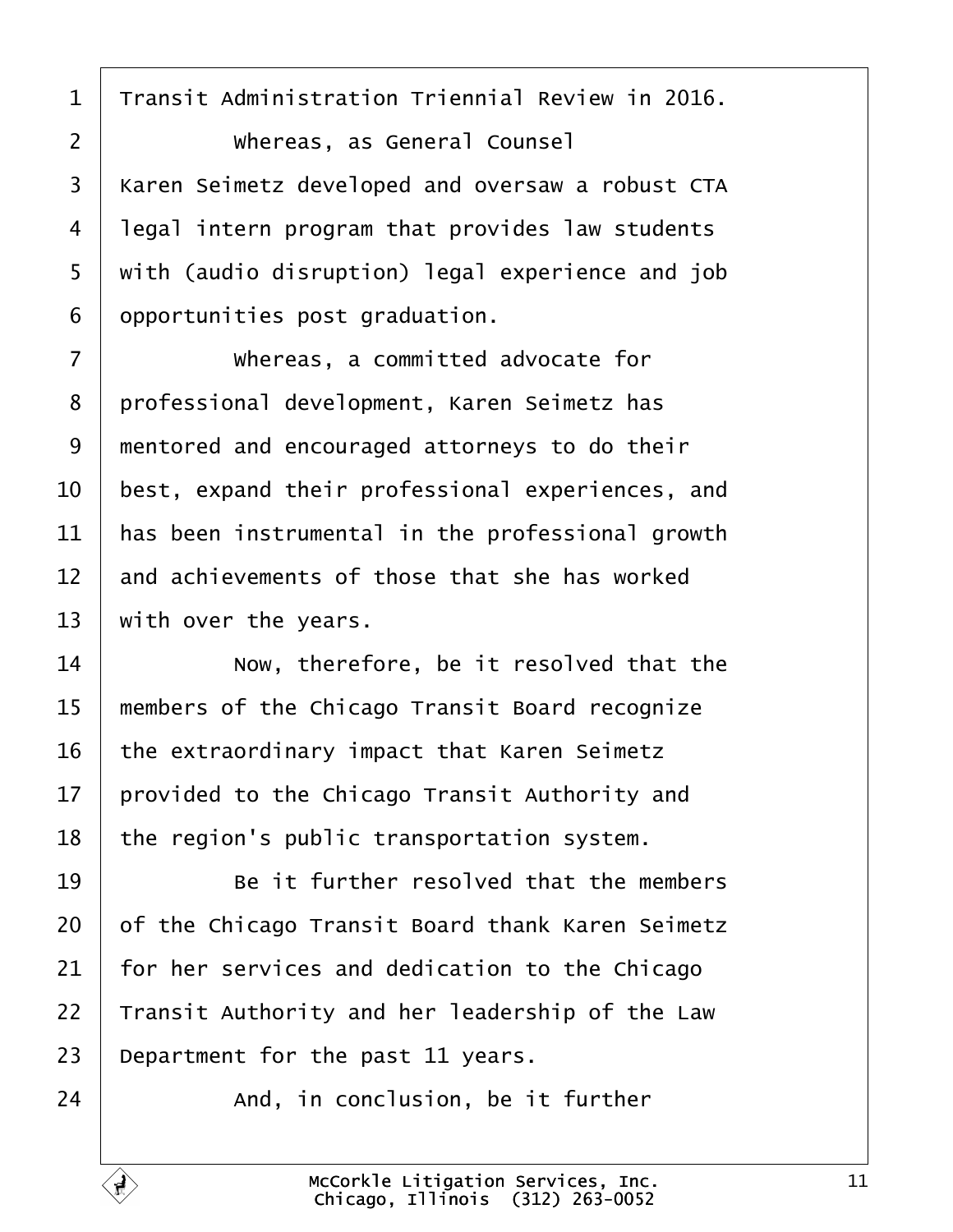<span id="page-11-0"></span> resolved that the members of the Chicago Transit  $\vert$  Board wish Karen Seimetz the best in all of her | future endeavors. 4 | CHAIRPERSON BARCLAY: Thank you, Greg. **Before I entertain a motion for this**  | resolution, I'd like to open the floor to the 7 board members and to President Carter to give 8 | remarks for recognizing Karen's career here at the CTA. 10 DIRECTOR IRVINE: Thank you, Chairman --  $\blacksquare$  DIRECTOR MILLER: Go ahead, go ahead. 12 | DIRECTOR IRVINE: Go ahead, Director Miller. 13 DIRECTOR MILLER: Thank you, 14 Chairman Barclay.  $\vert$  and, yeah, I just want to join the team in saying thank you, Karen. It's certainly been a pleasure and  $-$  for your leadership and your | professionalism. We're going to miss you. And | just feel like it's not time for you to go, but just say thank you, happy new year, and God | bless you. **DIRECTOR IRVINE:** And I'm going to jump in on that. 24 Xaren, it's been such fun to work with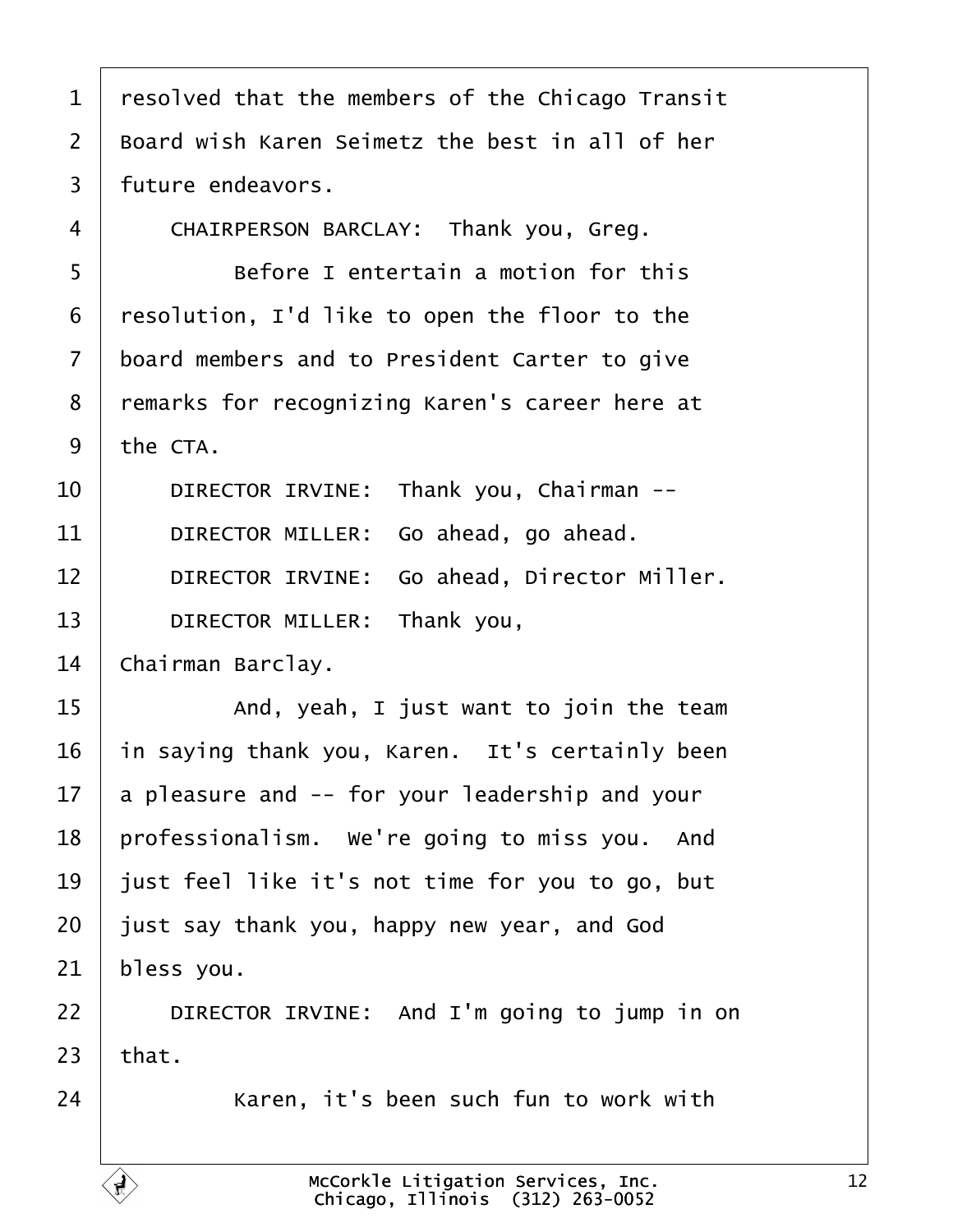<span id="page-12-0"></span> you. You've done a great job leading that legal  $\pm$  team and done so much for the CTA.

3 and it's been a pleasure to work with vou, and I've appreciated all the chances we've | had to, you know, work on everything over the time you've been at CTA. I'm going to miss you.  $\vert$  I'm definitely going to miss your steady hand on | the legal team.

9 | And you have, no doubt, earned your  $\vert$  retirement and whatever you do in the years to come, but we're going to miss you. It's not going to be the same around here without you.

13 | So thank you, thank you, thank you.  $\vert$  And please enjoy your time off and don't log into our meetings once you're gone.

16 | VICE CHAIRPERSON JAKES: Karen, I am really | going to miss you. You know, you made life very simple for me. And the reason why you made life | simple is because when I first came on the Board and hearing all of the acronyms and things of that nature and trying to catch up, you very | lovingly poured it in a cup I could drink from. **So, you know, it has been a joy.** 

Typically, my experience (audio disruption)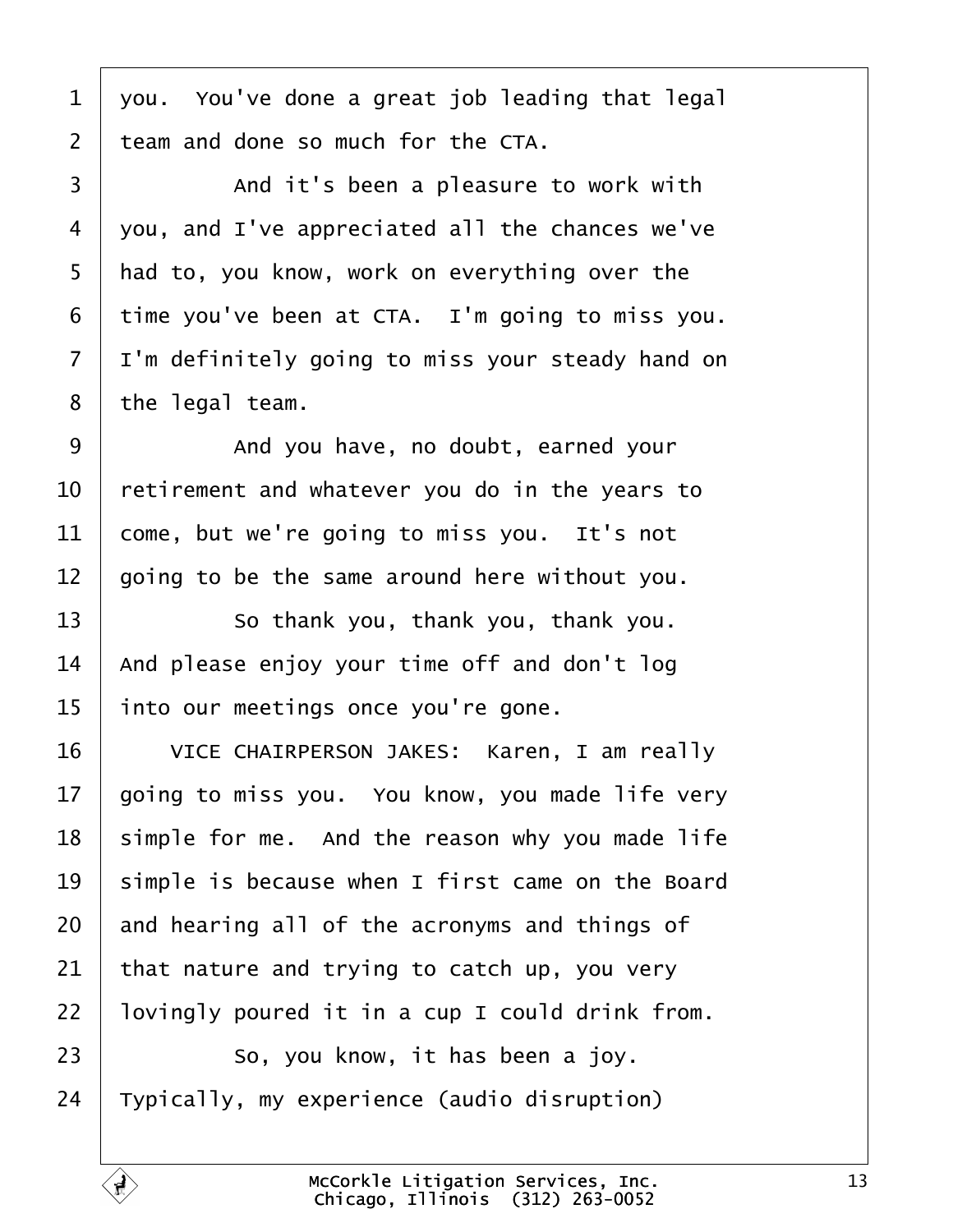<span id="page-13-0"></span> vou'll have some hard shoes to fill. And, you | know, I never believed in that. I will say, though, that -- because your shoes can't be  $4 \mid$  filled.

5 | But I do hope that the next general 6 | counsel will definitely follow in your footsteps because you have, indeed, made an indelible impact on the CTA in general and me personally.

9 | So congratulations, enjoy, and I look  $\vert$  forward in the near future being able to banter with you because you have quick wit.

12 | DIRECTOR ORTIZ: Karen, I'd like to say thank 13 vou as well. I know it's been a short run on my  $\parallel$  end to have engaged with you, but I recognize what 11 years can be in terms of a commitment to an organization. And by everything that everyone else has shared, I know your time has  $\parallel$  made a huge impact on the agency.

19 So, thank you, and I do hope and know | that all of the work that you've done throughout these 11 years will be felt in all of the upcoming sessions that we'll have the opportunity to work with.

24 So thank you for seating great seats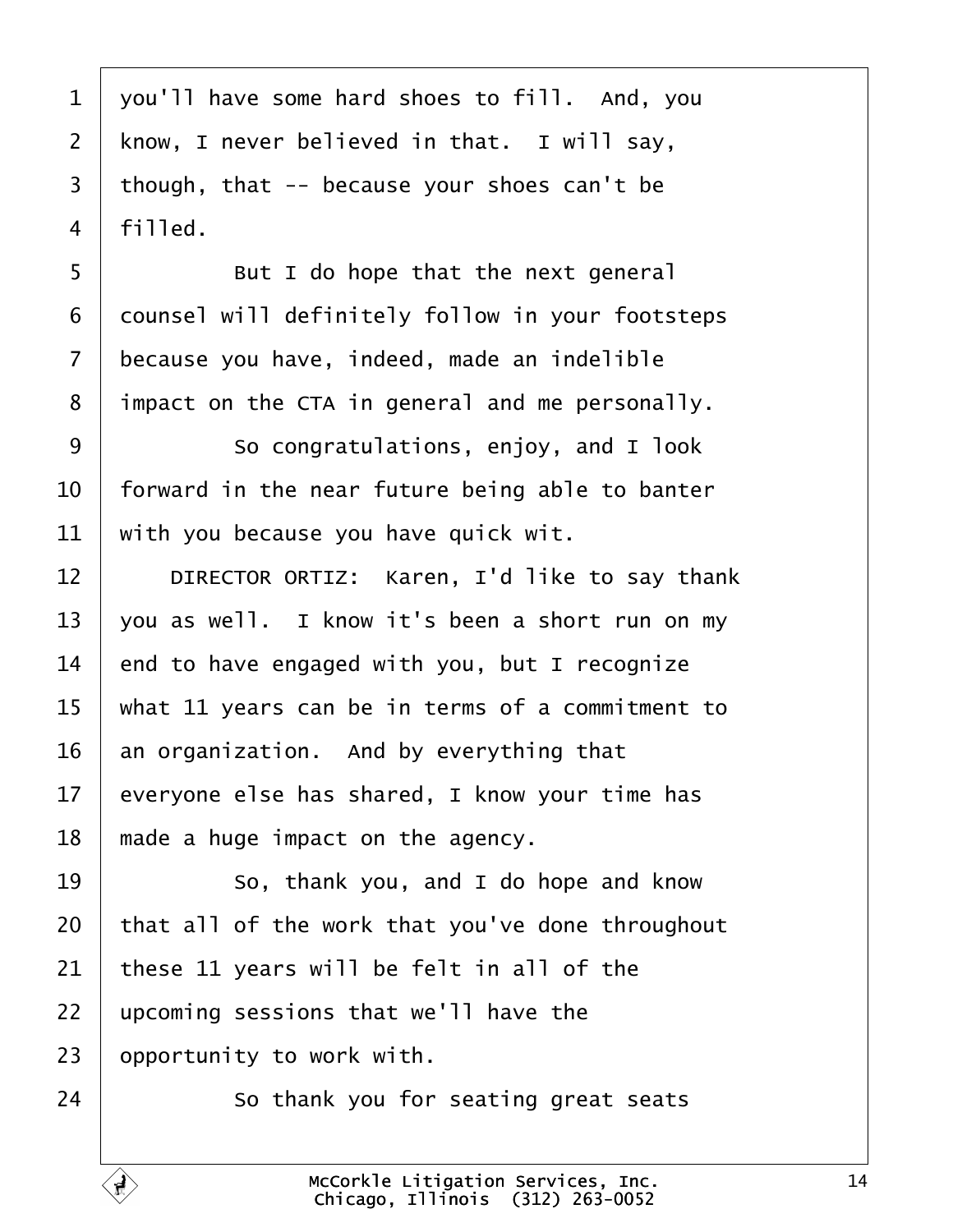<span id="page-14-0"></span> that will hopefully outlast for a number of more years to come.  $\overline{3}$   $\overline{5}$   $\overline{7}$   $\overline{7}$   $\overline{7}$   $\overline{7}$   $\overline{7}$   $\overline{7}$   $\overline{2}$   $\overline{2}$   $\overline{2}$   $\overline{2}$   $\overline{2}$   $\overline{2}$   $\overline{2}$   $\overline{2}$   $\overline{2}$   $\overline{2}$   $\overline{2}$   $\overline{2}$   $\overline{2}$   $\overline{2}$   $\overline{2}$   $\overline{2}$   $\overline{$ 4 | PRESIDENT CARTER: I don't know if 5 Director Silva wanted to say anything, but if | not, I'll make a few remarks. **DIRECTOR SILVA:** I will make a remark. 8 | I will really miss Karen and we will  $9 \mid$  miss you -- all. Okay? I mean, you really are great. And have a very, very, very nice retirement. **I Thank you.** Thank you, Karen. 13 PRESIDENT CARTER: So let me say a few words about Karen. **If the CTA,** The president of the CTA, the relationship between the president and the | general counsel really is probably the most | important relationship I have outside of the one  $\vert$  that I have with the chairman. My ability to  $\parallel$  move forward with the vision that I have for this agency and to be able to successfully | implement it is so much intertwined with Karen's ability to deliver on the legal issues and the 24 Strategic work that needs to happen to bring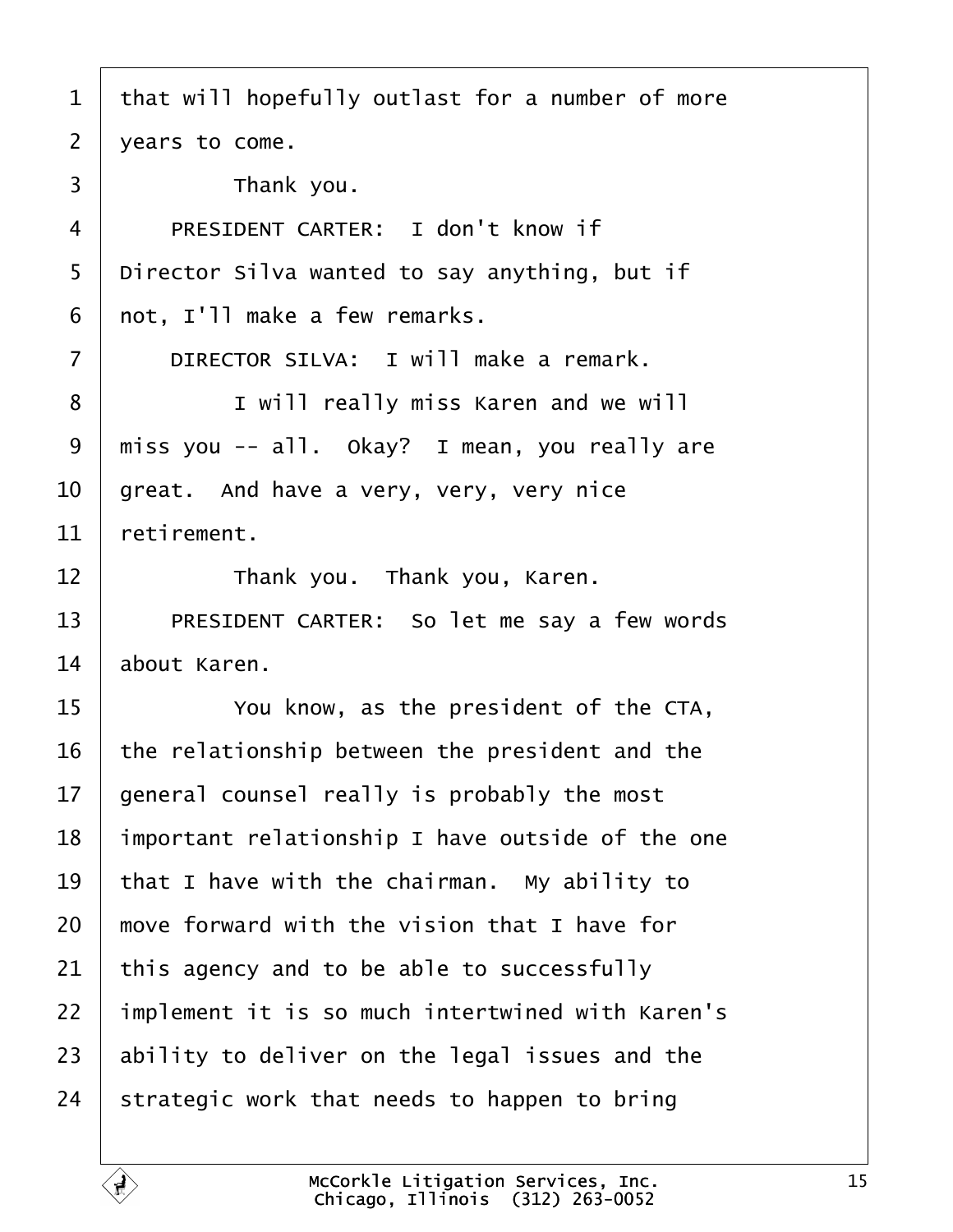<span id="page-15-0"></span>these things to fruition.

2 | and, you know, I want to give a little bit of history of the relationship between Karen 4 and I because it actually goes back before my 5 | time here at CTA as president.

**I** first met Karen about 11 years ago  $\vert$  when she first started at CTA and I was at FTA as the chief counsel. And Karen, who had taken on this position with no real background in  $\vert$  transit, made what was probably a very smart and rudent move. She reached out to someone who she felt would be very knowledgeable about what she needed to know and what she needed to do. And Karen and I, you know, struck up a relationship from day one based on that.

**16** One of the things that I found | interesting in the resolution that Greg read was  $\pm$  the work that Karen did on the financial side in terms of our innovative financing projects. And that work also has a special connection with me and Karen because it was during one of the deals | that Karen was working on that she came out to 23 Washington, D.C., and I got to meet her in person for the very first time.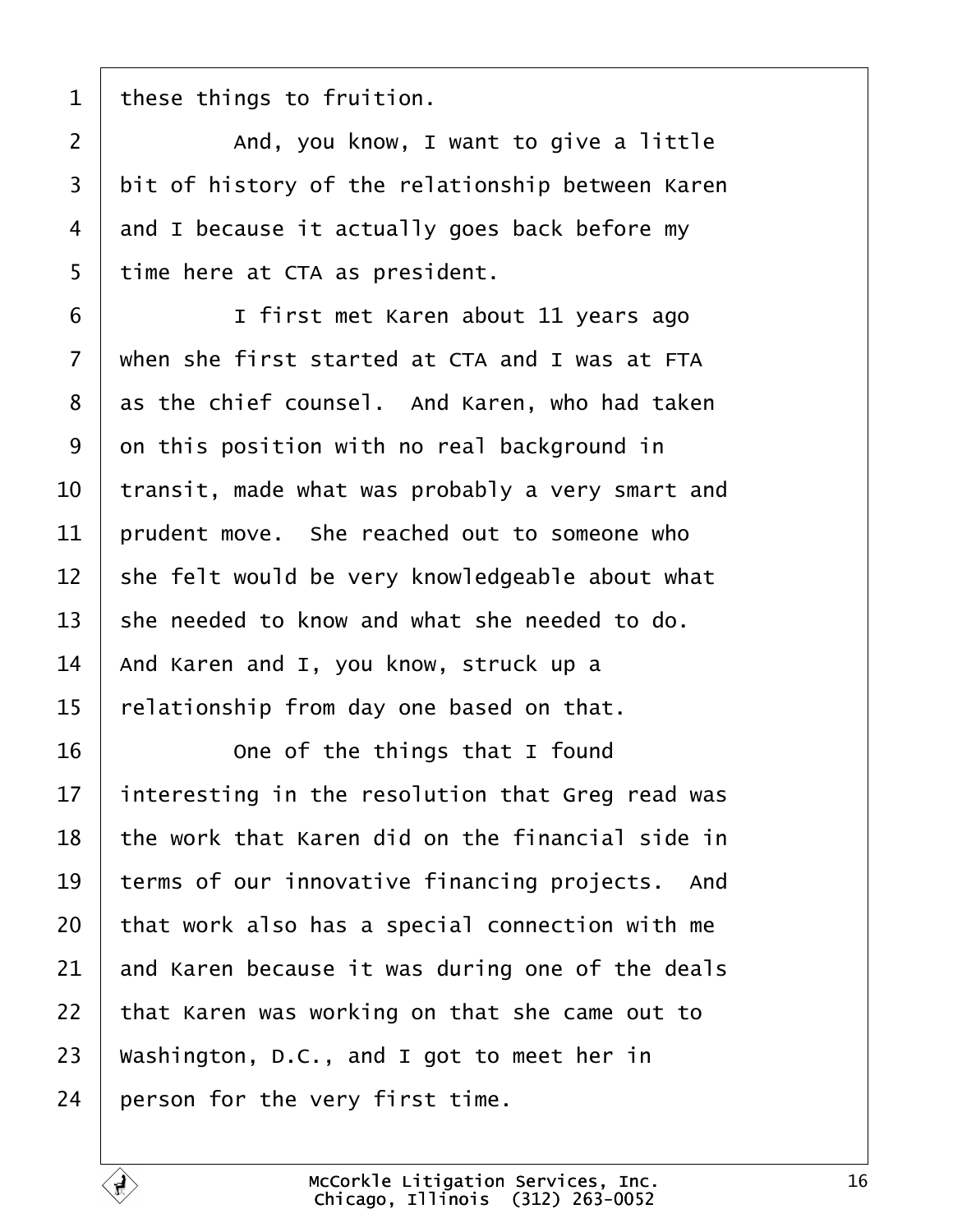<span id="page-16-0"></span>1 | And Karen, Mike McLaughlin, and myself  $\vert$  had dinner at a restaurant not far from my  $3 \mid$  office. And over the course of that dinner and 4 over more than one bottle of wine, one starts to, you know, speculate about the future and what one might do if certain things were to occur. And certainly, one of things that we 8 | speculated about was whether or not I would ever 9 come back to CTA.

  $\vert$  and Karen said something back then that  $\parallel$  has always stuck with me throughout my entire  $\vert$  tenure here, which was that if I came back to  $\vert$  CTA, she would love to stay on as general  $\pm$  counsel to work with me.

**I** told Karen at the time that, You need to stay on as general counsel as long as you  $\parallel$  don't leave before I do.

**I** well, Karen didn't hold up her end of  $\vert$  the bargain, but she has put in more than her | fair share of time at CTA, and certainly, I have appreciated the work she's done for me.

**I** had a moment to reflect this morning on how many general counsels I've worked with during my time at CTA, and the number is pretty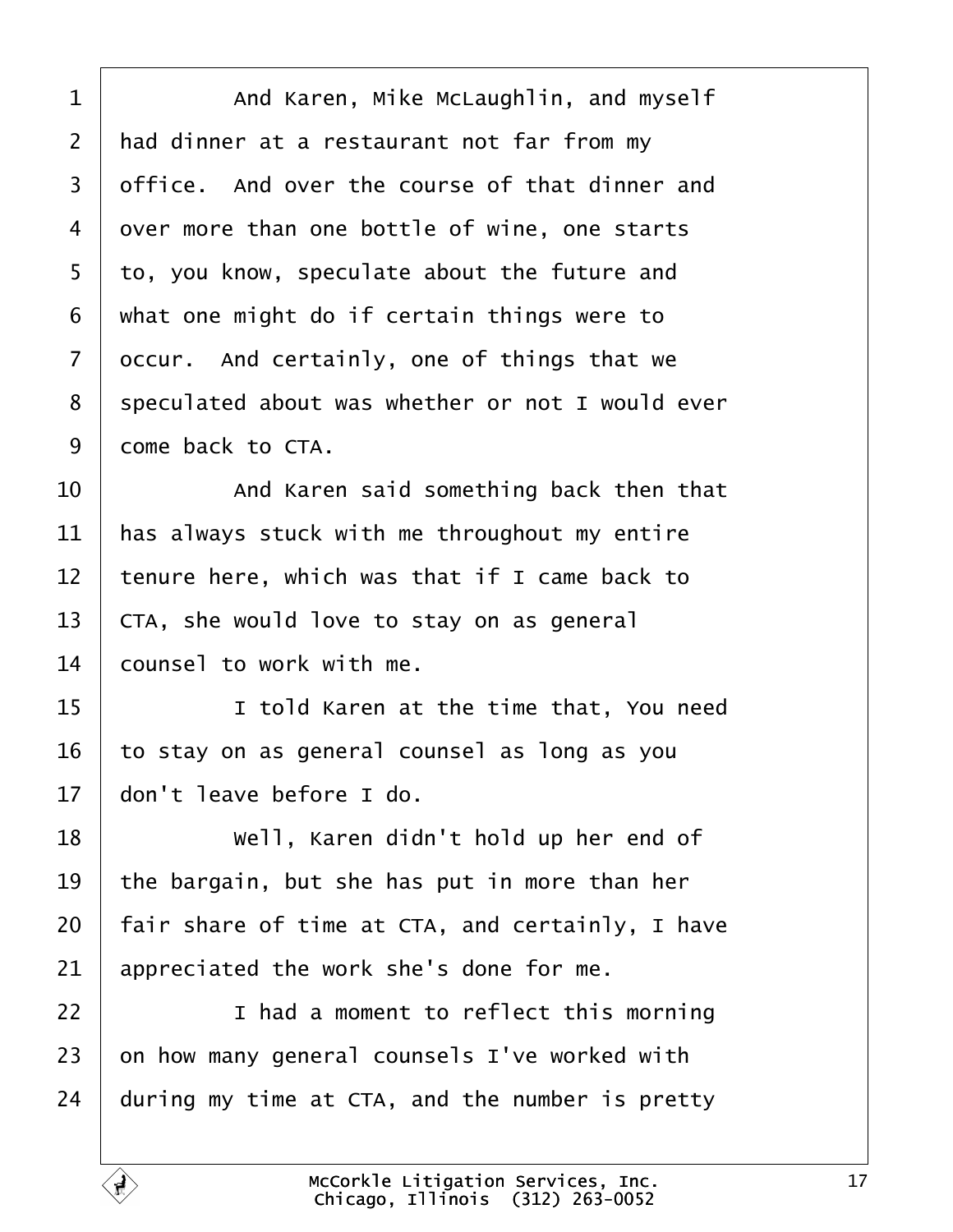<span id="page-17-0"></span> astonishing, actually. I've worked with seven 2 different general counsels over the periods of time that I've been here, which says something about the longevity of what Karen has 5 accomplished here at CTA.

**I This position is not a position that**  tends to have a lot of longevity to it. But I 8 think it's a reflection of Karen's acumen, her | knowledge, her ability to work with others, her  $\vert$  ability to be strategic in her approach in  $\vert$  dealing with issues that has allowed Karen to be  $\vert$  so successful here at CTA working under two different presidents over the course of her tenure.

15 and I, for one, will be forever grateful to have Karen not only as my general  $\vert$  counsel, but also as a colleague and a friend. she has been a confidant, she has been an advisor. She has been someone who has, you | know, argued with me because, believe it or not,  $\vert$  I'm probably not the easiest client in the world to have.

23 But in spite of all of that,  $I've$ always appreciated and acknowledged and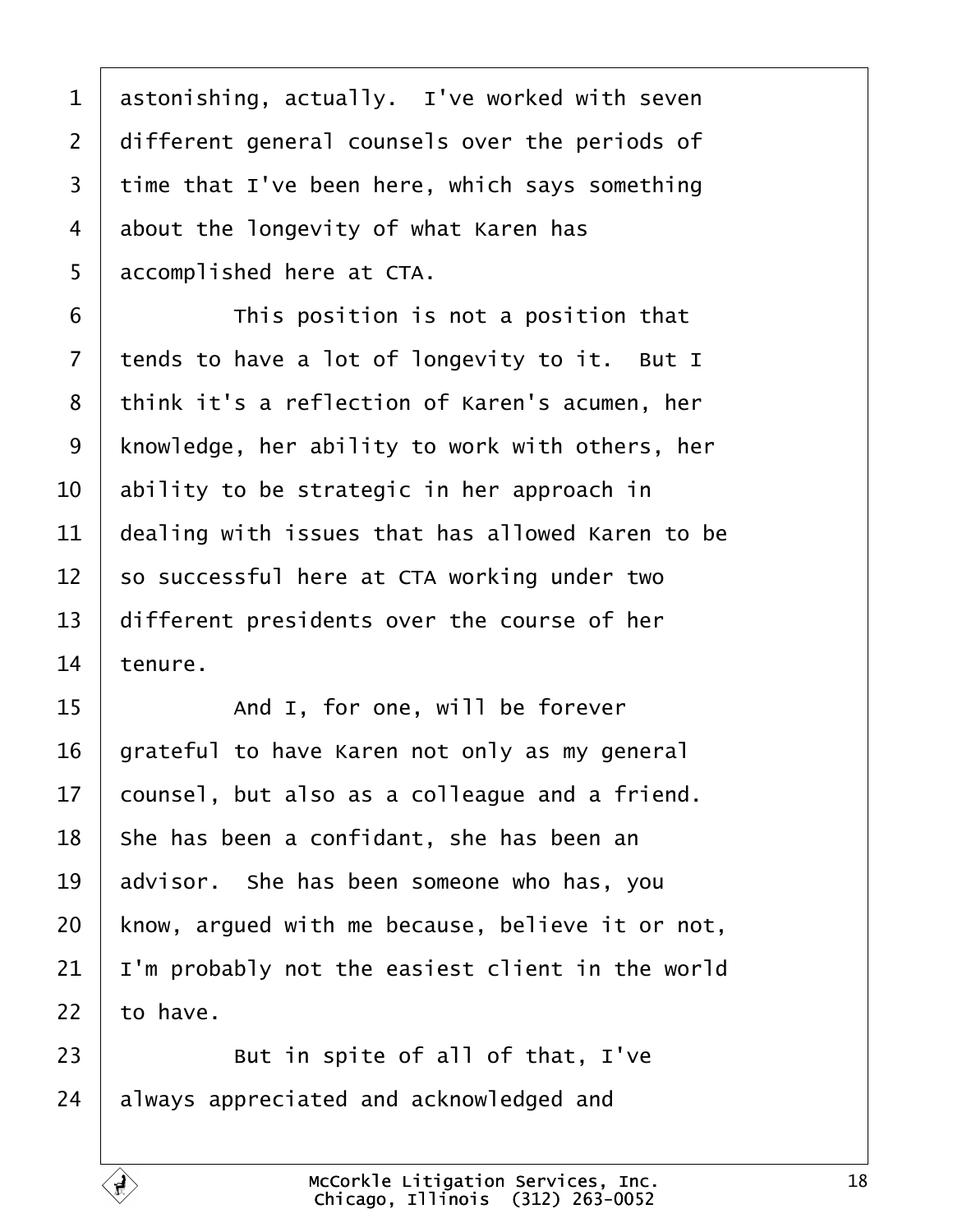<span id="page-18-0"></span>1 | benefited from Karen's knowledge and experience, and I have no doubt that this will be a hole that will be very big to fill in what I view is 4 a critical aspect of what I view to be | successful here at CTA.

**6** So, Karen, I believe that we have a | little something that I wanted to give you from the President's Office in recognition of all the work that you have done with me and with my team  $\vert$  that we felt was appropriate to show how much we have enjoyed working with you as general  $12 \mid \text{course1}.$ 

13 And so someone should be delivering that to you right now. There you go.

15 | So, Karen, that is from the President's Office in recognition of your work and support of me personally and my office. And as I 18 | indicated, I will be forever thankful for all the contributions, the sacrifices, the hard work that you've put in on behalf of CTA, and I wish  $\vert$  nothing but the best in a well-deserved time off to enjoy your life and to spend time doing things other than dealing with me and my issues at CTA on a daily basis.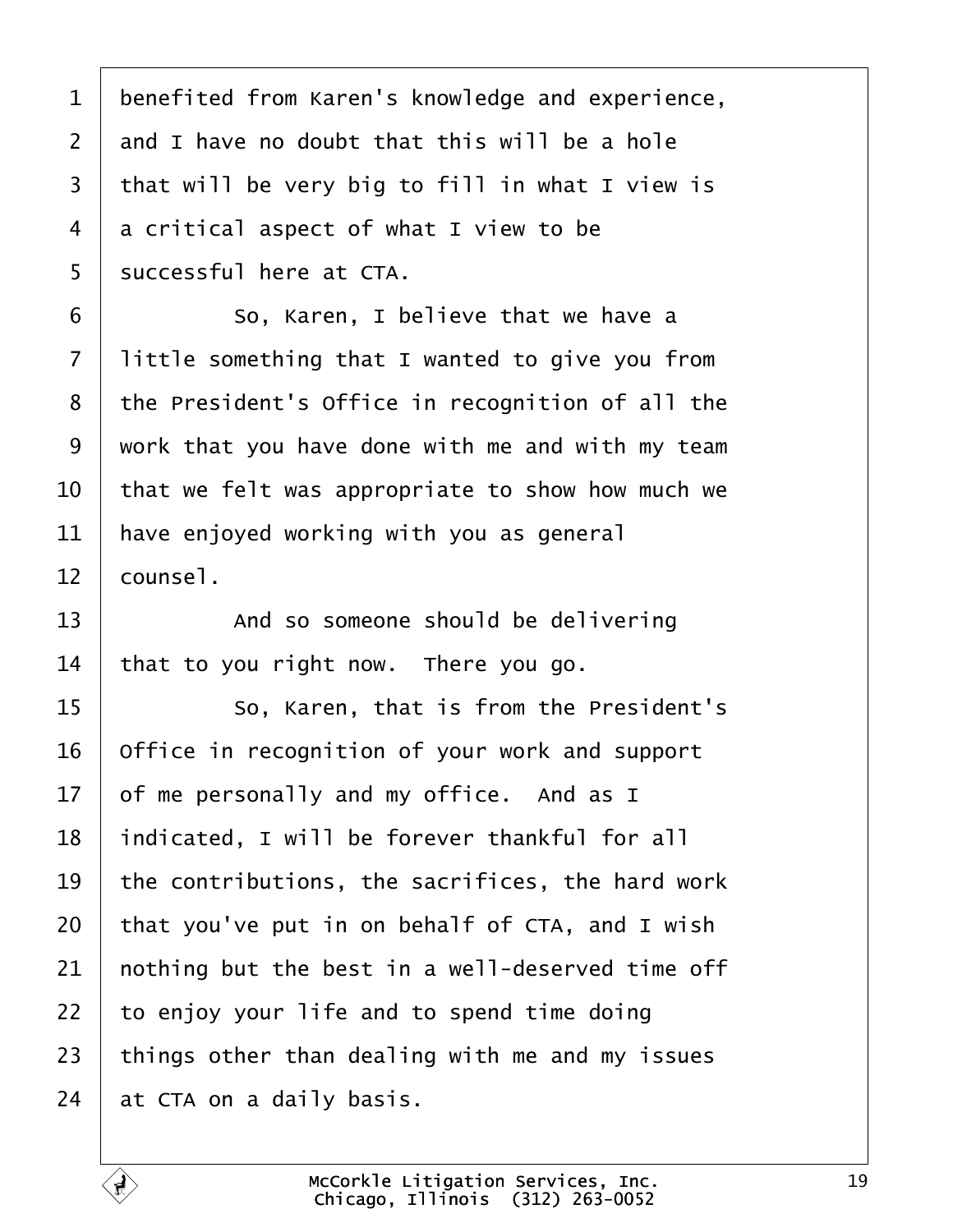<span id="page-19-0"></span>**I** Thank you so much, Karen. 2 | CHAIRPERSON BARCLAY: Thank you, | President Carter. 4 | Karen, we invited one other special | quest, Joe Biden. Unfortunately, he was unable to attend, but he sent the next best person to congratulate you. And I'd like to have former 8 | Chairman Terry Peterson, who's joining us this morning, congratulate you as well. **Welcome, Terry.** 11 TERRY PETERSON: Good morning, everyone. | President Carter, Chairman Barclay, hopefully -- $\parallel$  and the Directors, hopefully you can see me. | Happy new year to everyone. 15· · · · · · Karen, I could not allow this moment to | pass by. I will say to you -- we can talk later about what I said to you yesterday was true, but | after I talked with you, quess what I did next? | So we'll talk about that after this.  $\vert$  But I wanted to just call in and say 21 | that 10 of those 11 years was spent with me. | And I can't thank Karen enough for all of the | quidance, help that she provided, but more importantly, one of things that stands out is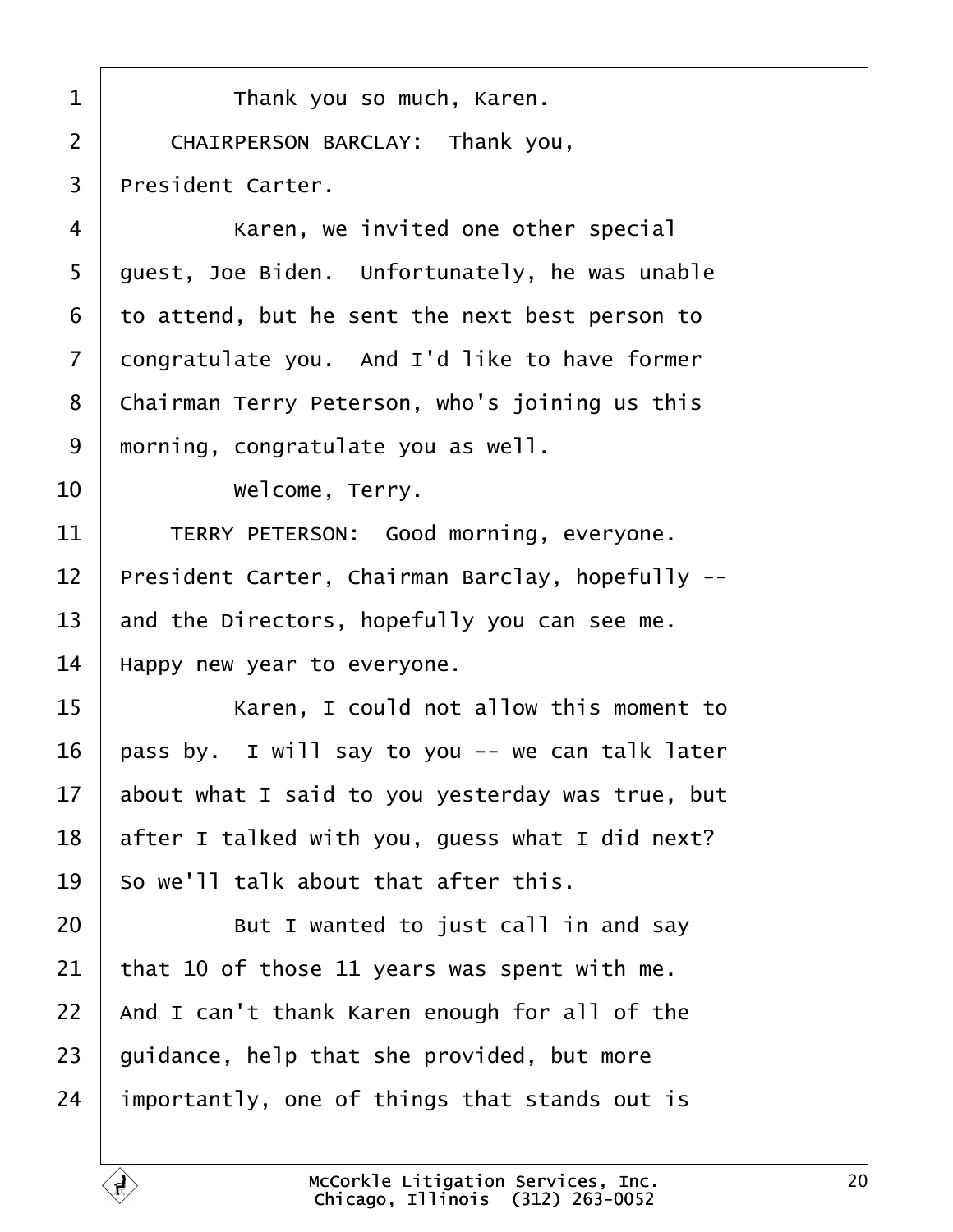<span id="page-20-0"></span> that we became good friends. I think Dorval 2 | talked about that a little bit. Not only was 3 | she my general counsel, but we became friends.

4 | And then something Director Jakes said about her quick wit, and more importantly, her ability to put things in layman's terms so that  $\sqrt{ }$  vou would understand them.

8 and the thing that I love most about 9 | Karen, she was a can-do kind of person. Let's | figure it out, let's see how we can get home on  $\pm$  it. And I was fortunate too that she had dual reporting both to the president as well to the chair of the board.

**14** And, Karen, I just wanted to say you're  $\mid$  not retiring, you're actually starting another chapter. I get an opportunity now, since you're not working, to call you and hopefully have an opportunity to see you more. But I could not allow this opportunity to call in and say thank vou for the 10 years of service when I was there. I look forward to continuing our | friendship after you leave.

**But everything that has been said has** been well deserved. You're just awesome.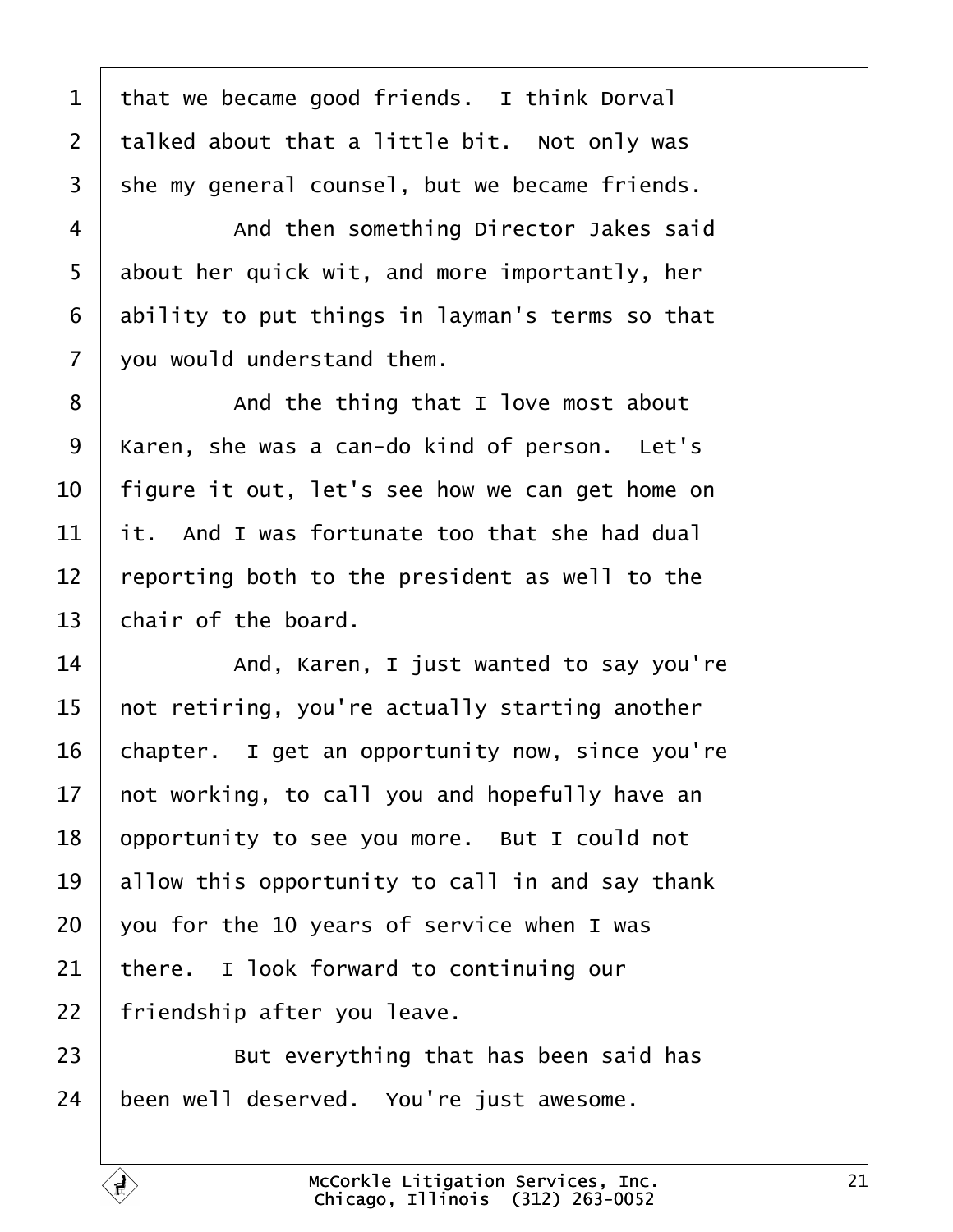<span id="page-21-0"></span>

| $\mathbf 1$    | That's the only thing I can say, you're awesome. |
|----------------|--------------------------------------------------|
| $\overline{2}$ | And, again, you're not retiring. As              |
| 3              | you can see from what's on the screen, I failed  |
| 4              | at retirement. I've started a new career, and I  |
| 5              | know you will start one.                         |
| 6              | So it's just great to see everyone. I            |
| $\overline{7}$ | don't want to take up too much time, but I       |
| 8              | wanted Karen to know how much I care about her,  |
| 9              | how much I appreciate her, and I also just       |
| 10             | wanted to thank her for the 10 years that I was  |
| 11             | there at CTA for the guidance, the counseling,   |
| 12             | and the support she provided to me.              |
| 13             | CHAIRPERSON BARCLAY: Thank you,                  |
| 14             | Chairman Peterson.                               |
| 15             | Karen, would you like to say a few               |
| 16             | words?                                           |
| 17             | COUNSEL SEIMETZ: Well, you know I'm never        |
| 18             | going to turn down that opportunity.             |
| 19             | Thank you all so much. What former               |
| 20             | Chairman Peterson is not mentioning is, it took  |
| 21             | him years to call me by the right name as        |
| 22             | opposed to my predecessor's name. But we won't   |
| 23             | go there. That's in the past. And so is this     |
| 24             | 11 years.                                        |

É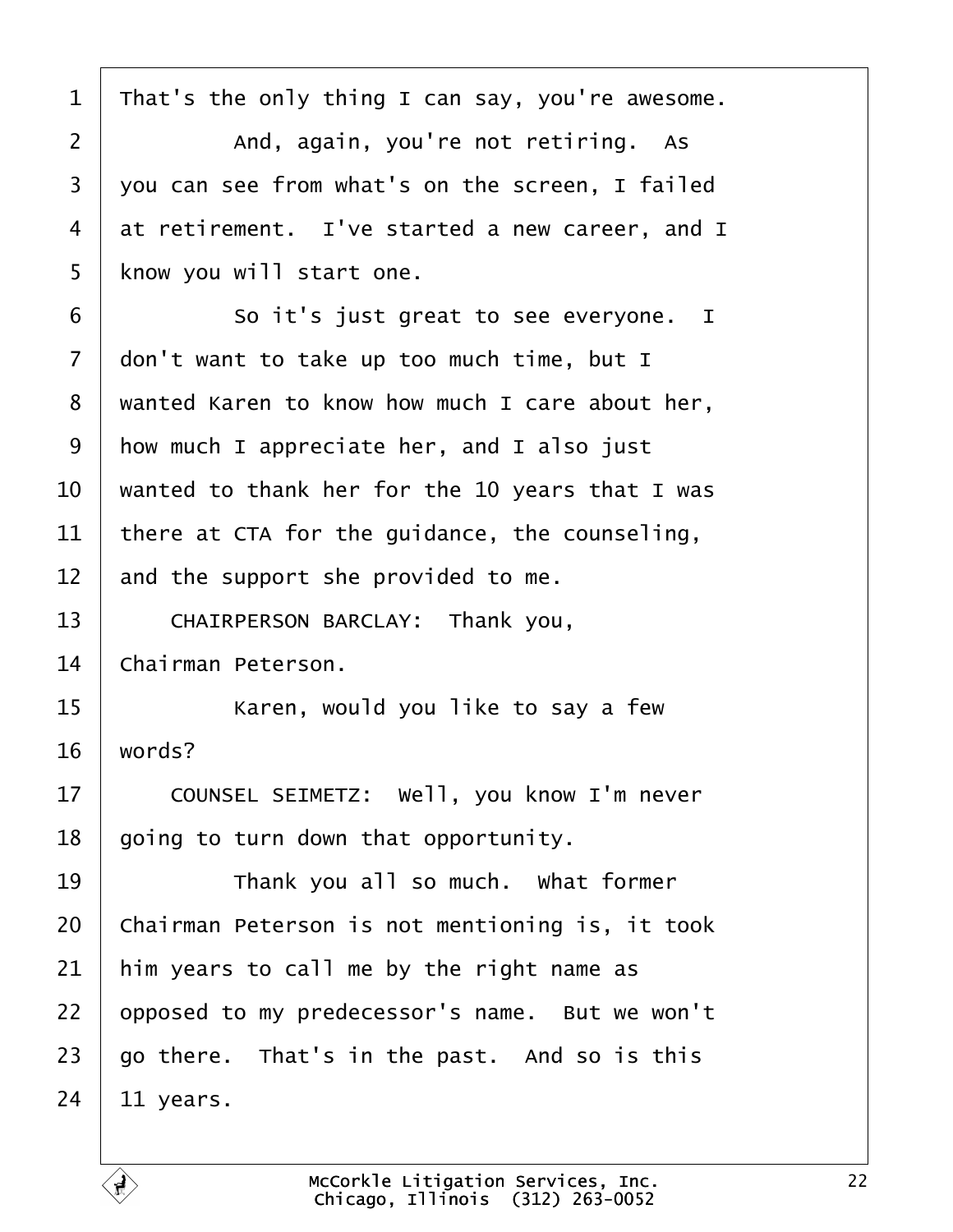<span id="page-22-0"></span>1 | When I came to CTA in December of 2010, it was during a mayoral transition. And I said to my daughter, Okay. This is going to be a little rough. I'm going to work some long | hours. But don't worry, I'm not going to be in this job for long. She's 21 now. Three  $\vert$  presidents, two chairmen, and 11 years has gone by like that, which is why I have to get out of here.

  $\begin{array}{ccc} \text{I} & \text{I} & \text{I} & \text{I} & \text{I} & \text{I} & \text{I} & \text{I} & \text{I} & \text{I} & \text{I} & \text{I} & \text{I} & \text{I} & \text{I} & \text{I} & \text{I} & \text{I} & \text{I} & \text{I} & \text{I} & \text{I} & \text{I} & \text{I} & \text{I} & \text{I} & \text{I} & \text{I} & \text{I} & \text{I} & \text{I} & \text{I} & \text{I} & \text{I} & \text{I$   $\vert$  came to the CTA. I knew a little about a lot of 12 | things, but as President Carter said, I didn't 13 | know anything about transit. And I have to say, | I wasn't sure I was ever going to understand 15 completely how the flowchart for how CTA's state funding is calculated. Please don't ask me to explain it now.

**18** On the federal side of things, I did | have President Carter as my mentor very early on. And, yes, wine goes a long way with a  $\parallel$  mentor. And I would call him even when he was on vacation and bounce crazy ideas off of him | like, I know we can't score DBE participation, but can we give points to vendors for their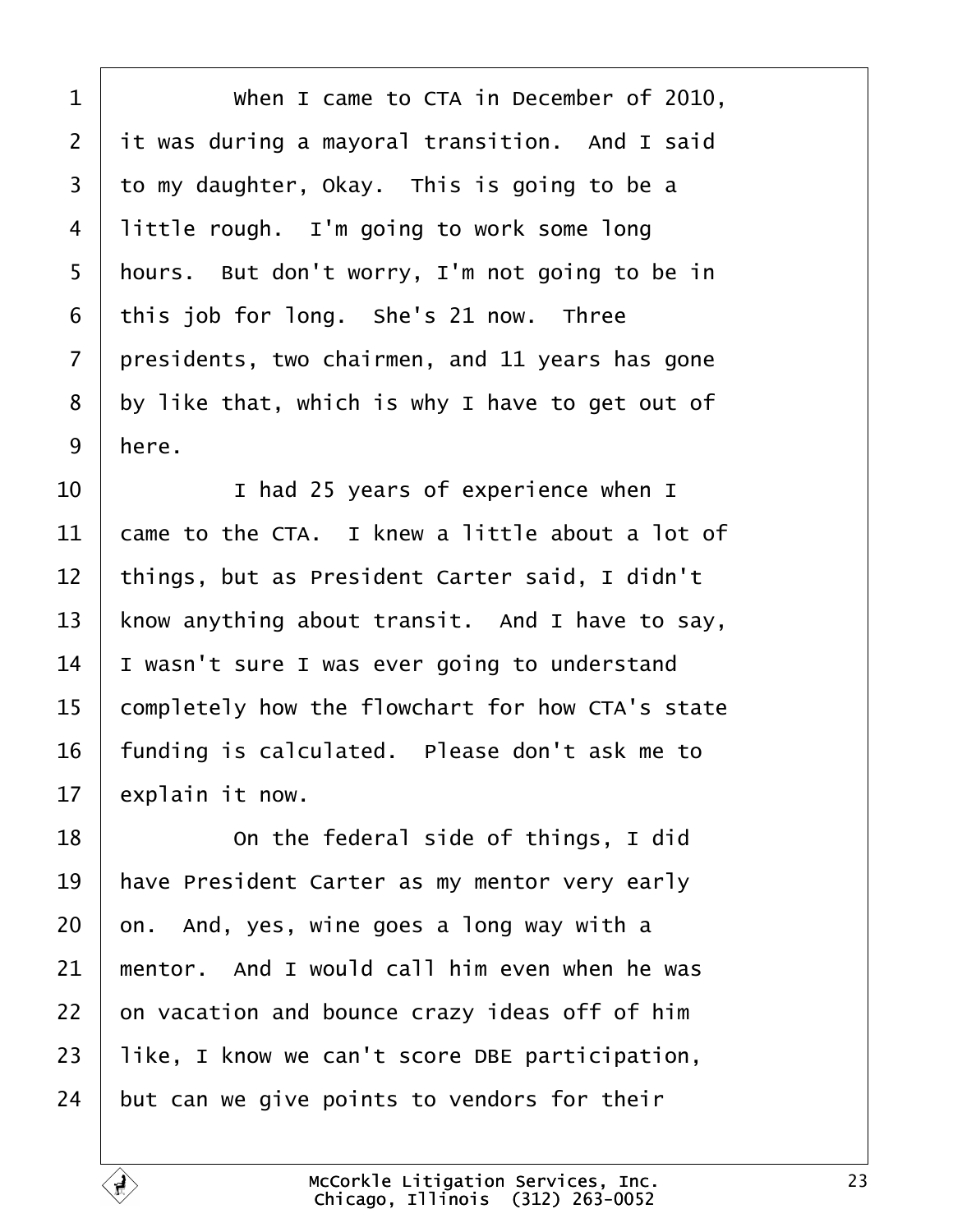<span id="page-23-0"></span>1 | historical commitment to DBE and/or workforce 2 programs for disadvantaged workers, something | that the CTA does today.

4 Then in 2015, that mentor, the second 5 | lawyer I've had as a boss, came to CTA, and the | next day, the Yellow Line fell down. There's always catastrophes, but we always get through | them.

 | I'm grateful for many things. I've  $\vert$  reported to two chairmen, most recently you, 11 | Chairman Barclay, and to many board members, including those today. And you all consistently  $\vert$  are fully engaged and eager to learn everything 14 about CTA. Each of you have your own unique, special interest and you ask hard questions. | All of this makes the CTA better.

17 | I got a lot of life lessons from | Chairman Peterson concerning the use of not vinegar, but honey. But when a vinegary letter | needed to be written, he always reached out to  $\parallel$  me. For all of us, he emphasized the value of  $\vert$  the elevator speech, and I don't want to violate that today.

24· · · · · · I thank the Law Department every day.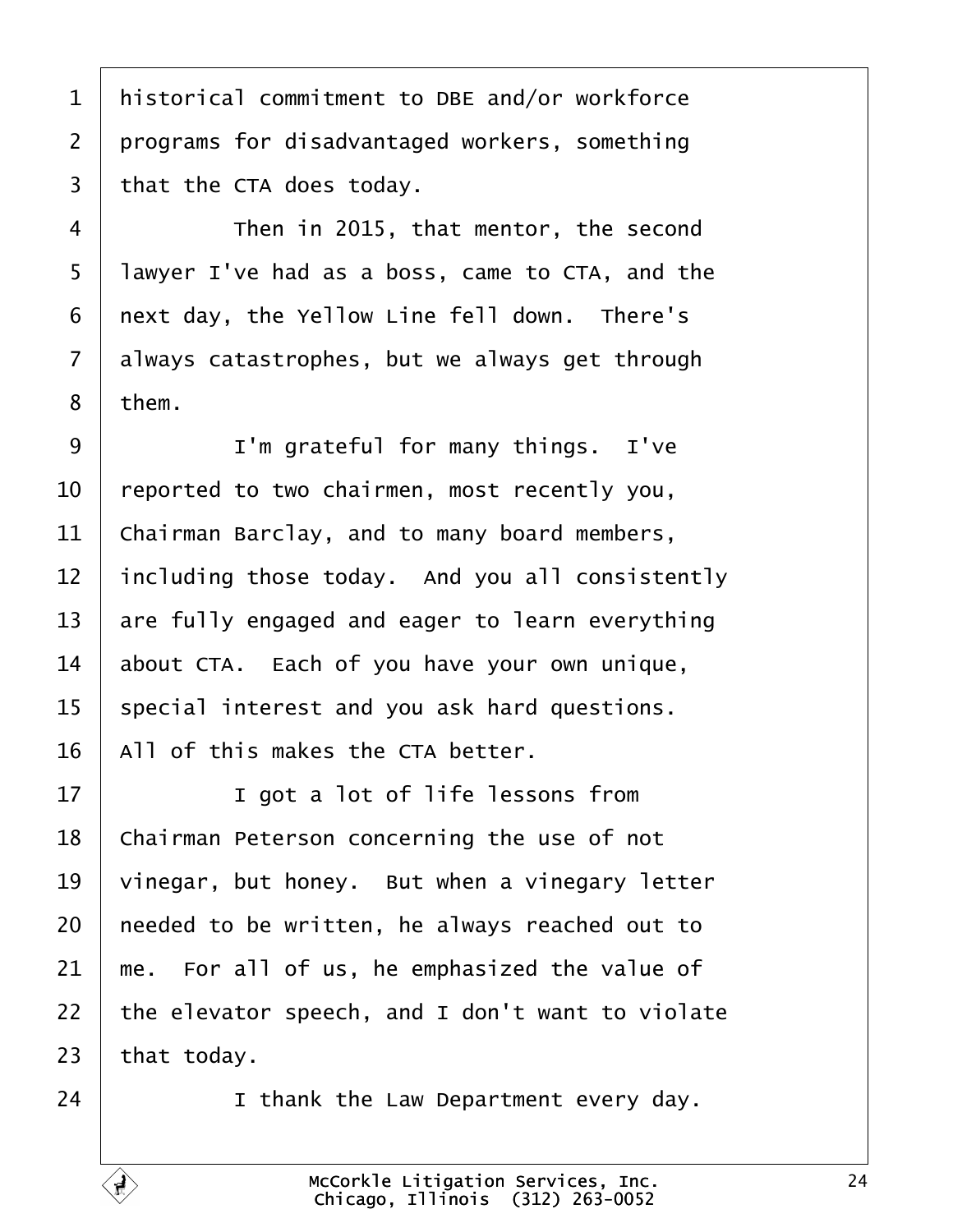<span id="page-24-0"></span> I make one tiny correction to the ordinance. We 2 do not have 120 lawyers, only 55 remarkable 3 | lawyers, and the rest are remarkable staff without whom we couldn't function. If people | think I've done anything, it's not me, it's  $\vert$  really them. It's never been a stronger department that I'm leaving, and it will 8 continue to provide excellent service and | representation.

  $\vert$  and for my fellow chiefs, VPs, everybody else who gives CTA its heart and soul,  $\vert$  vou're incredible. What a thrill it's been to be on your team. The depth of the commitment that you have to CTA is inspiring. Each of you in your own way is a CTA cowboy willing to do | whatever the situation requires to provide safe and reliable service to our customers now and  $\vert$  into the future. I have real friendships with 19 so many of you, and I will miss that day to day.

20· · · · · · I'm confident that with the leadership, commitment, and talent right here in this virtual room and throughout the organization, along with all the other people in the | organization, that you will all get CTA right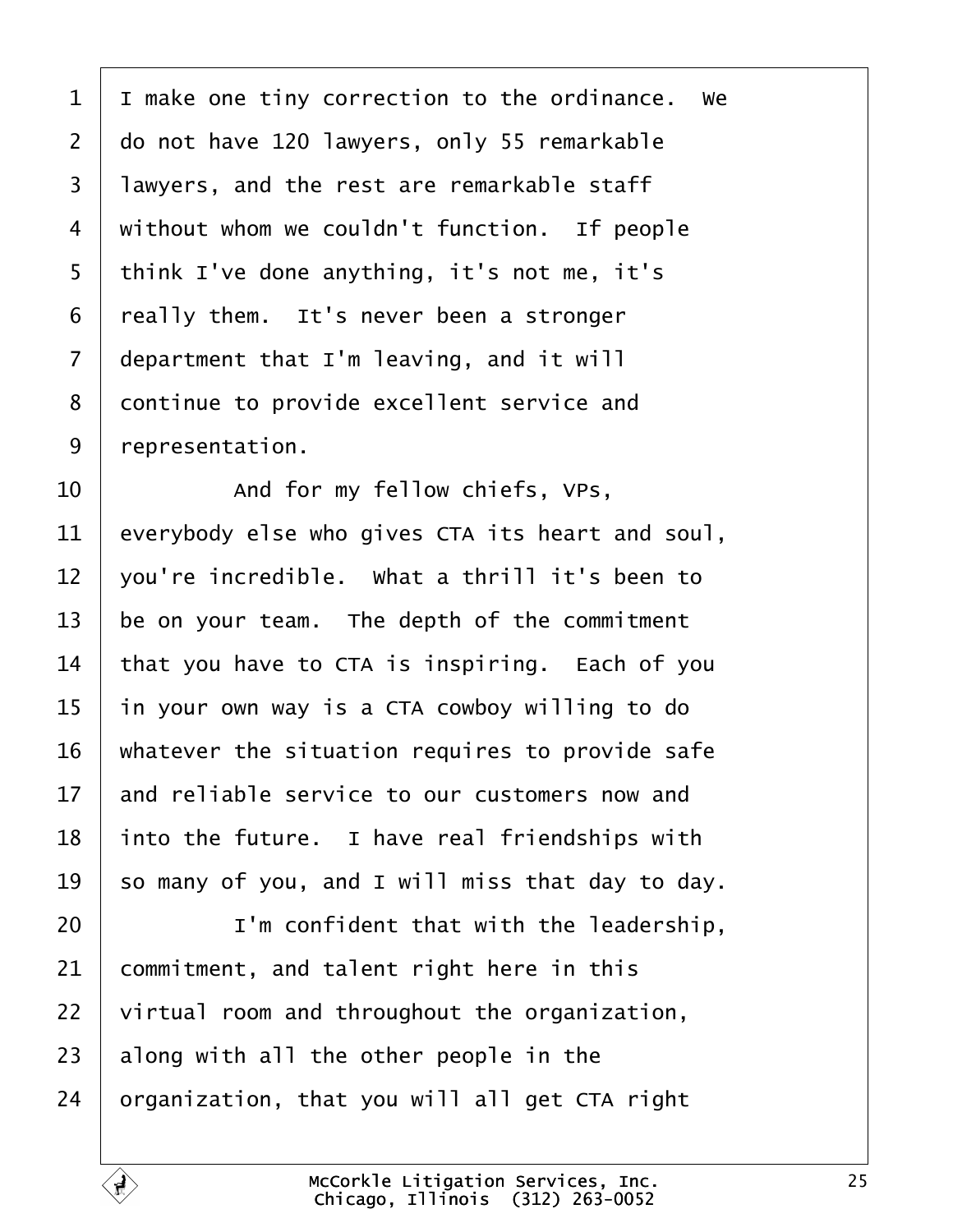<span id="page-25-0"></span>

| $\mathbf{1}$   | side up as the pandemic subsides. And I wish     |
|----------------|--------------------------------------------------|
| $\overline{2}$ | for each one of you everything that's good going |
| $\mathsf{3}$   | forward, including health for yourself and your  |
| $\overline{4}$ | loved ones.                                      |
| 5              | For me, I'm going to take a little time          |
| 6              | to contemplate my next adventure.                |
| $\overline{7}$ | Thank you. It's been really fun.                 |
| 8              | CHAIRPERSON BARCLAY: Thank you, Karen.           |
| 9              | Now, I will entertain a motion to                |
| 10             | approve the resolution of appreciation to        |
| 11             | General Counsel Karen Seimetz.                   |
| 12             | DIRECTOR MILLER: So moved.                       |
| 13             | DIRECTOR IRVINE: I second.                       |
| 14             | SECRETARY LONGHINI: Moved by                     |
| 15             | Director Miller, seconded by Director Irvine.    |
| 16             | The motion.                                      |
| 17             | Director Miller.                                 |
| 18             | DIRECTOR MILLER: Yes.                            |
| 19             | SECRETARY LONGHINI: Director Ortiz.              |
| 20             | DIRECTOR ORTIZ: Yes.                             |
| 21             | SECRETARY LONGHINI: Director Irvine.             |
| 22             | DIRECTOR IRVINE: A hearty yes for me.            |
| 23             | SECRETARY LONGHINI: Director Silva.              |
| 24             | DIRECTOR SILVA: Yes.                             |
|                |                                                  |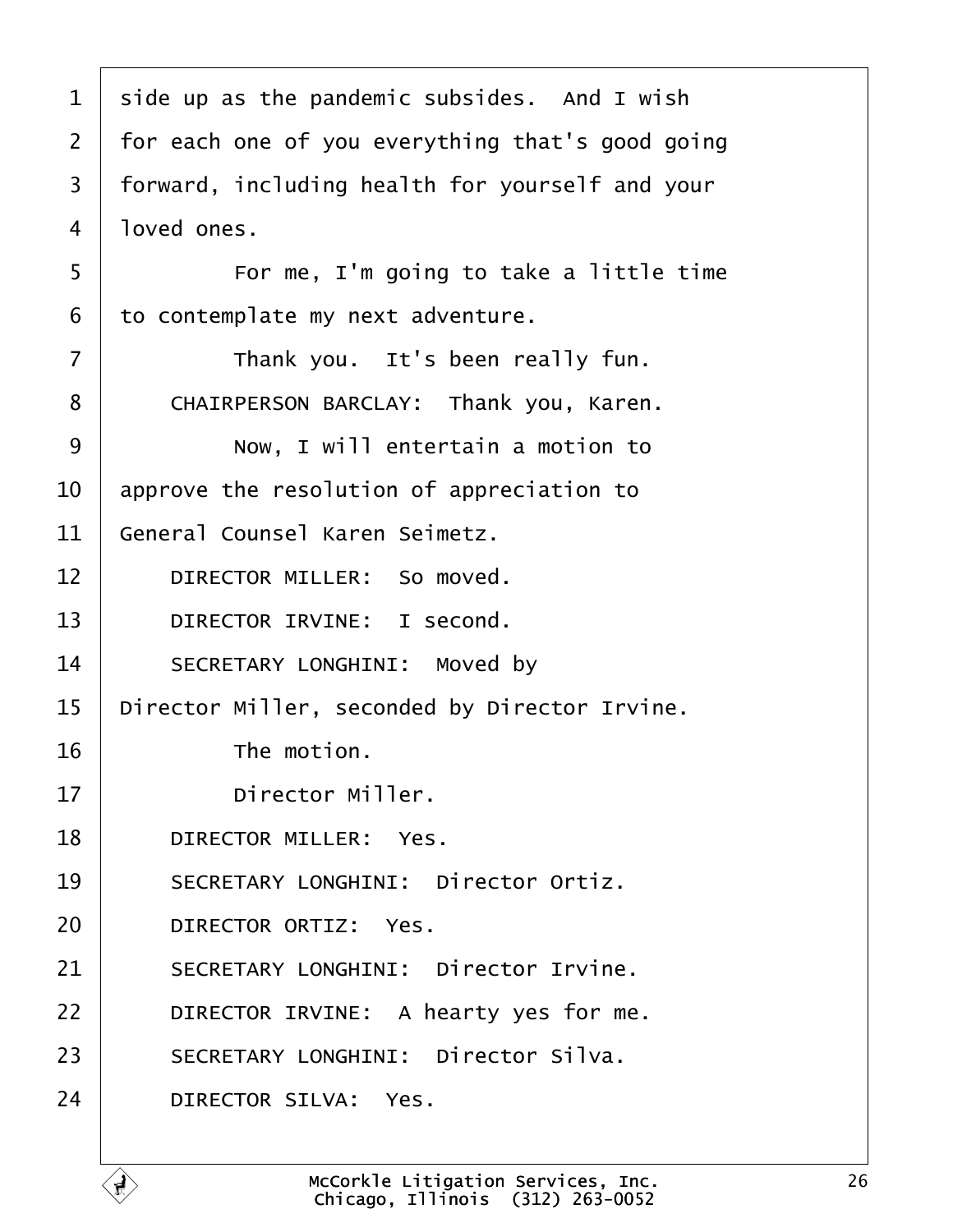<span id="page-26-0"></span>1 | SECRETARY LONGHINI: Director Jakes. 2 VICE CHAIRPERSON JAKES: Yes, but with the 3 caveat that we change those numbers that Karen 4 | mentioned about the 55 -- yeah, because she's 5 | very detailed. And, you know, make sure we get  $6$  | that changed. But yes. 7 | SECRETARY LONGHINI: Chairman Barclay. 8 | CHAIRPERSON BARCLAY: A resounding yes. 9 SECRETARY LONGHINI: Let me respond to what  $10$   $\parallel$  both Karen and Director Jakes said because I  $11$  deliberately read this slowly so that every word  $12$  was clear.  $13$   $\vert$  That whereas clause actually says,  $14$   $\vert$  "...making herself available to the 120  $15$  attorneys and staff..." 16 | I'm sure I stopped after "attorneys,"  $17$  but the resolution does say, "attorneys and  $18$  staff." So actually, it was correct, it was 19 | just it was -- probably, I stopped a little bit 20 after "attorneys."  $21$   $\vert$  so, anyway -- so are the votes in? 22 **Six yes votes on that motion**, 23 | Chairman Barclay, so we can now proceed.  $24$  Thank you.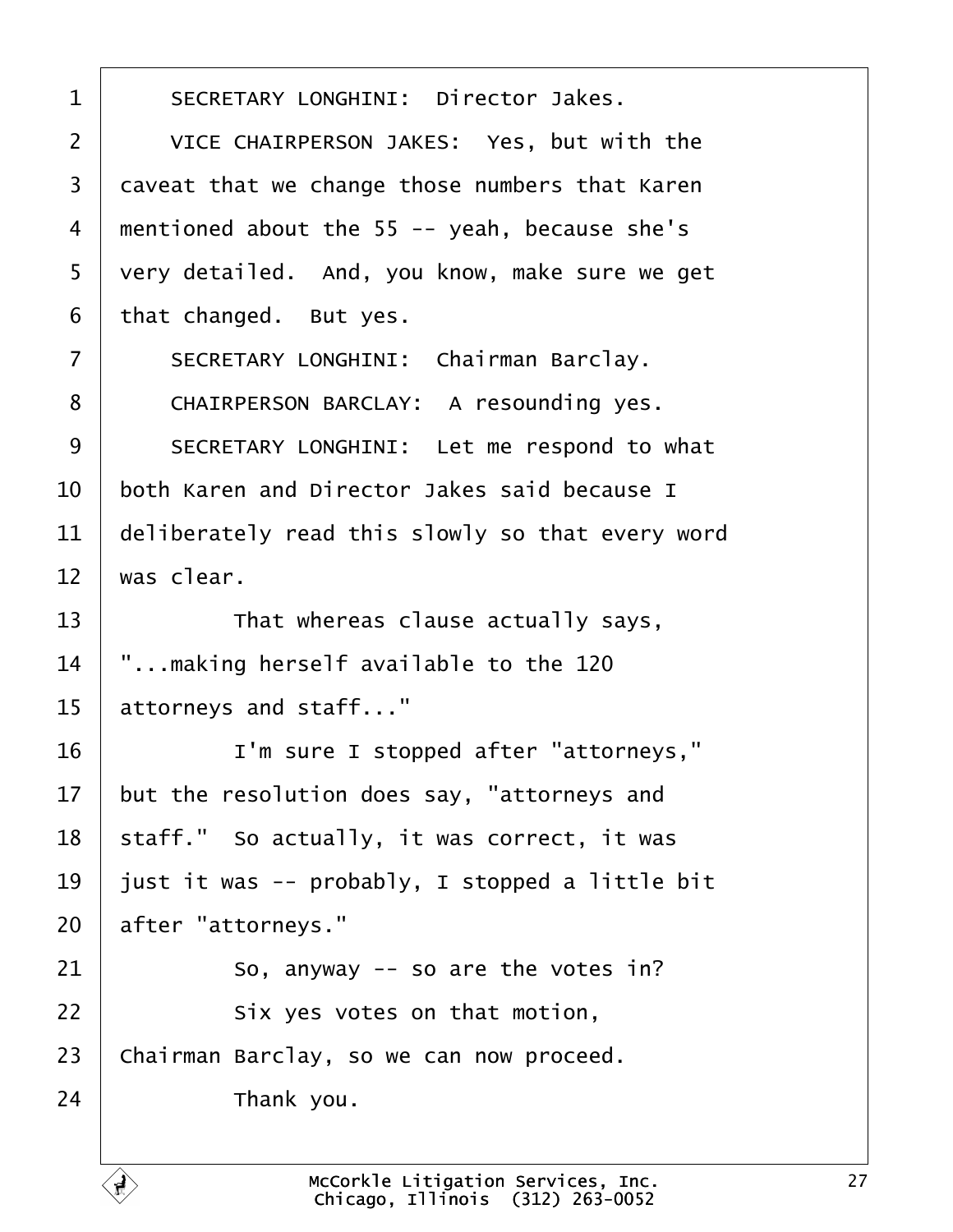<span id="page-27-0"></span>

| 1              | CHAIRPERSON BARCLAY: Our next order of           |
|----------------|--------------------------------------------------|
| $\overline{2}$ | business is a report from the Committee on       |
| 3              | Strategic Planning and Service Delivery.         |
| 4              | Director Irvine.                                 |
| 5              | DIRECTOR IRVINE: Thank you,                      |
| 6              | Chairman Barclay.                                |
| $\overline{7}$ | The Committee on Strategic Planning and          |
| 8              | Service Delivery met earlier this morning via    |
| 9              | Zoom teleconference. The Committee approved the  |
| 10             | May 12th, 2021, committee minutes.               |
| 11             | The Committee also reviewed an                   |
| 12             | ordinance authorizing name changes for           |
| 13             | Bus Routes No. 146, Inner Drive/Michigan         |
| 14             | Express, and No. 174, Outer Drive Express,       |
| 15             | placed it on the omnibus, and recommended board  |
| 16             | approval of the omnibus.                         |
| 17             | And that concludes my report,                    |
| 18             | Chairman Barclay.                                |
| 19             | CHAIRPERSON BARCLAY: Thank you,                  |
| 20             | Director Irvine.                                 |
| 21             | Our next order of business is a report           |
| 22             | from the Committee on Finance, Audit and Budget. |
| 23             | Director Silva.                                  |
| 24             | DIRECTOR SILVA: The Committee on Finance,        |
|                |                                                  |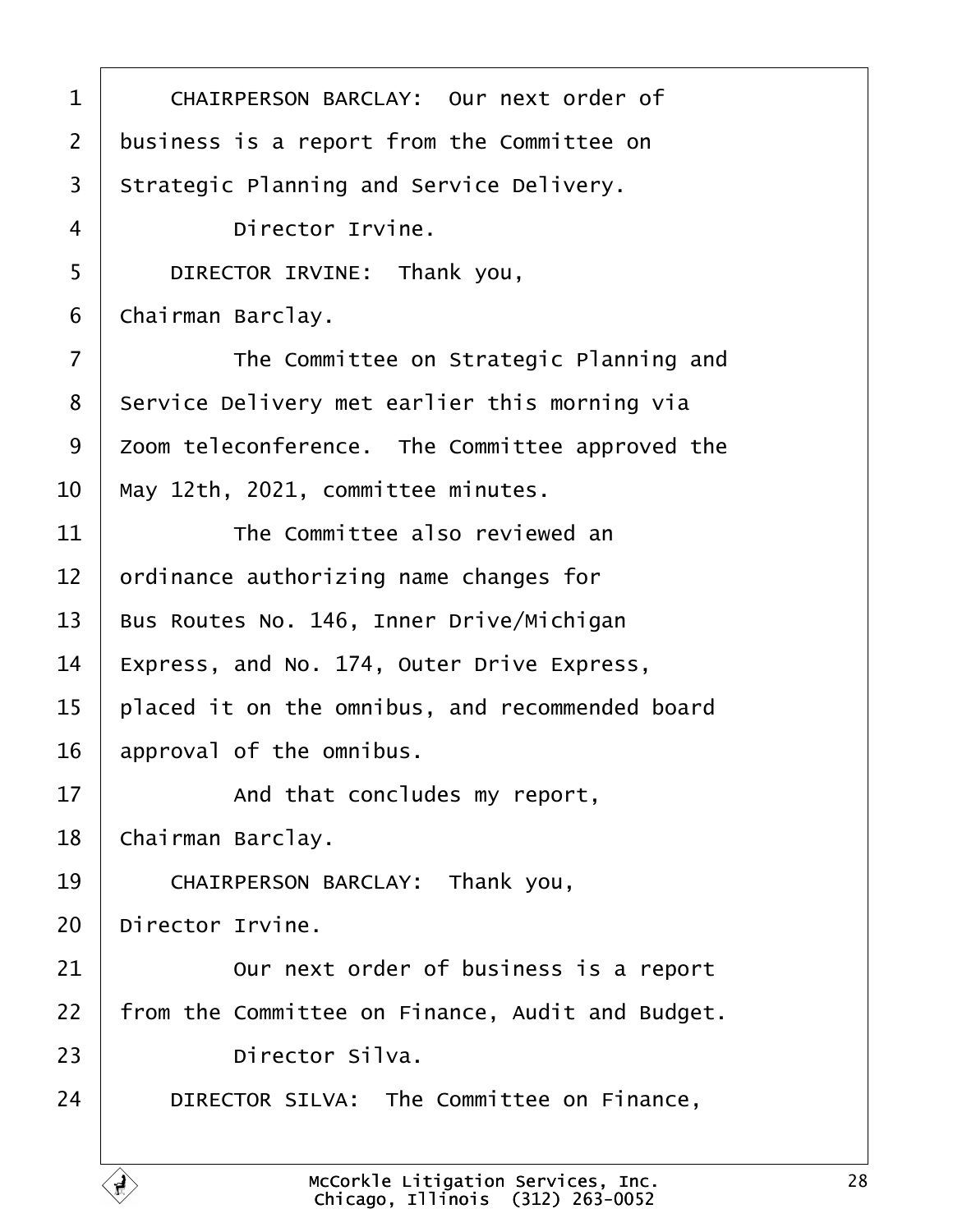<span id="page-28-0"></span> Audit and Budget met earlier this morning via  $\overline{\phantom{a}}$  zoom video-teleconference. The Committee approved the December 15, 2021, committee  $\mid$  minutes. The Committee review the finance | report.

**The Committee also review four** 7 | ordinances: An ordinance authorizing a 8 | co-promotional advertising trade agreement with 9 | Bank of America for the 2022 Bank of America  $\vert$  Shamrock Shuffle; an ordinance authorizing a purchase and sale agreement with Sterling Racine, LLC, for the sale of Authority property | located at 120 North Racine Avenue, Chicago, | Illinois; an ordinance authorizing amendment to a sublease between Sterling Racine, LLC, for the sale of Authority property located at 120 North 17 | Racine, Chicago, Illinois; an ordinance authorizing the purchase of underground storage 19 | tank insurance for Policy Year January 28, 2022, through January 28, 2023.

The Committee also review five

contracts.

**The Committee approve all four** ordinance and all five contracts, and placed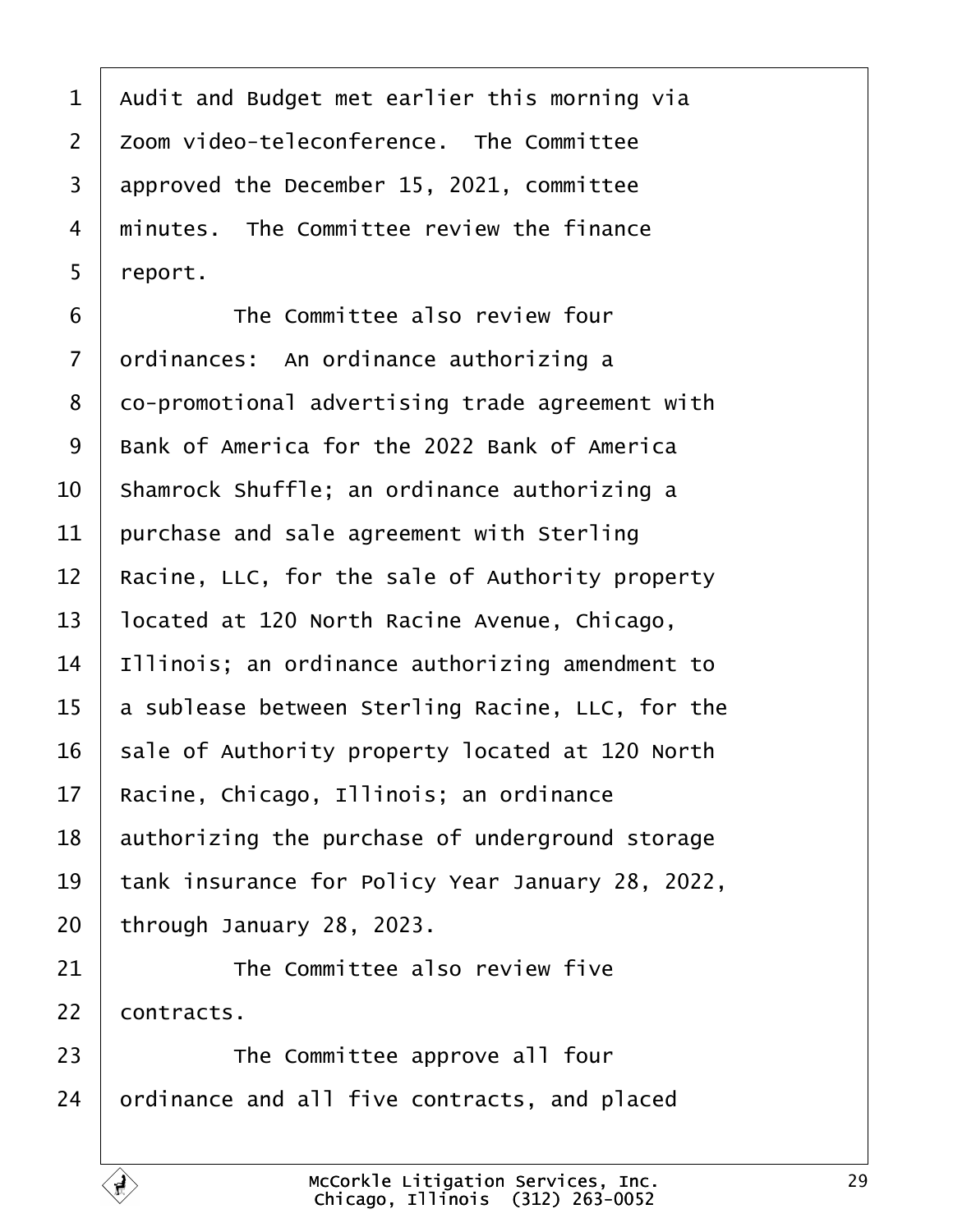<span id="page-29-0"></span>

| $\mathbf{1}$   | them on the omnibus and recommended for approval |
|----------------|--------------------------------------------------|
| $\overline{2}$ | of the omnibus.                                  |
| 3              | That conclude my report,                         |
| 4              | Chairman Barclay.                                |
| 5              | CHAIRPERSON BARCLAY: Thank you,                  |
| 6              | Director Silva.                                  |
| $\overline{7}$ | May I now have a motion to approve the           |
| 8              | omnibus as stated by Directors Irvine and Silva. |
| 9              | DIRECTOR MILLER: So moved.                       |
| 10             | DIRECTOR IRVINE: Second.                         |
| 11             | SECRETARY LONGHINI: Moved by                     |
| 12             | Director Miller, seconded by Director Irvine.    |
| 13             | A vote on the omnibus.                           |
| 14             | Director Miller.                                 |
| 15             | DIRECTOR MILLER: Yes.                            |
| 16             | SECRETARY LONGHINI: Director Ortiz.              |
| 17             | DIRECTOR ORTIZ: Yes.                             |
| 18             | SECRETARY LONGHINI: Director Irvine.             |
| 19             | DIRECTOR IRVINE: Yes.                            |
| 20             | SECRETARY LONGHINI: Director Silva.              |
| 21             | DIRECTOR SILVA: Yes.                             |
| 22             | SECRETARY LONGHINI: Director Jakes.              |
| 23             | VICE CHAIRPERSON JAKES: Yes.                     |
| 24             | SECRETARY LONGHINI: Chairman Barclay.            |
|                |                                                  |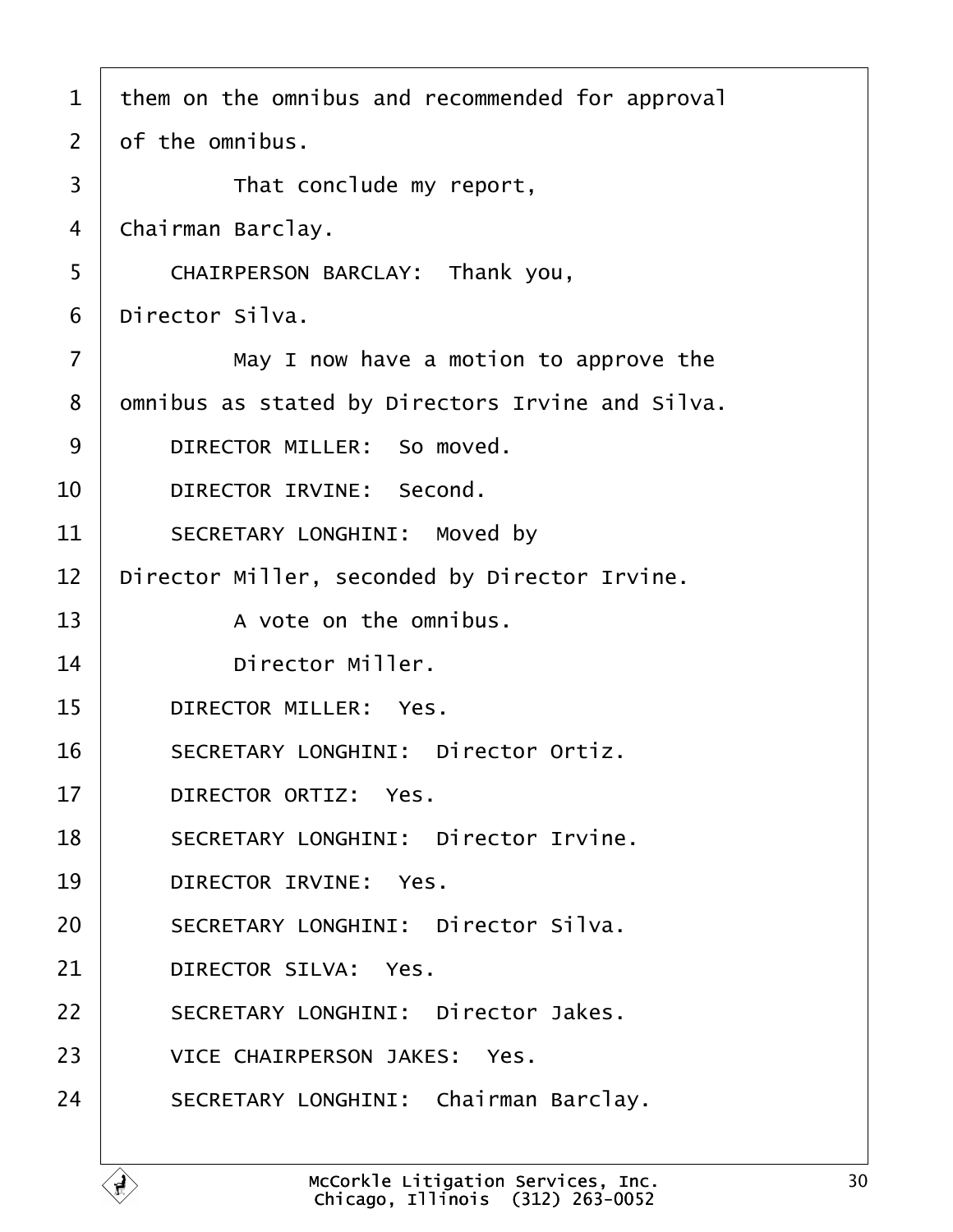<span id="page-30-0"></span>1 | CHAIRPERSON BARCLAY: Yes. 2 | SECRETARY LONGHINI: That motion is approved  $3$   $\mid$  with six yes votes.

4 | And before we proceed, let me just say 5 | that I know at least one member of the board  $\mid$  might have a time crunch. And since we've now  $\vert$  taken the last vote on any matter, if that board 8 | member does have to leave before the end of the  $\mid$  meeting, please go right ahead because we will  $\vert$  have the votes to adjourn because there are no further votes.

12 **8** · So with that, Chairman Barclay, you may  $13$  | proceed.

14 CHAIRPERSON BARCLAY: Thank you.

15 **15** Our next order of business is the 16 | construction report.

17 | Bill Mooney.

18 | BILL MOONEY: Good morning again. I'm  $19$  | Bill Mooney, your chief infrastructure officer,  $20$  with your monthly construction update.

  $\parallel$  we'll begin where we normally do, our Jefferson Park to O'Hare Signals Project. The project remains tight to schedule and on budget. since we last met, we completed the cutover of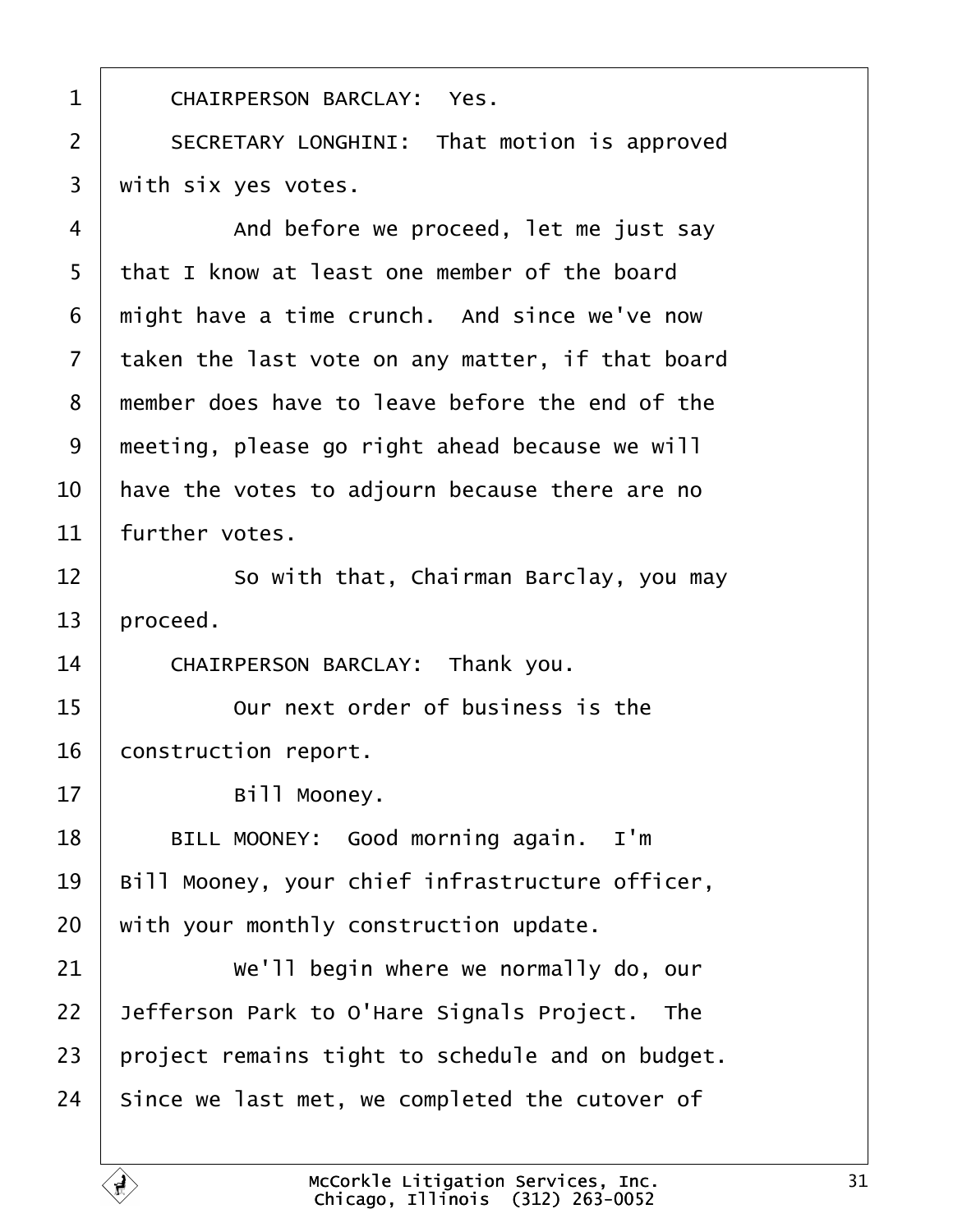2 station. This is the last of kind of the 3 | diamond special work that we have that we call 4 | "emergency crossovers." **I And we've moved towards the two kind of**  | large-scale implementations of the project, the  $\vert$  next one being O'Hare, which will be beginning in the upcoming month. **If we can move to the photos.**   $\begin{matrix} \end{matrix}$   $\begin{matrix} \end{matrix}$   $\begin{matrix} \end{matrix}$   $\begin{matrix} \end{matrix}$   $\begin{matrix} \end{matrix}$   $\begin{matrix} \end{matrix}$   $\begin{matrix} \end{matrix}$   $\begin{matrix} \end{matrix}$   $\begin{matrix} \end{matrix}$   $\begin{matrix} \end{matrix}$   $\begin{matrix} \end{matrix}$   $\begin{matrix} \end{matrix}$   $\begin{matrix} \end{matrix}$   $\begin{matrix} \end{matrix}$   $\begin{matrix} \end{matrix}$   $\begin{matrix} \end{matrix}$   $\begin{matrix} \end$   $\vert$  the O'Hare cutover, we actually are installing a  $\vert$  temporary signal system that we'll operate under  $\vert$  for about 120 days while we're in the process of | installing and commissioning the new signal systems. 16 So here's a photo of the new temporary signal system up there that's currently in the 18 commissioning process and getting ready to be  $\vert$  put in service later this month. **I Next slide.**   $\vert$  and, again, here is kind of some examples of that work going on with the temporary signal system, an employee in the | process of testing it and some of the wayside McCorkle Litigation Services, Inc.

Chicago, Illinois· (312) 263-0052

<span id="page-31-0"></span>River Road crossover just south of Rosemont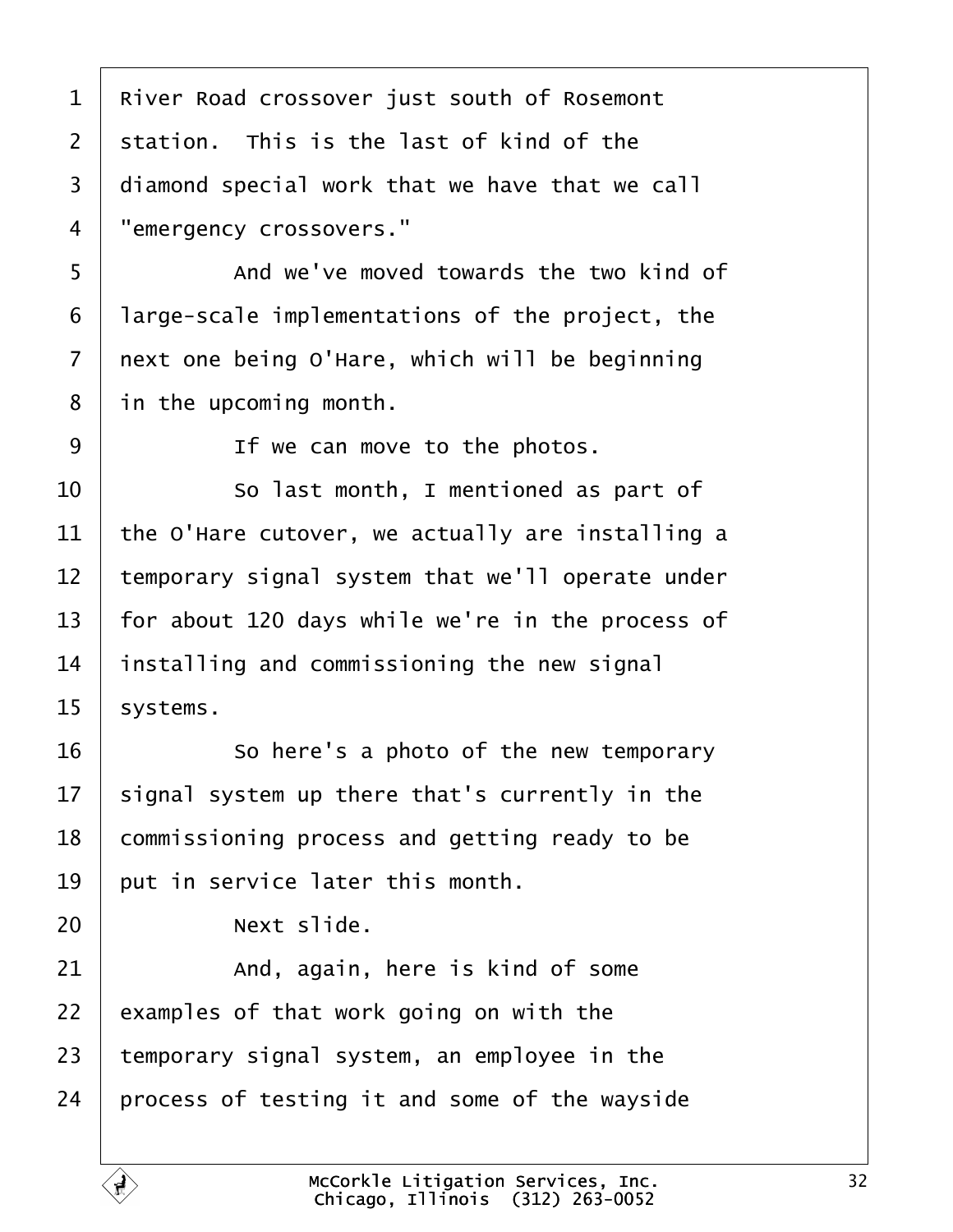<span id="page-32-0"></span>1 | apparatuses associated with this type of  $2$  equipment. ·3· · · · · · Next slide, please. 4 a sample of the items we continue to

5 | work on, as we've commissioned all these relay  $6$  | houses and diamond interlockings along the way,  $7$  we have to go back and complete kind of work 8 | list items.

9 So one of those items is the  $\vert$  commissioning of the fire retention systems. As 11 | these are high-driven computer systems, they actually have dry fire chem systems, and they require kind of a special commissioning process that goes with those.

15 | So here's an example of one at Central  $16$  | relay house, which is near Jefferson Park.

 $17$   $|$  Next slide, please.

**I My next project is Refresh & Renew, and**  | I'm very excited to announce that we've completed the goal of all 35 stations by end of vear. It was a really daunting program, to go | after almost double what we typically do in a 23 vear, but I can't say enough about the dedication of the trade workforce and the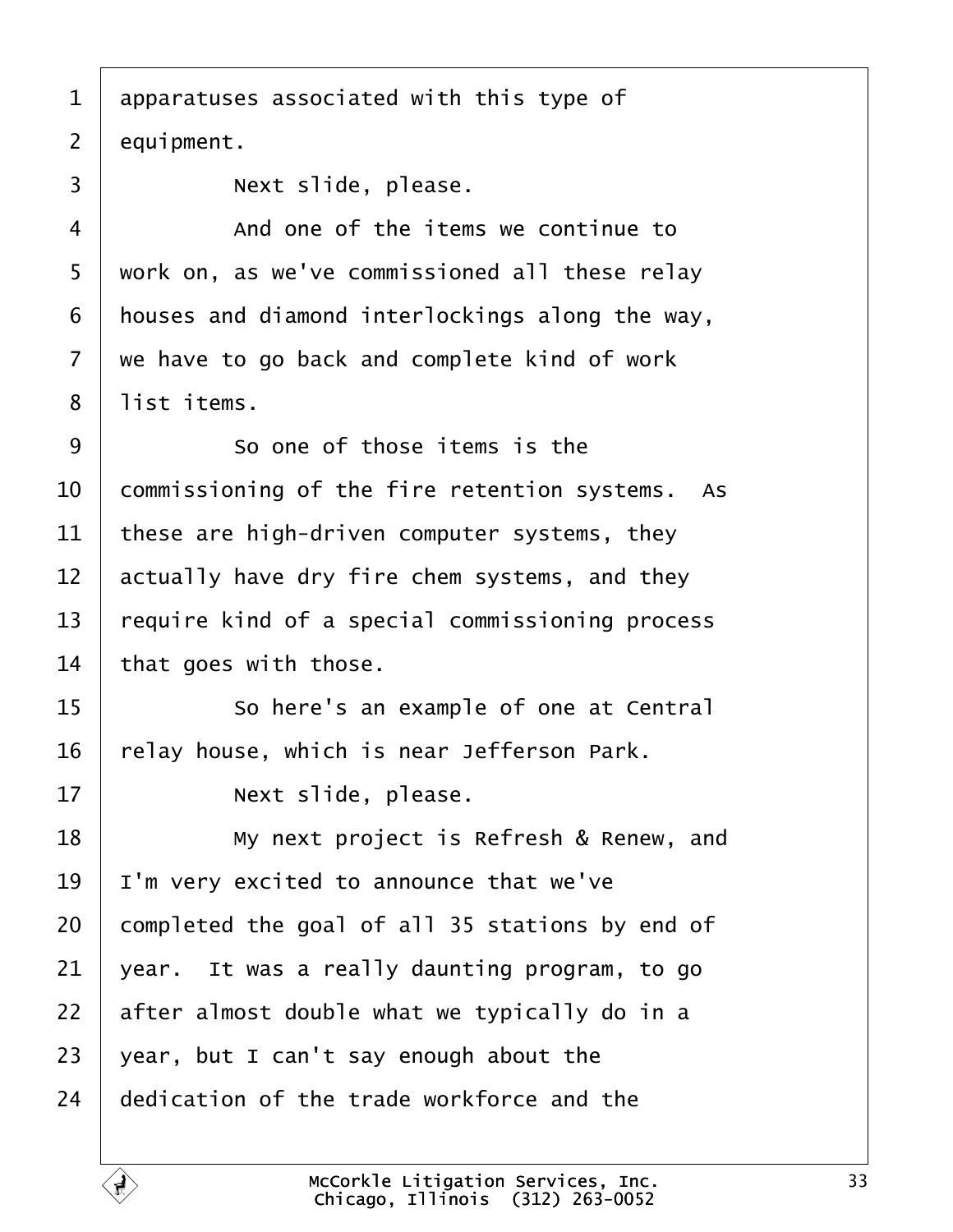<span id="page-33-0"></span>management team that were able to execute this.

**2** You know, separate from that, we continue the SBE painting program. As now we go  $\vert$  into the winter months, it will be on hiatus for  $5 \mid a$  few months, and we'll revisit this project in the spring with a new goal for 2022 to go after 7 (indiscernible) stations and the completion of these SBE painting stations.

9 | I'd also like to highlight that we've 10 | completed directional line diagram signage for the trains. So we've addressed that issue. 12 That was outstanding for a while, and I'm really excited to have that resolved as well.

14 So if we could look at some of the | photos.

16 So as we've talked kind of a couple times, you know, we took a step back, just the station itself, and looked at the customer experience as you approached the station.

**8** 20 So this is Cumberland as you approach from the parking garage and the bus terminal. | So as you kind of approach the station frontage. we improved that frontage. Scraped it, cleaned it, and painted it, as well as improved the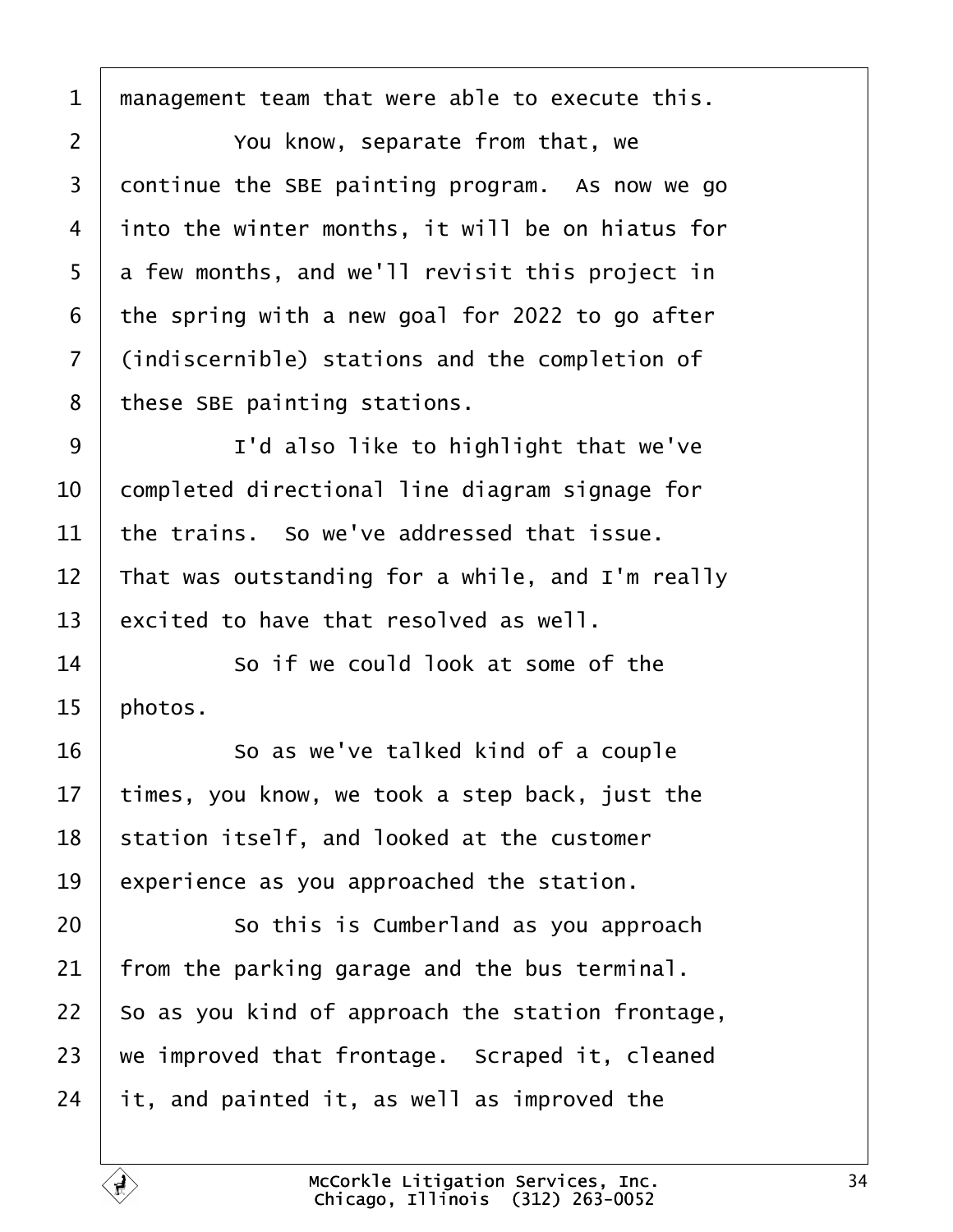<span id="page-34-0"></span>| lighting.

  $|$  Next slide. **I** Bere is some of the work that's been  $\vert$  going on in the subway stations. These are really challenging stations. As I've talked | kind of with some of the track projects, lots of  $\vert$  water intrusion. So a lot of the work here was cleaning up around the water intrusions, sealing, and then ultimately, you know,  $\vert$  increasing the lighting and touching those paint points and those high-touch points. **Next slide. I example** at Clinton, kind of that crest and crown and some of those | clean-up lines, and how much a difference, really, that kind of touch-point improvement does. 18 | **Next slide, please. 19** This is 63rd and Ashland. So you can | kind of see -- I would call it kind of the ceiling. They got up on the ceiling of the station itself, scraped off the ceiling, cleaned up those lines, painted and improved the lighting here as well as, you know, some of the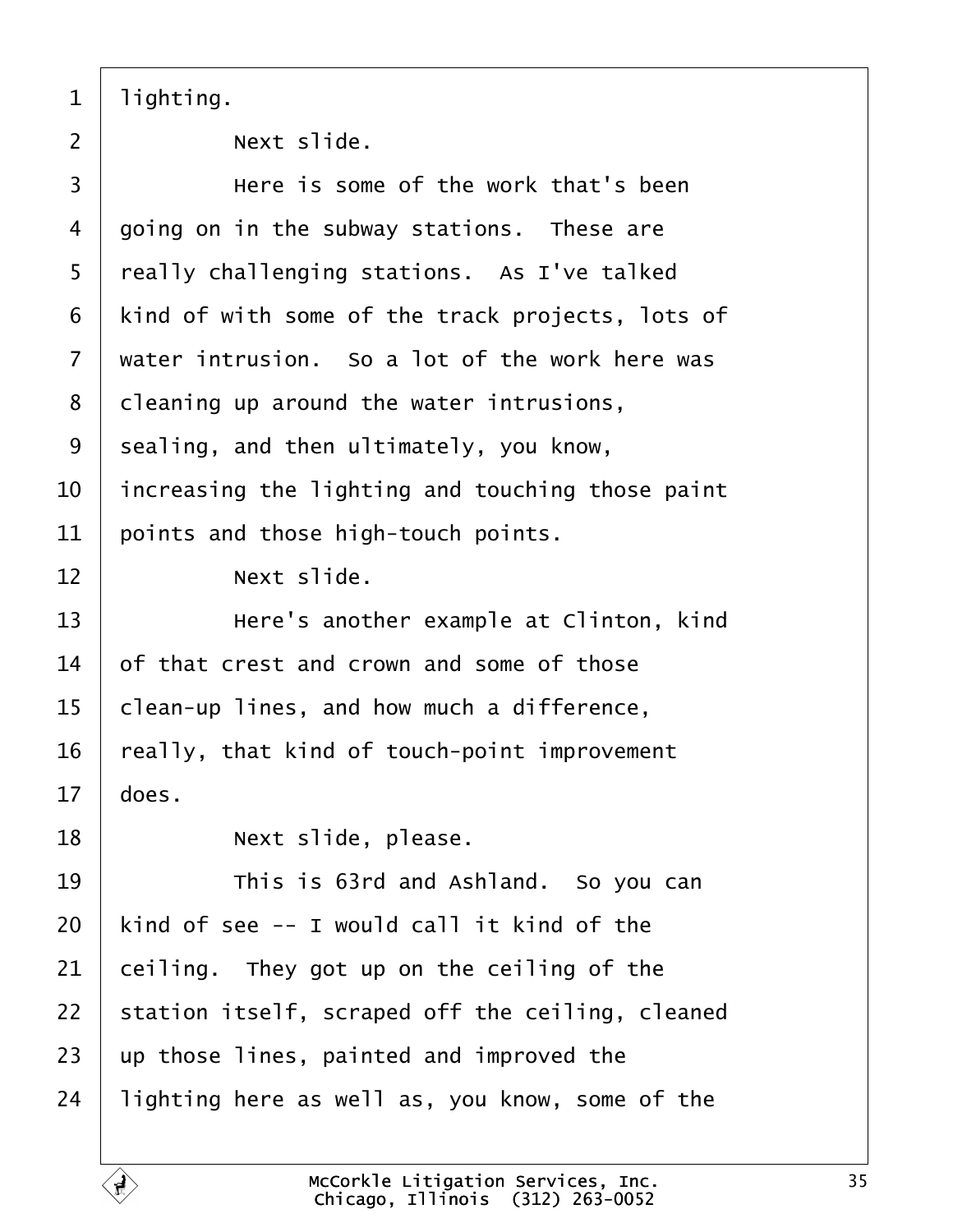<span id="page-35-0"></span> other high-touch points. This is one of the SBE contract points.  $3 \mid$  Next slide. 4 a startup of then here's another example at  $\frac{1}{2}$  | Halsted. This would be the auxiliary exit. So | not just only the prime focal points at the entrance of the stations or the platforms, but 8 also kind of those other street level access | points that we do have.  $|$   $\qquad$   $\qquad$  Next slide, please.  $\parallel$   $11$   $\parallel$   $11$   $\parallel$   $11$   $\parallel$   $11$   $\parallel$   $11$   $\parallel$   $11$   $\parallel$   $11$   $\parallel$   $11$   $\parallel$   $11$   $\parallel$   $11$   $\parallel$   $11$   $\parallel$   $11$   $\parallel$   $11$   $\parallel$   $11$   $\parallel$   $11$   $\parallel$   $11$   $\parallel$   $11$   $\parallel$   $11$   $\parallel$   $11$   $\parallel$   $11$   $\parallel$   $11$   $\parallel$  | SBE painting at street level. 13 | My next projects are Jackson Park Track and Structures Project. The project moves | forward on budget, on schedule. We've moved into what we call 61st interlocking, which is | just south of kind of Garfield -- between | Garfield and King Drive on the branch, and it | facilitates movement in and out of a couple rail | yards there. It's a little key piece of infrastructure, and as such, it's a little more 22 complicated to do tie renewal there, and we've continued forward with the structural work. so if we can move on to some of the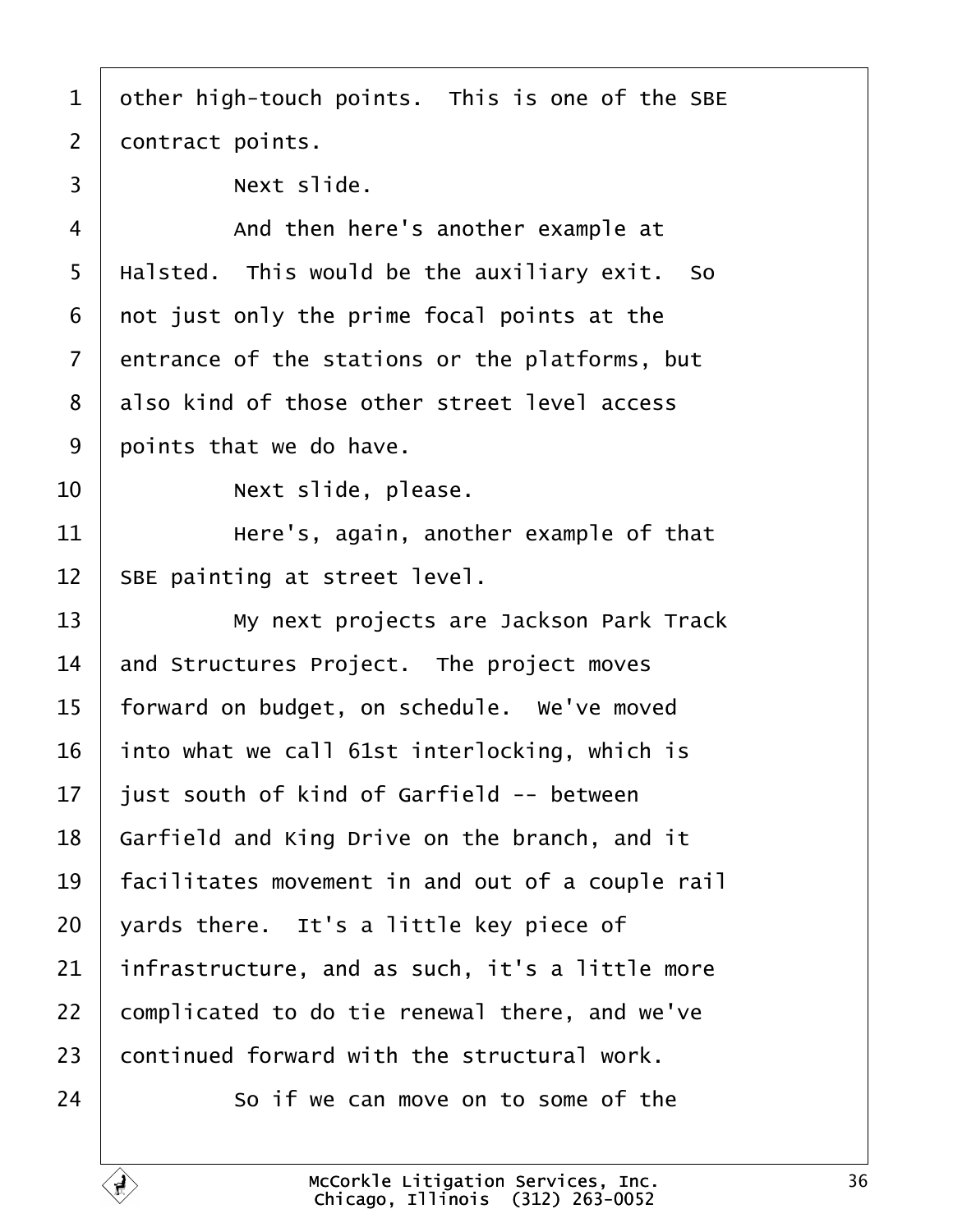<span id="page-36-0"></span>| photos.

2 | **Here's some examples of that tie**  replacement and the interlocking proper. You 4 can see kind of with all that special work that | sits on top of it, the rail and those switch points, how much more complicated it is to get | those ties in and out.

8 and here's an example of some of the work they're doing using equipment. We're  $\vert$  directly adjacent to a yard there, so we'll be able to use some of our rail-borne equipment even around train service area to help move some of that stuff around.

**Next slide.** 

**If then, you know, over the series of**  -- the next couple months, we're moving towards  $17<sup>1</sup>$  a series of kind of track access occurrences to | facilitate major structure renewal on the **Jackson Park branch.** 

**And these are actually what we call**  cross girders. So it's perpendicular beams that | the parallel beams connect to, ultimately the columns are attached to. And they're actually over the street. So to be able to do this work,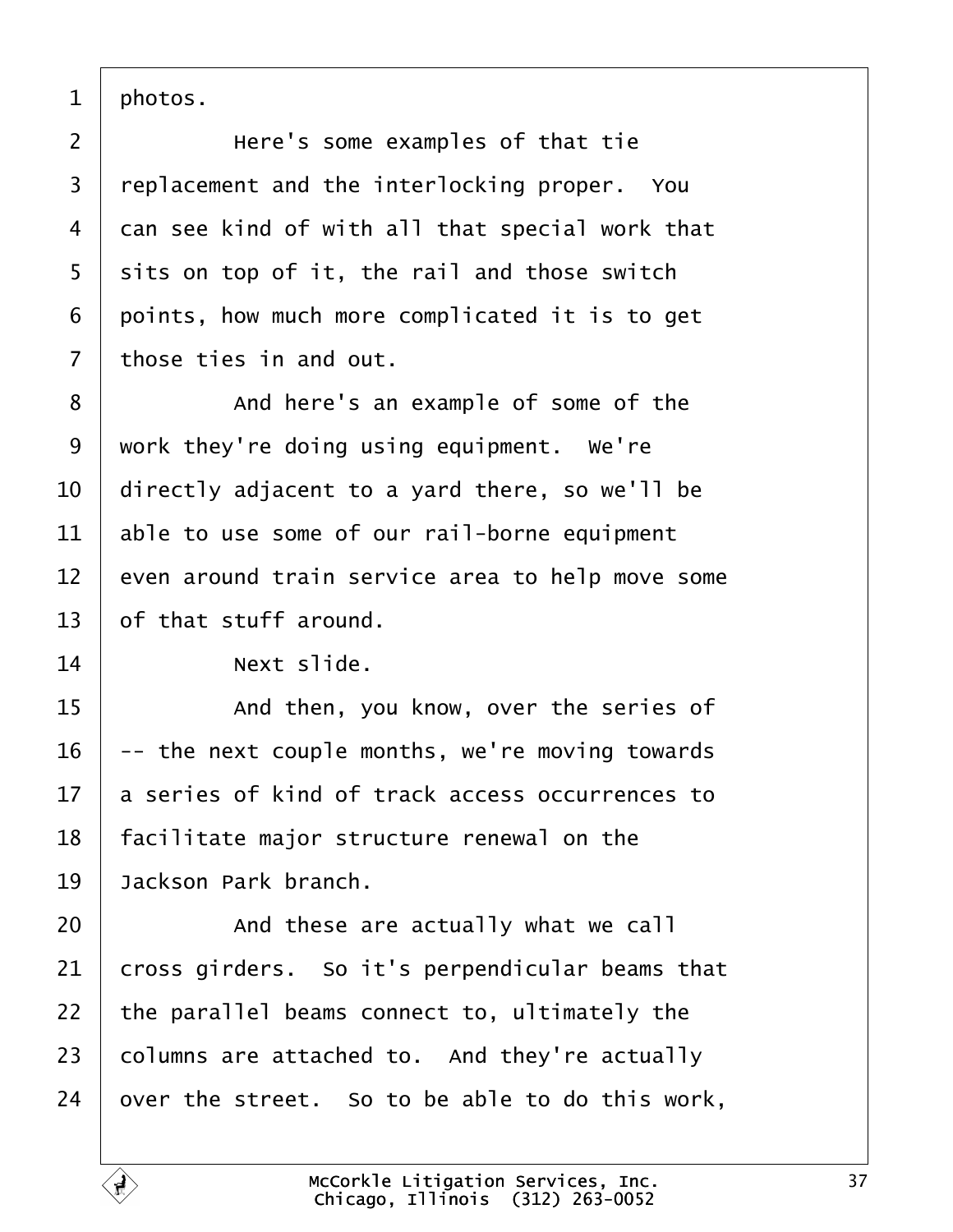<span id="page-37-0"></span> we actually have to go in under weekend line cuts, completely disassemble them, rehab them, and then put them back together and open up the street within 54 hours. 5 | And so this is a really tedious work window at times, not having the ability to kind of walk away for the weather. You know, this | last weekend, they were doing some work out 9 there and had to work straight through cold and sleet and other such things. But here is some of that work going on.  $\vert$  You can see kind of how disruptive it is at 13 | street level. We do get a closure of 63rd | Street as well as kind of a line cut -- (Audio disruption.) 16 | **Next slide, please.** 17· · · · · · This is our South Shops Waste Material Storage and Sewer Upgrade. The project is  $\vert$  complete at this point with the last piece being the waste material storage building.  $\vert$  and this will be the last month I'll be reporting on it, so we can move to some photos of that building itself so I can show you kind of the progress.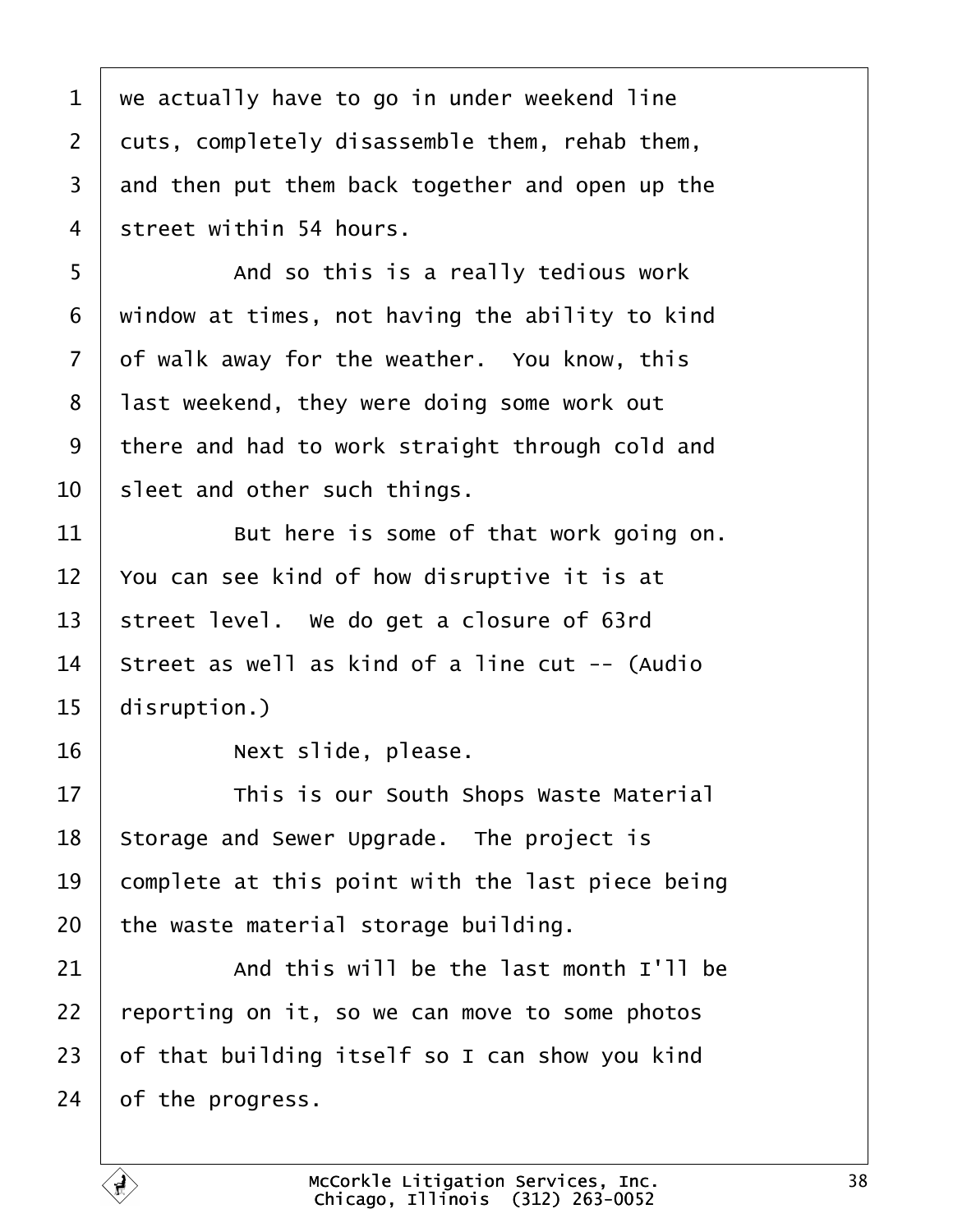<span id="page-38-0"></span>1 **So this is the interior lighting that**  $2 \mid$  was installed for it.  $3 \mid$  Next slide. 4 ere is ultimately the fencing that 5 | goes kind of above those concrete walls that  $6$   $\mid$  were constructed, and then kind of the finished  $7$  | facade edge of the roof. 8 and then the last slide gives you a  $9$  sense of what the whole thing looks like all put  $10$   $\vert$  together with its signage. Kind of an important  $11$  aspect to support the facilities out there.  $12$   $\vert$  and with that, I'll pause for a second. 13 | J.P., I don't know if you want to talk

 $14$  a little bit about the DBE participation.

15 | JUANPABLO PRIETO: Thanks, Bill.

16 We did set a 25 percent on its work order. The contractor committed to 28.6 | percent. They're currently above their 19 commitment and we're confident that they will | meet their commitment through final payment.  $\parallel$  Thanks, Bill. 22 SECRETARY LONGHINI: Does that conclude your | presentation, Bill? | MR. MOONEY: No, Greg, I have a couple more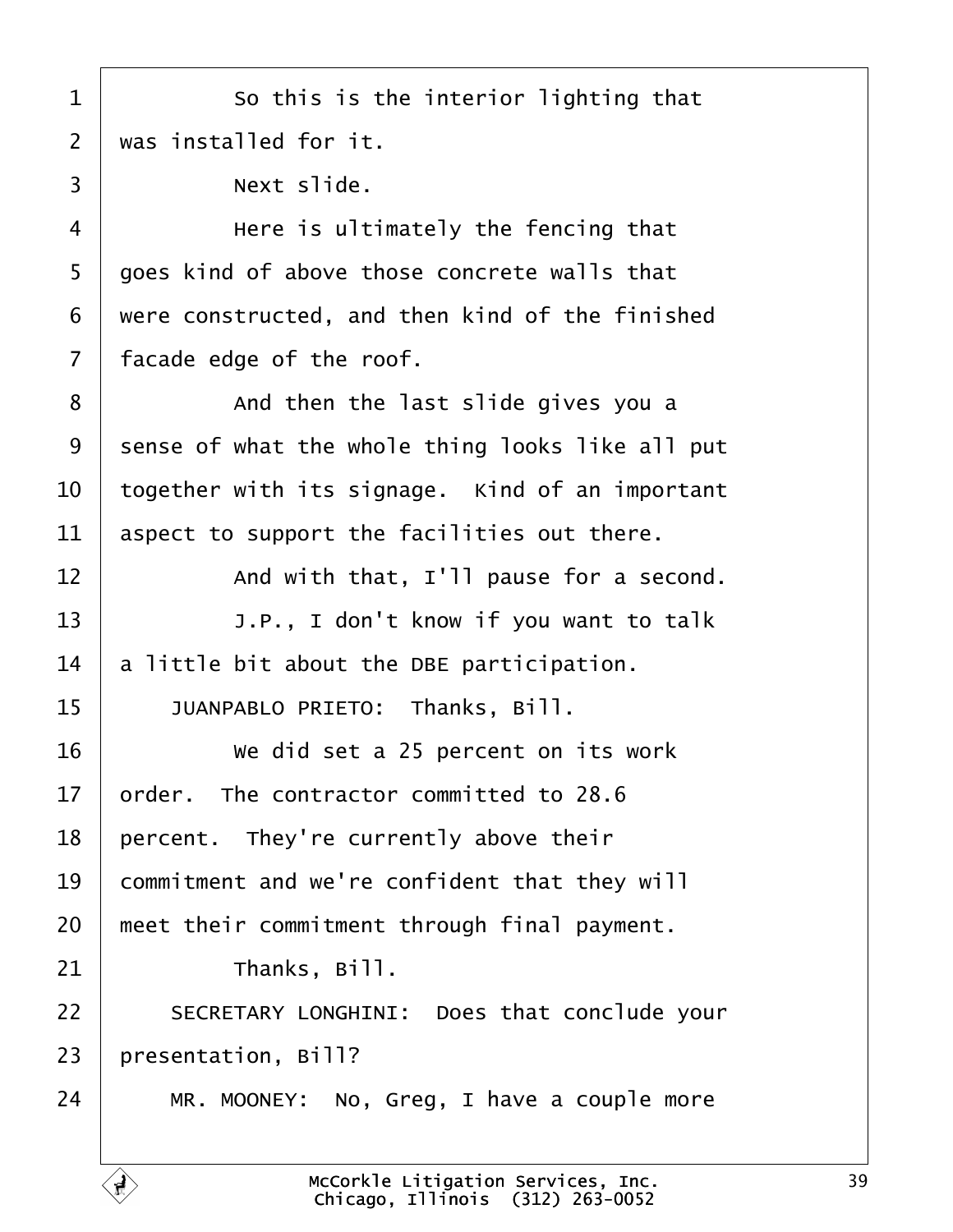<span id="page-39-0"></span>| projects to cover.

2 So my next projects are Dan Ryan inverters. As I mentioned last month, we're 4 moving into the commissioning phase, and we're | just finishing up at 23rd Street.

**So here we go with a couple of photos.** 7 Similar to what you've seen over the | last couple of months, we fly in kind of an | independent structural platform that gets  $\vert$  attached to these relay houses to provide for the isolation. Here, you can see kind of that equipment attached to it and being put in place.

**I Next slide.** 

  $\parallel$  **Here is kind of that process of**  attaching it to the platform and then wiring up all that equipment at 23rd, which is the last of the relay houses we're working at.

18 and over this next month, we actually are commissioning all these systems to put into service. So next month will be kind of the last time we talk about this project as well.

**I Rext slide, please.** 

**This is Irving Park Station Escalator** and Canopy Replacement Project. And we've been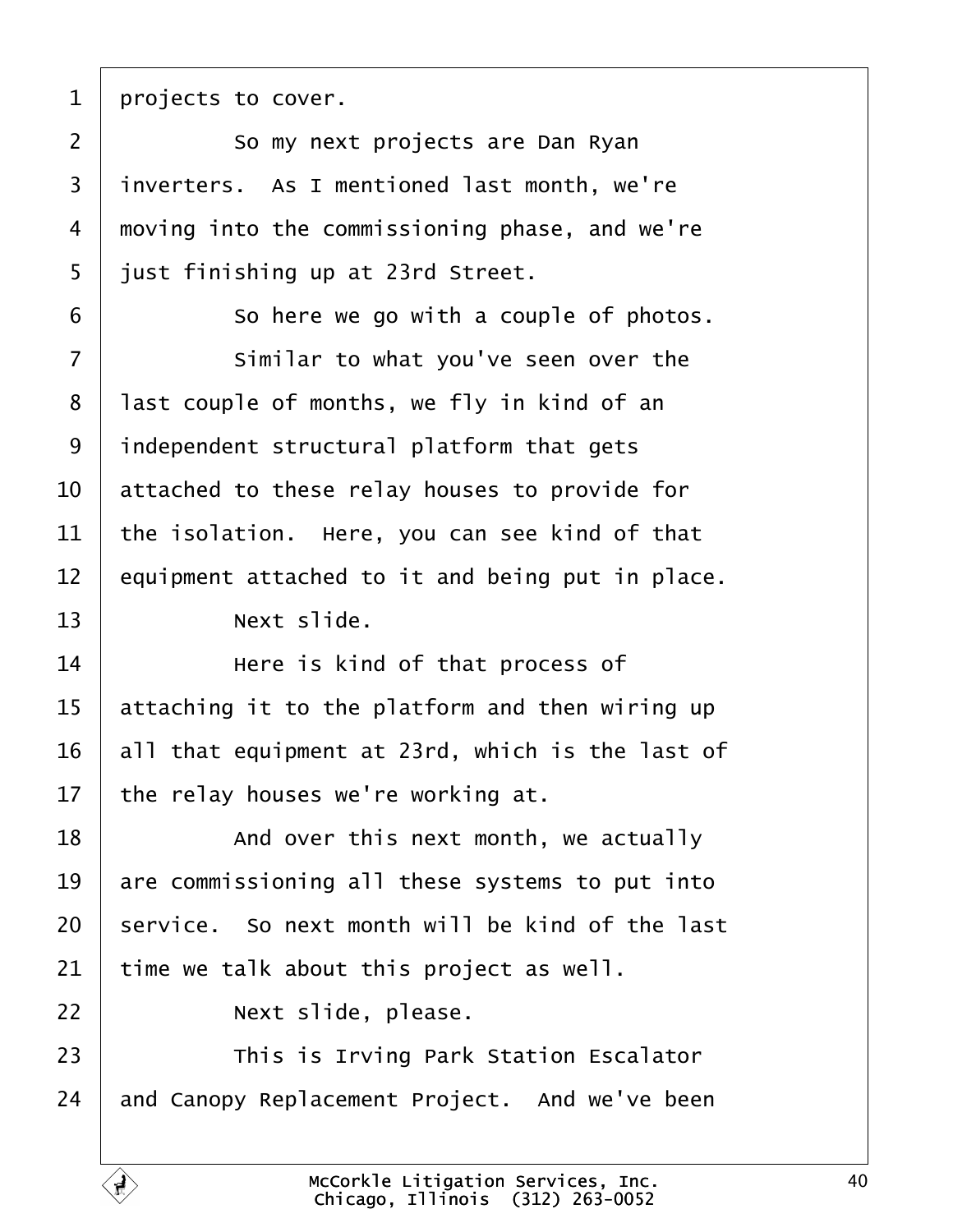<span id="page-40-0"></span> $1$  working forward. Really got advantaged with  $2$  some great weather in December to complete the 3 top level canopy painting and get it prepped for 4 the new canopy itself, as well as we're moving 5 | forward in the next couple weeks to close the 6 I Irving Park entrance there to start demolition  $7$  and installation of the new escalator on the 8 I Irving Park side of the station, which is kind  $9 \mid$  of a key point of the project.

10· · · · · · A couple of photos for you here of that  $11$  work.

 So here is the priming and painting.  $\sqrt{ }$  You've seen a couple of these over the last  $\parallel$  month. But, again, with the weather in December being so great, we were able to get kind of all that resolved out, so we'll be moving into the canopy installation in early February.

18 | Next slide.

19 and my last project today is our  $\vert$  non-revenue rail vehicle facility shop. We've  $\parallel$  moved forward kind of with the preparatory | ground earthwork for the bigger work that comes.  $\vert$  50 here's a couple slides on this. **If all in team** Here, we're doing soil borings to find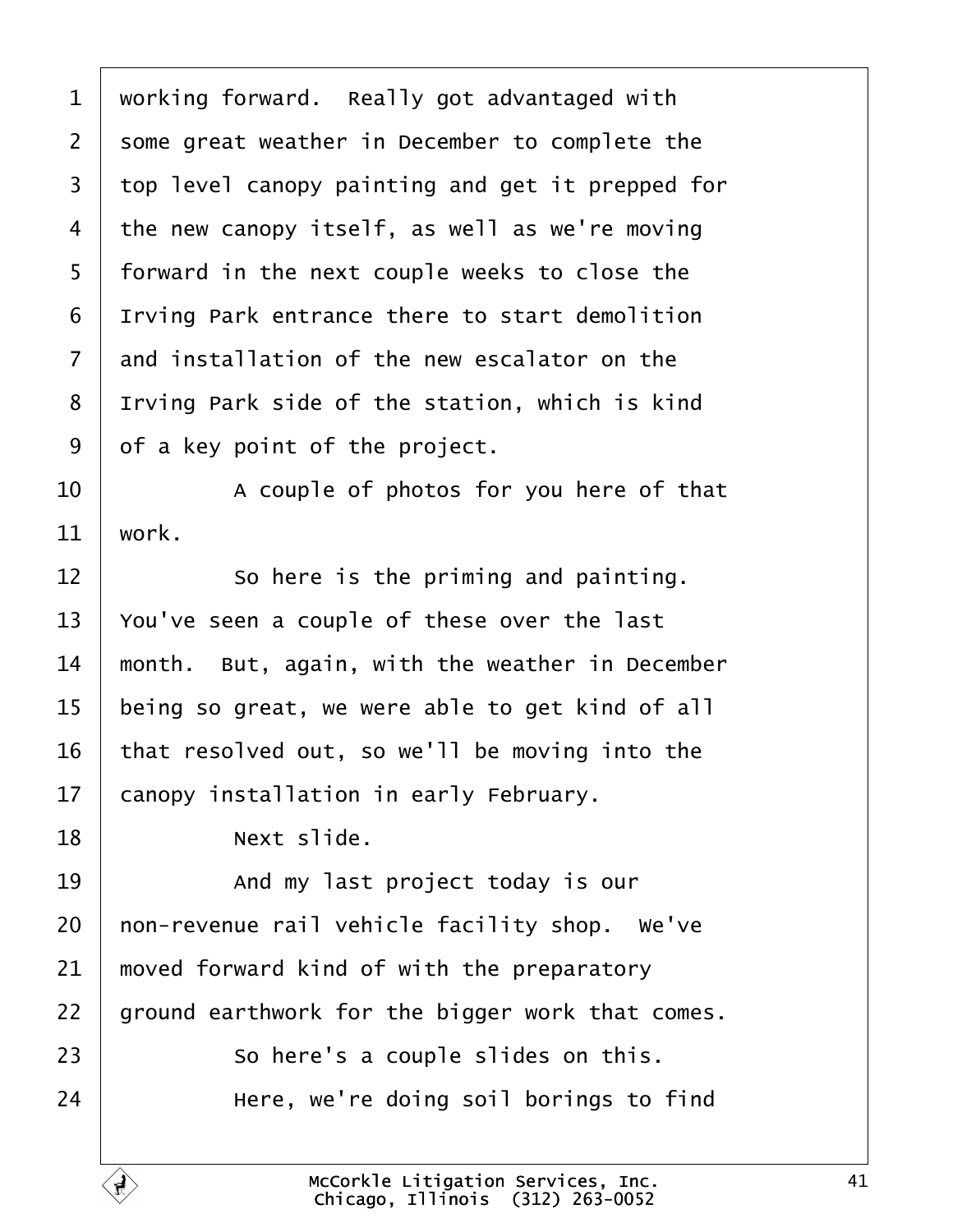<span id="page-41-0"></span> out kind of the compaction rates of the soil as 2 | they finalize the structural design and get that | through approvals. 4 | And here's another example of the soil boring on site. This also allows them to get a sense of kind of what's in the ground itself  $-$ - | next slide, please  $-$  so they can plan for the | appropriate use of the earth as they remove it.  $\vert$  and with that, I'll be glad to take any  $\vert$  questions. 11 SECRETARY LONGHINI: Thank you, Bill. **Chairman Barclay.** 13 CHAIRPERSON BARCLAY: I'm sorry, no | questions. 15 SECRETARY LONGHINI: Okay. Thank you, Chairman. **Director Jakes.** 18 VICE CHAIRPERSON JAKES: No questions. 19 SECRETARY LONGHINI: Director Miller. **Director Miller might have stepped away**  because he did have to do something. I don't  $\pm$  see him on the screen.  $\sim$  So Director Ortiz. **DIRECTOR ORTIZ:** I don't have any questions.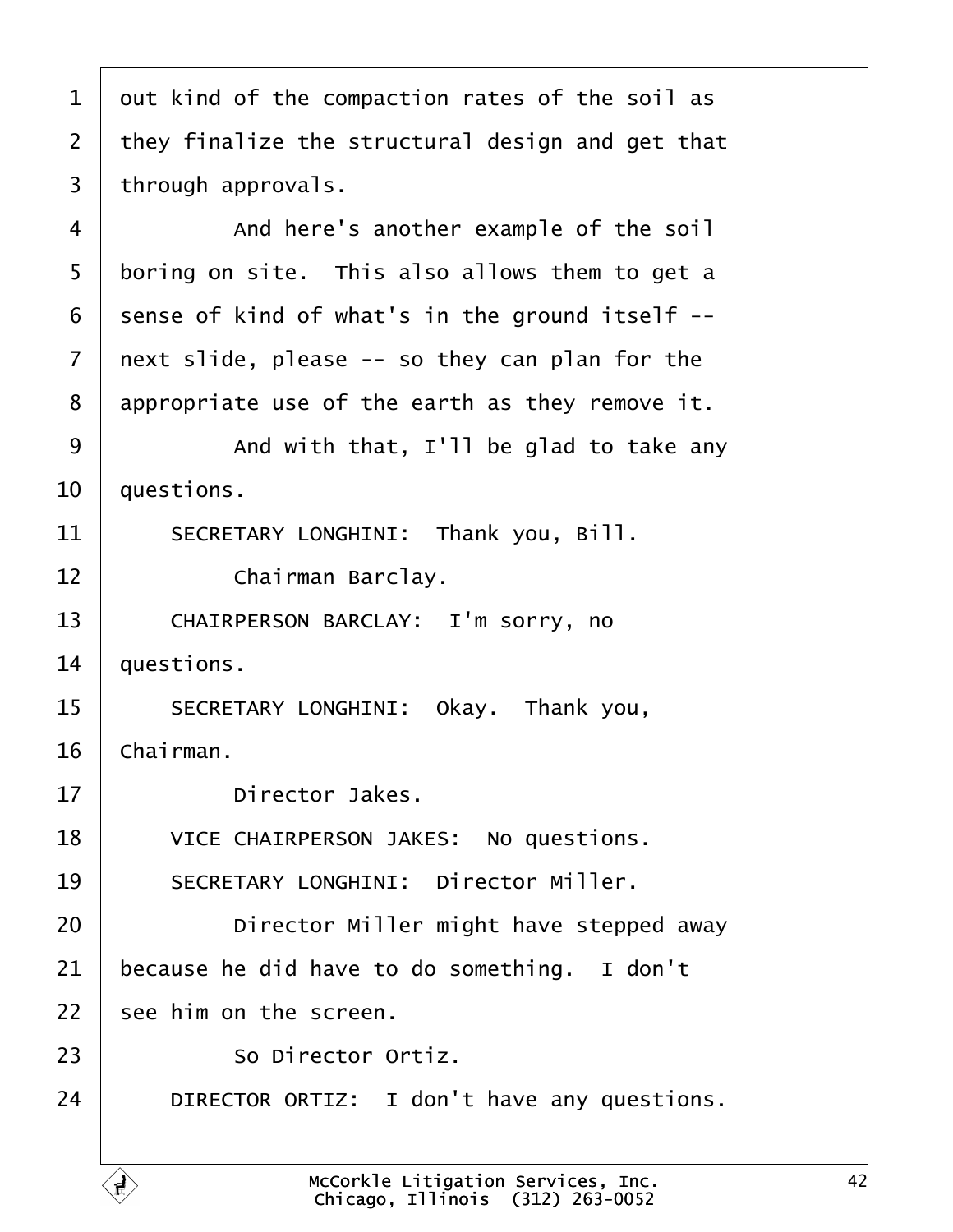<span id="page-42-0"></span> | I do have comments. |  $\blacksquare$   $\blacksquare$   $\blacksquare$   $\blacksquare$   $\blacksquare$  and to see the DBE participation and encouragement on these projects. And I'm | glad the weather in December was well and we  $5 \mid$  were able to advance a lot of the work. I'm sure that was really helpful throughout this  $\mid$  winter season. **b** Thank you. 9 SECRETARY LONGHINI: Thank you.  $\blacksquare$  Director Irvine. 11 DIRECTOR IRVINE: No questions. Just, you  $\vert$  know, kudos to you and your team for all the  $\vert$  great work, and thank you for getting that  $\parallel$  directional line diagram project finished this | past year. **So awesome.** Thank you. 17 SECRETARY LONGHINI: Director Silva. **DIRECTOR SILVA:** No questions. 19 SECRETARY LONGHINI: Thank you. **Chairman Barclay, we're finished with**  any questions for Bill Mooney. 22 CHAIRPERSON BARCLAY: For our next order of  $\vert$  business, we will call on Chris and JuanPablo Prieto to make the RPM and diversity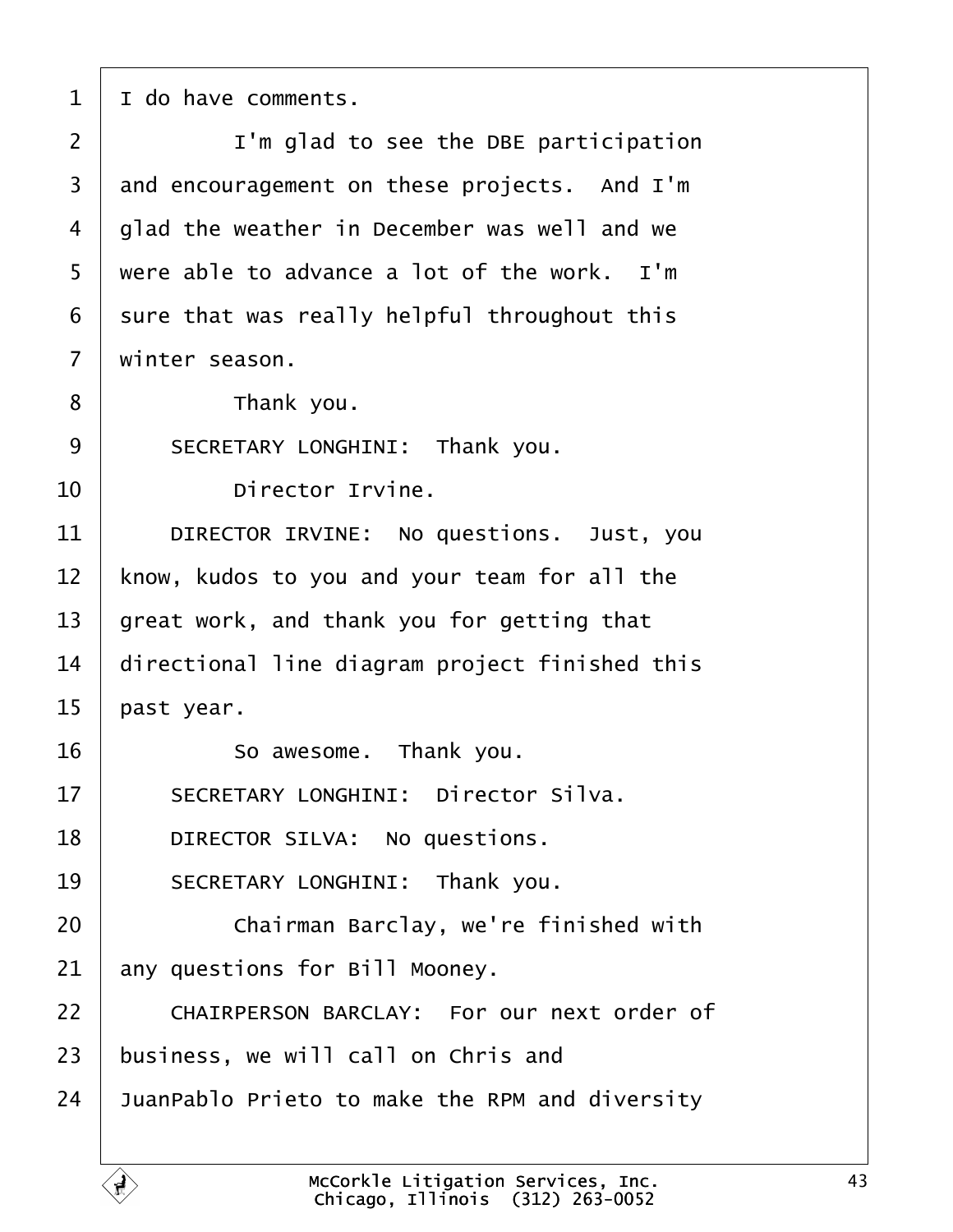<span id="page-43-0"></span>

| presentations.

2 | MR. BUSHELL: Thank you, Chairman.

3 Welcome, Directors, President, General 4 | Counsel, and a special welcome to new 5 | Director Ortiz. I'm Chris Bushell, your chief RPM officer.

7 The RPM project continues tight to schedule and on budget. Primary activities since we've last reported have mostly to do with  $\vert$  the bypass. We've been very busy in the area of the Belmont station, just to the north of the  $\parallel$  Belmont station, installing various pieces of elevated track work.

 **We've also made good use of the weather**  over the course of the winter so far. We've 16 been able to install miscellaneous pieces of | track work that ultimately helped put the trains  $\vert$  onto the east side of the tracks. There's four tracks in that area. We have put in track work that sort of shifts those trains over to the east side so that we can start to do demolition of the west side.

23 As many of you know, we've successfully completed the bypass, which is the bridge over,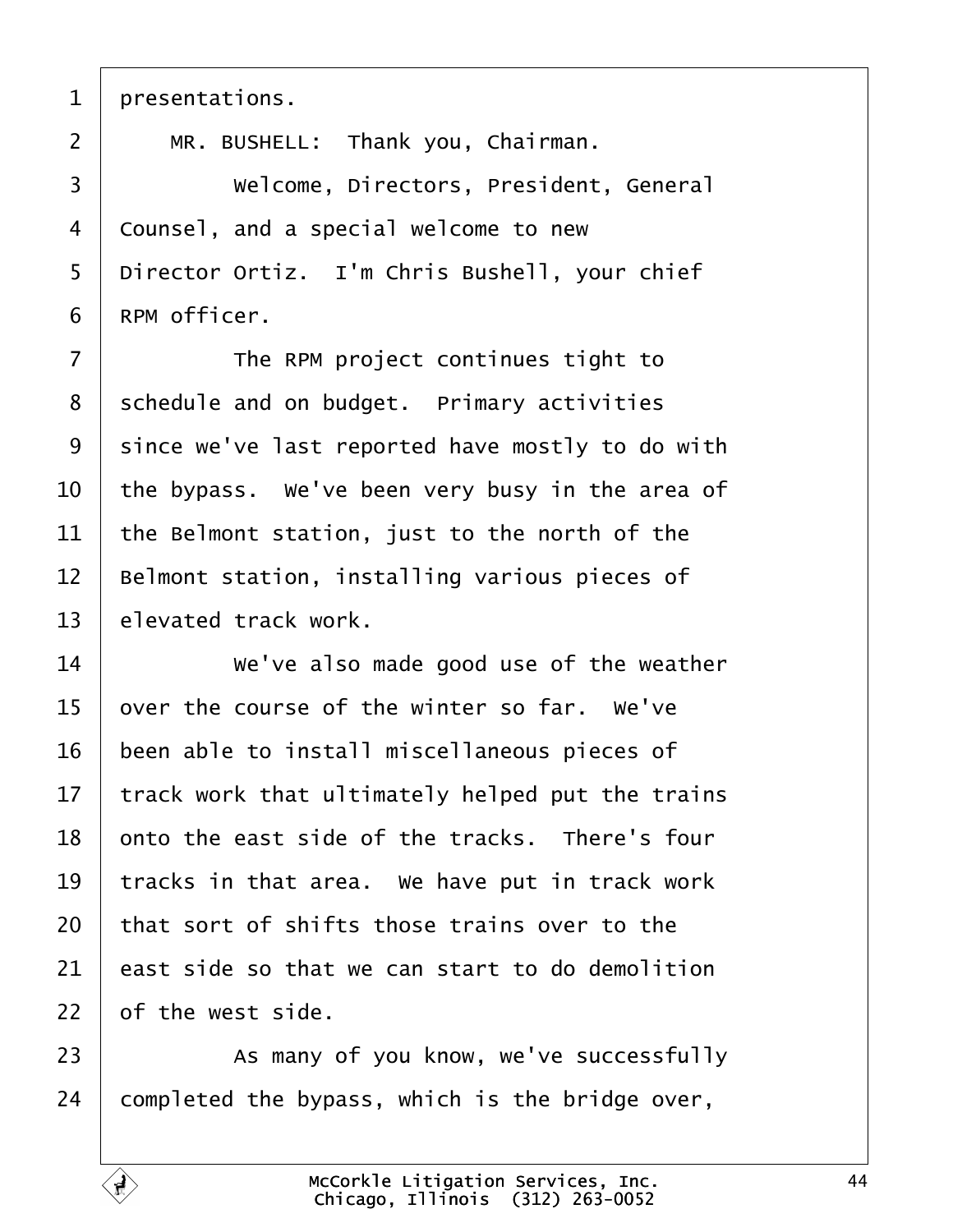<span id="page-44-0"></span> and now we're starting to work on the existing tracks under. 3 | Likewise on the Lawrence to Bryn Mawr 4 | segment, we've continued to advance demolition.  $\mid$  We're really complete with demolition on the west side of the tracks. **I** *We have started as well the* 8 | installation of the new bridge. You'll see some photos of the segmental box girder and the  $\vert$  various segments progressing there. So if we could go to the next slides. so cut-and-throw work. What does it  $\parallel$  mean? It's really just elevated track work.  $\sqrt{ }$  You saw some pictures of Bill's crew doing it. **If the Up here, we're really just rearranging**  the tracks, if you will, in this area temporarily so that we can begin work on one side, or more accurately, that we can put trains  $\vert$  on one side of the four tracks -- on two of the | four tracks, and then we can start working on  $\vert$  the two that aren't running trains. 22 | So the cut-and-throws are a piece of track work that enable us to do that. **Next**, please.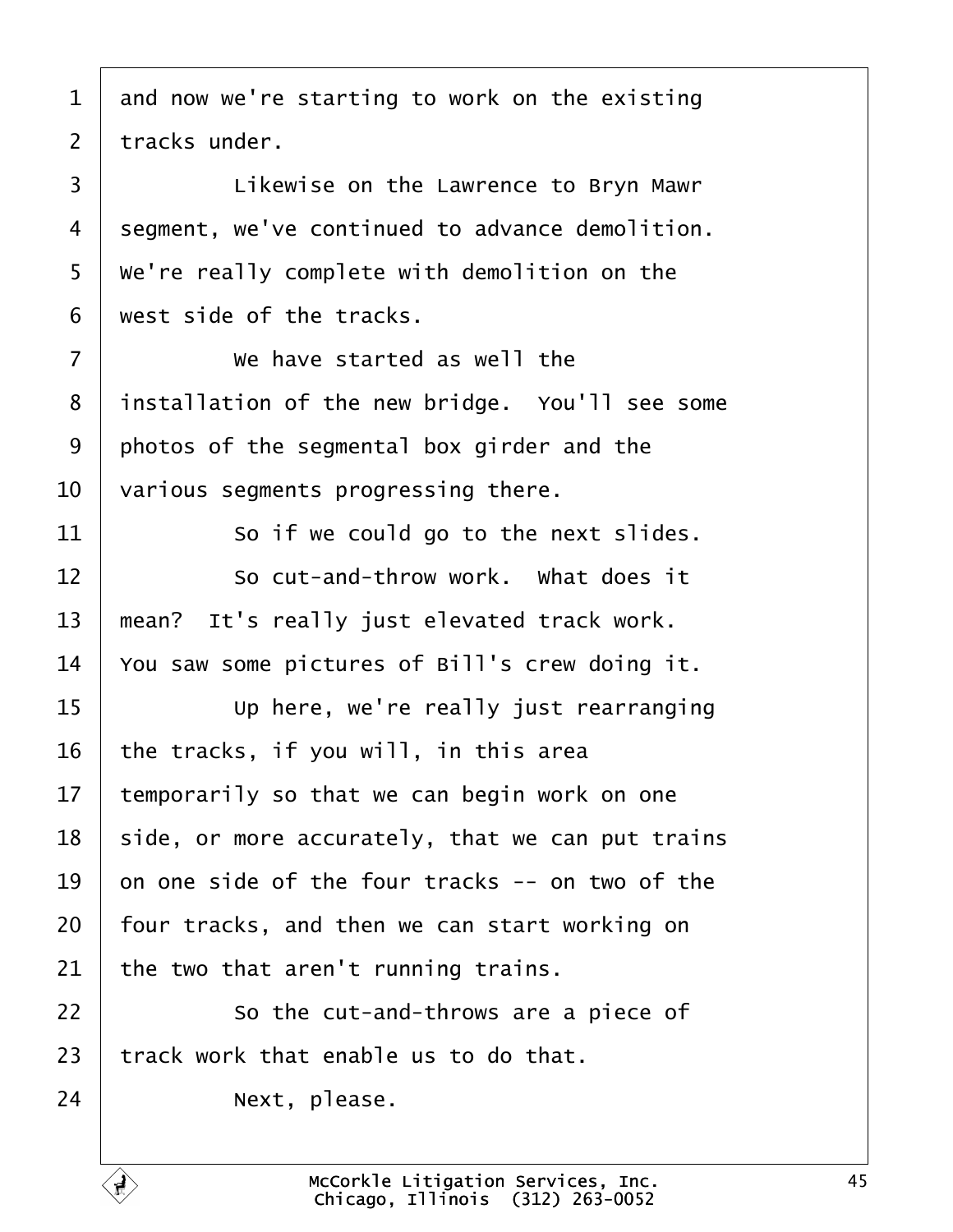<span id="page-45-0"></span>1 | Micropile foundations, the installation  $2$  of various micropile foundations to support the 3 | future track work that we'll be installing in 4 order to support temporary construction of track  $5$   $\mid$  work in the RPP area. This is really just a 6 | deep foundation that's drilled into the ground.  $7$  | There's a series of micropiles that are put in 8 | rather than a caisson. They're sort of smaller  $9$  | foundations that are ultimately kind of grouped  $10$  together right at the top with a cap, and then  $11$  we put a structure on them. They tend to go  $12$  down roughly 80 feet to either -- typically to 13 | bedrock or just before bedrock.

 $14$  Next.

15 A picture of the demolition near 16 | Lawrence. You know, you can see an older piece  $17$  of structure that was ultimately buried in this 18 embankment in the '80s or '90s. We're obviously  $19$  uncovering it, removing it, and installing an  $20$  entirely new structure through this area. So  $21$  this is just a picture of the demolition of  $22$  that.

 $23$  Next.

24 **Columns in the Lawrence to Bryn Mawr**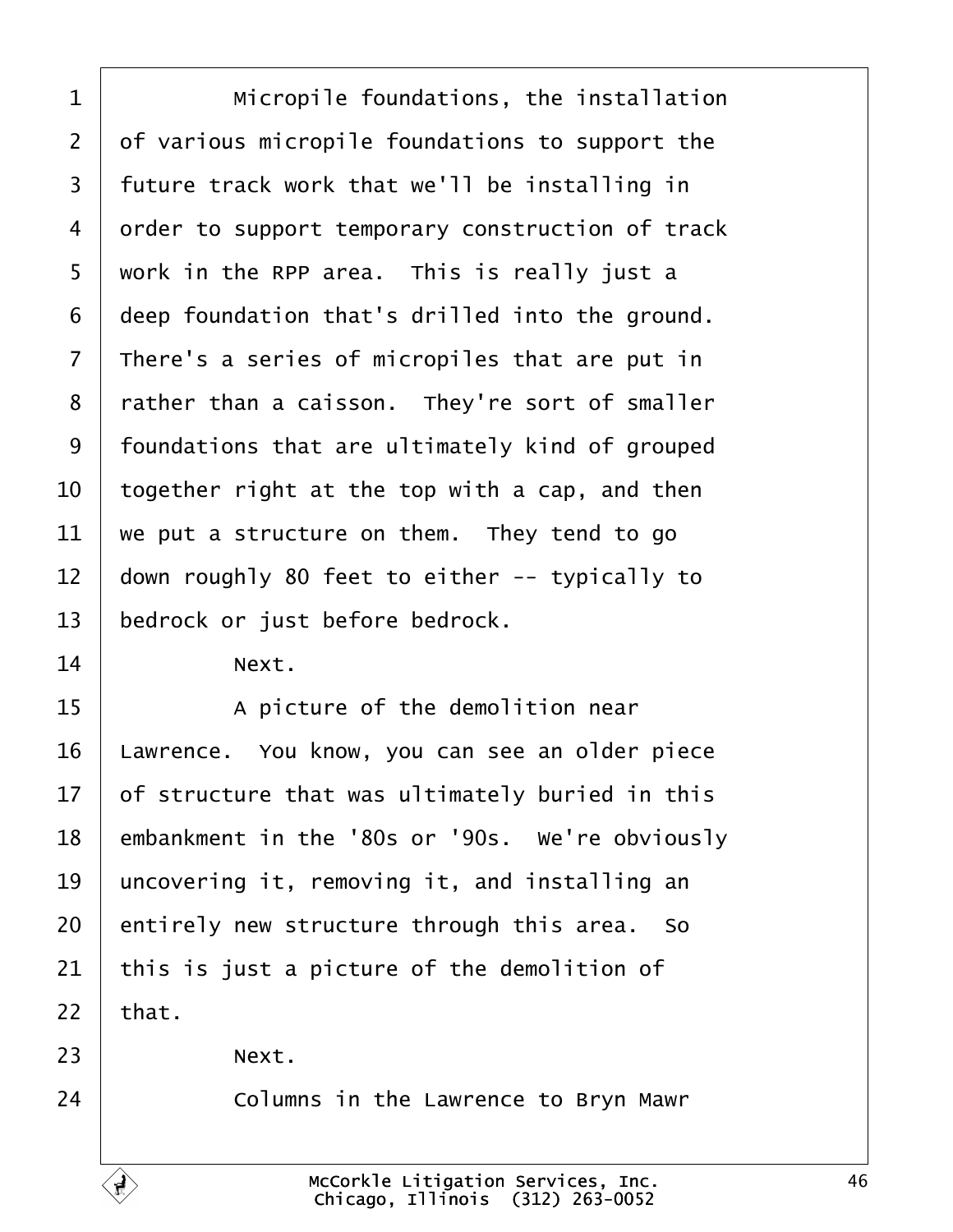<span id="page-46-0"></span> area. So as I mentioned, we're installing this new type of bridge. It's a segmental box girder | bridge. Not commonly done in the state of 4 | Illinois in any case, but commonly used for | transit across the world. This type of bridge enables us to have sort of longer spans than we  $\vert$  would ordinarily have with the older steel 8 | structure, and it was a more efficient and less impactful way to build. So we are in the  $\vert$  process of installing the segmental box girder on various of these column caps in the Lawrence to Bryn Mawr area.

 $\blacksquare$  If we can go to the next slide.

14 This is some temporary work kind of at the north end of the Lawrence to Bryn Mawr segment. It's funny, when we say, "temp work,"  $\vert$  you know, it looks probably to the world like | permanent, but it really is -- this piece of | steel will not be there. It actually was more efficient to build this temporary bridge than to bring a very large crane in there because of some of the site constraints.

**So that bridge enables us to begin to** | feed the segmental box girder concrete segments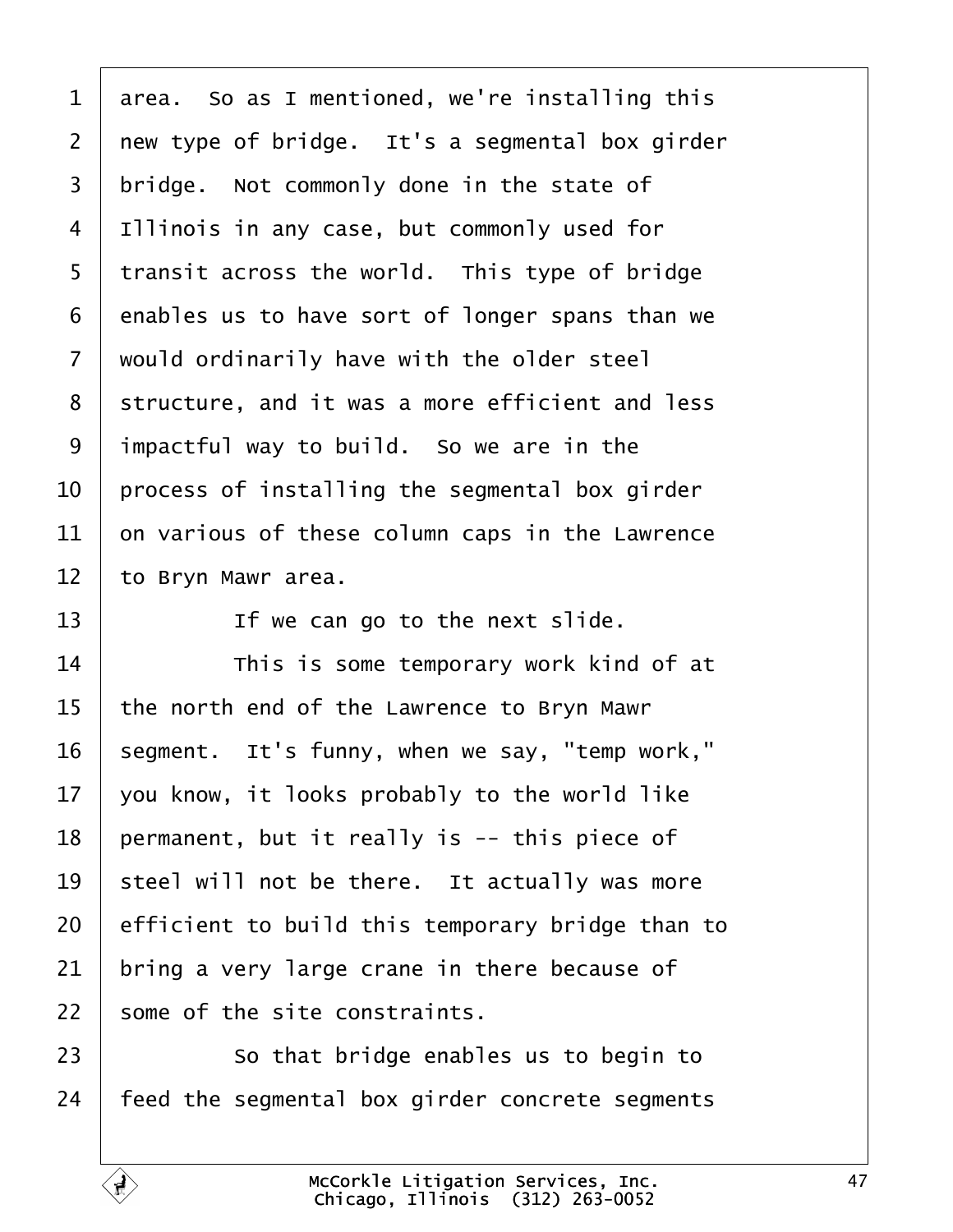| $\overline{3}$ | Street up in the Lawrence to Bryn Mawr area.     |
|----------------|--------------------------------------------------|
| $\overline{4}$ | Next.                                            |
| 5              | And despite the weather -- it's been             |
| 6              | good. But regardless, we've continued -- and     |
| $\overline{7}$ | despite COVID -- to do an online or virtual      |
| 8              | outreach process. That includes weekly meetings  |
| 9              | with both the 44th and the 48th Wards, reaching  |
| 10             | out and informing them of upcoming construction, |
| 11             | looking for opportunities to work with the       |
| 12             | businesses and the project footprint in order to |
| 13             | minimize impact not only of our project but also |
| 14             | to support those businesses in light of the      |
| 15             | significant impacts they've seen due to COVID.   |
| 16             | I would say the other significant                |
| 17             | thing, we've worked with Uptown United on an     |
| 18             | event in the area of Wilson, again, promoting    |
| 19             | the project, informing the people of the various |
| 20             | impacts that they've seen.                       |
| 21             | We recently had a virtual meeting in             |
| 22             | regard to some work we're doing in the           |
| 23             | Red/Purple Modernization area, some upcoming     |
| 24             | demolition with Roscoe and Newport neighbors, as |
|                |                                                  |

<span id="page-47-0"></span>to the loading gantry, which is positioned to

2 | the south. This is in the area of Ardmore

McCorkle Litigation Services, Inc. Chicago, Illinois· (312) 263-0052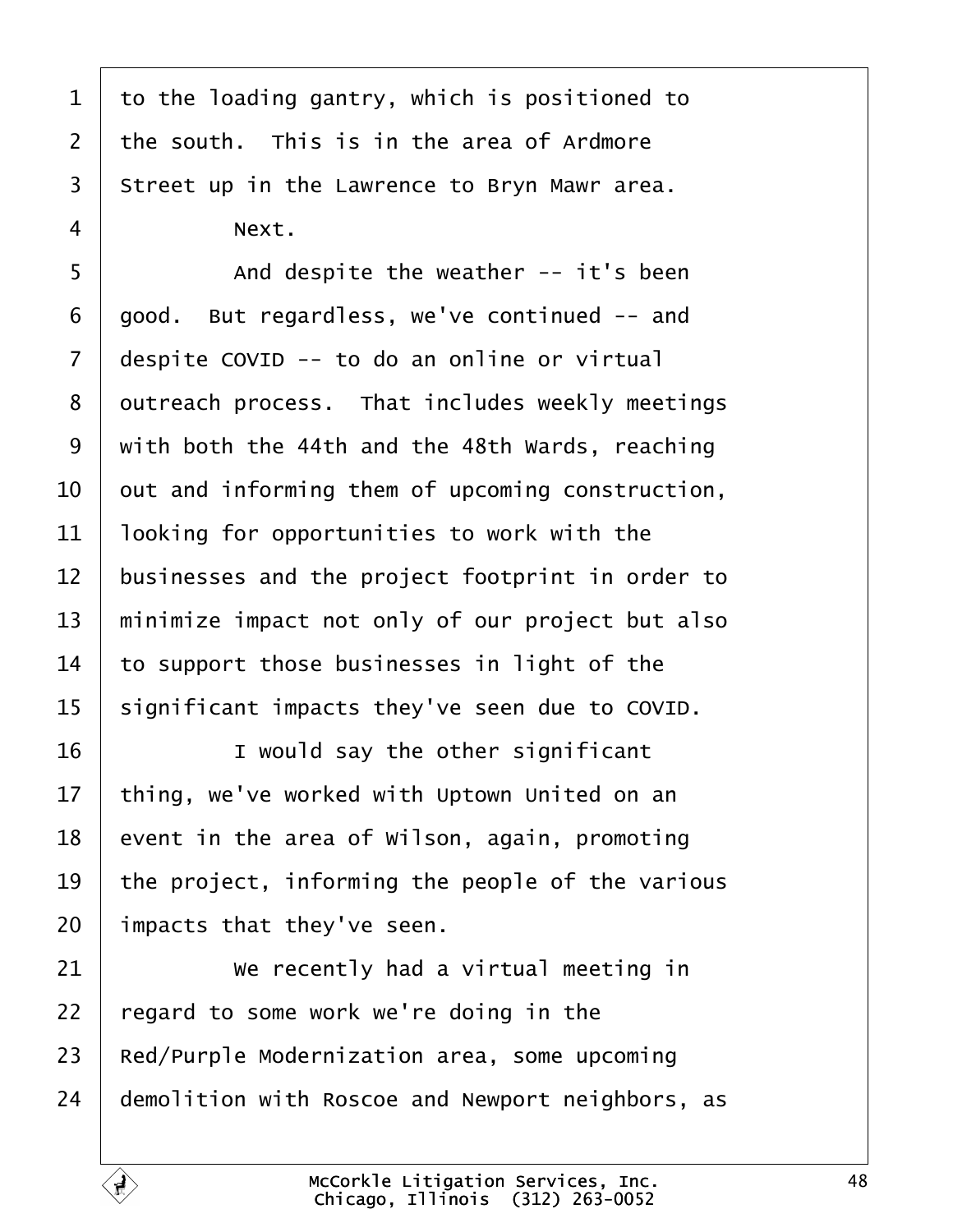<span id="page-48-0"></span>

| $1$   well as some of the folks that live to the north |
|--------------------------------------------------------|
| 2 and to the east of them. That was very               |
| 3   successful. And, again, we continue, despite       |
| 4 the pandemic, to do lots of virtual meetings and     |
| $5$   outreach.                                        |

·6· · · · · · Noting all that, I'd like to turn it  $7$  over to JuanPablo to talk about some of our 8 extensive workforce SBE/DBE efforts.

9 JUANPABLO PRIETO: Thank you, Chris.

10 **I** · · · · · · Good morning again, Mr. Directors.  $11$  JuanPablo Prieto, director of Diversity  $12$  Programs.

13 The diversity program team continues to  $\parallel$  meet monthly with the contractor to discuss DBE and workforce outreach and compliance. These | meetings serve as a great tool to assure all of our units are aligned as we conduct separate | meetings throughout the month related to 19 | individual trade packages and workforce | opportunities.

  $\parallel$  we also meet regularly with our | workforce partners, the Chicago Workforce  $\vert$  Partnership and HIRE360, and the contractor to coordinate opportunities and recruitment and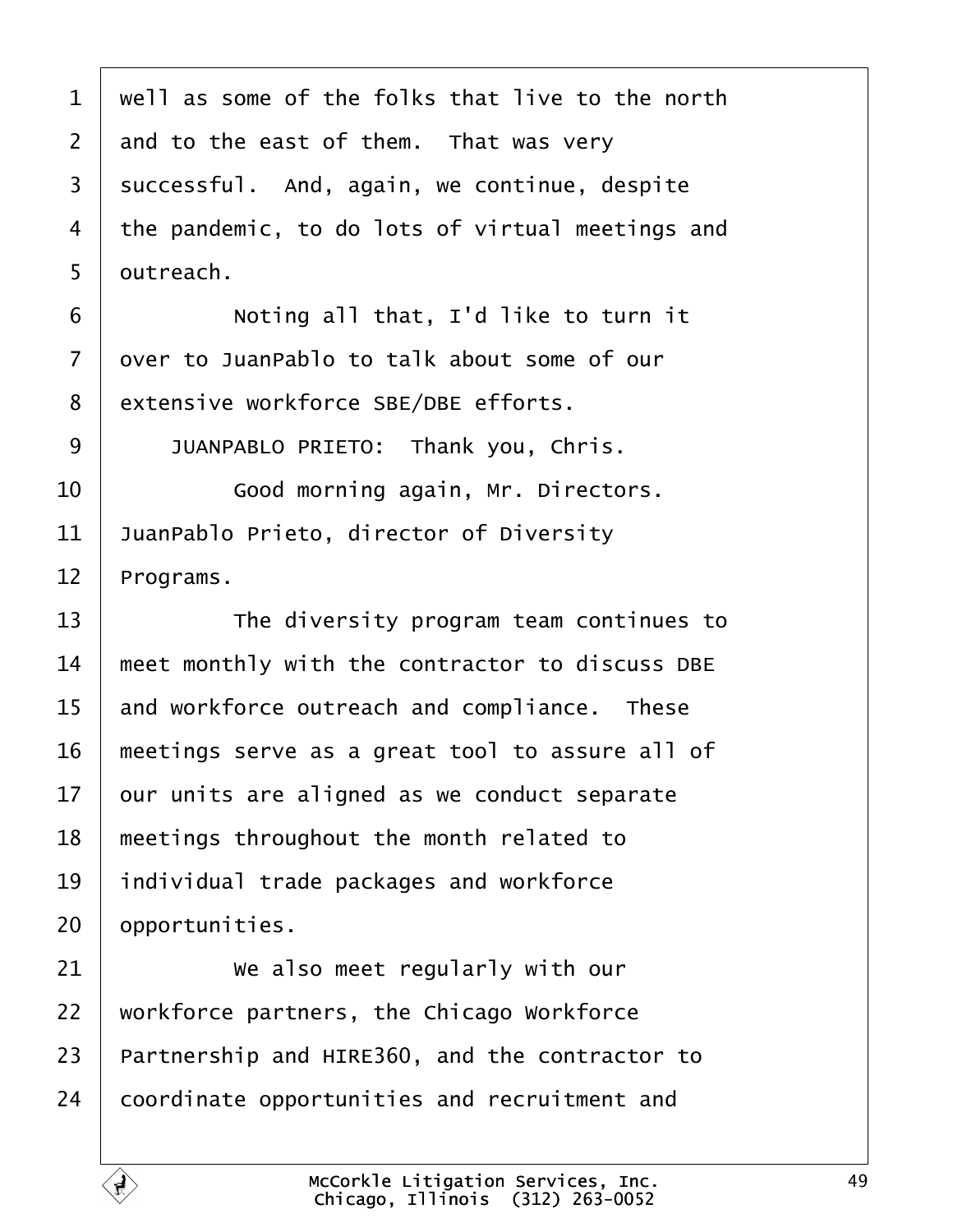<span id="page-49-0"></span>

training efforts.

  $\vert$  as of December 31st, 2021, 71 unique | DBEs have been awarded over \$198,000 on the design-build contract. Twenty-five of those DBE | firms are new to CTA. The design-build contract | has also produced over 609,000 labor hours, and  $\pm$  the over 1300 individuals that have worked on the project have earned over \$34 million.

**We are proud of our efforts and**  attainment to date, but we continue to strive to achieve more. We will also continue to host  $\vert$  outreach events and to present opportunities to the community.

 That concludes my portion of the | report. Happy to answer any questions. 16 SECRETARY LONGHINI: Thank you.

17 and, Chris, you're finished as well? 18 | MR. BUSHELL: I am. Thank you. 19 SECRETARY LONGHINI: And then for Chris and

20 JuanPablo, Chairman Barclay.

21 CHAIRPERSON BARCLAY: No questions.

22 | SECRETARY LONGHINI: Director Jakes.

23 VICE CHAIRPERSON JAKES: No questions.

 $\vert$  Great job, guys.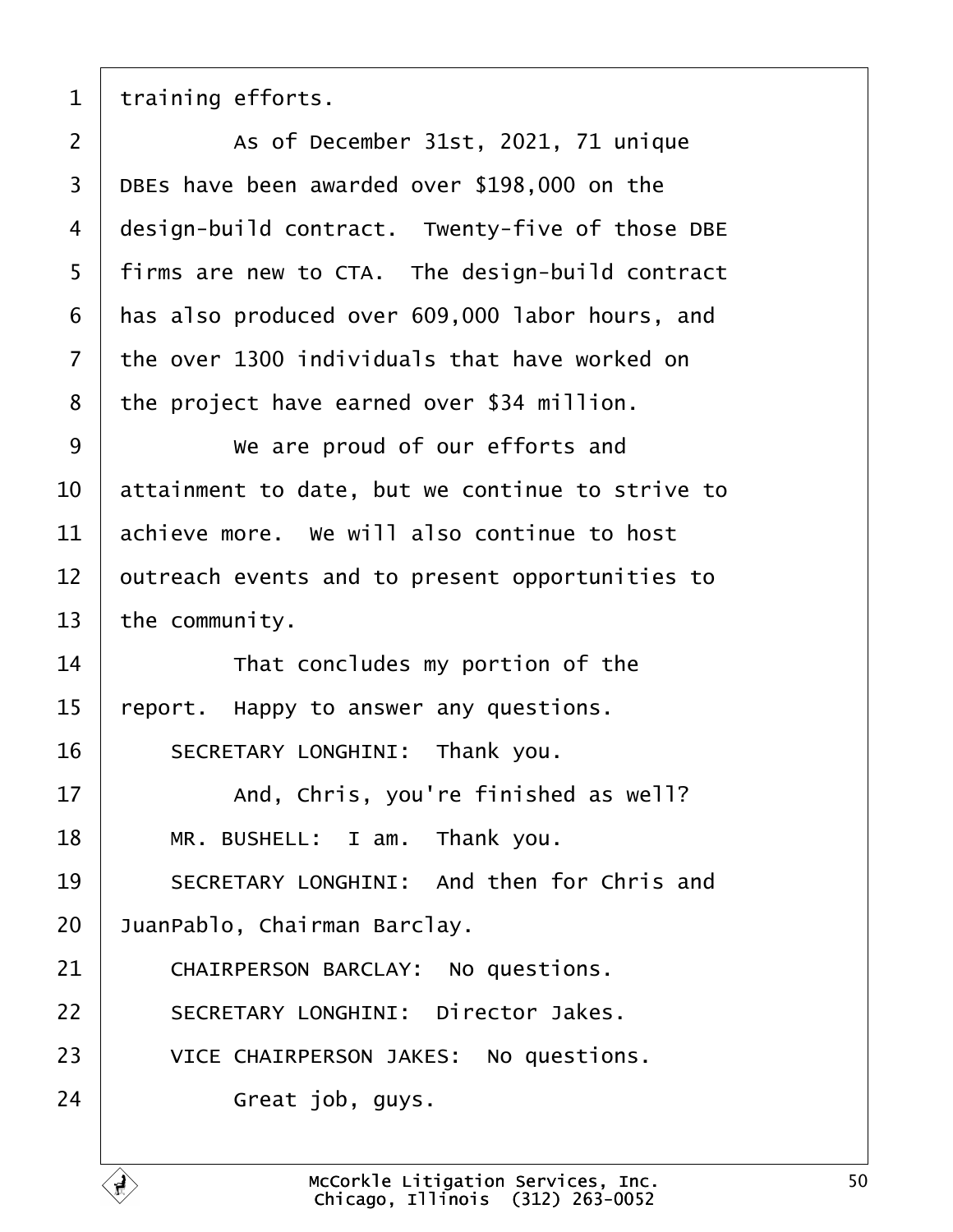1 | SECRETARY LONGHINI: Director Ortiz. 2 **DIRECTOR ORTIZ:** No questions. 3 SECRETARY LONGHINI: Director Irvine. 4 DIRECTOR IRVINE: No questions. ·5· · · · · · Great work.· Thank you. 6 | SECRETARY LONGHINI: Director Silva. 7 DIRECTOR SILVA: No questions. 8 | Great job. 9 SECRETARY LONGHINI: All right. We're  $10$   $\parallel$  finished with questions for the construction  $11$  report from Chris and J.P., Chairman Barclay. 12 CHAIRPERSON BARCLAY: Thank you. 13 **12** Our next order of business is new  $14$  business. 15 | The Supplement Any new business? 16 | SECRETARY LONGHINI: No, sir, there is none. 17 CHAIRPERSON BARCLAY: Since there is no  $18$  | further business to come before the Board, may I  $19$  | have a motion to adjourn the Chicago Transit  $20$  Board meeting of January 12th, 2022? 21 DIRECTOR MILLER: So moved. 22 DIRECTOR IRVINE: Second. 23 SECRETARY LONGHINI: Thanks for jumping right  $24$  in there, Director Jakes.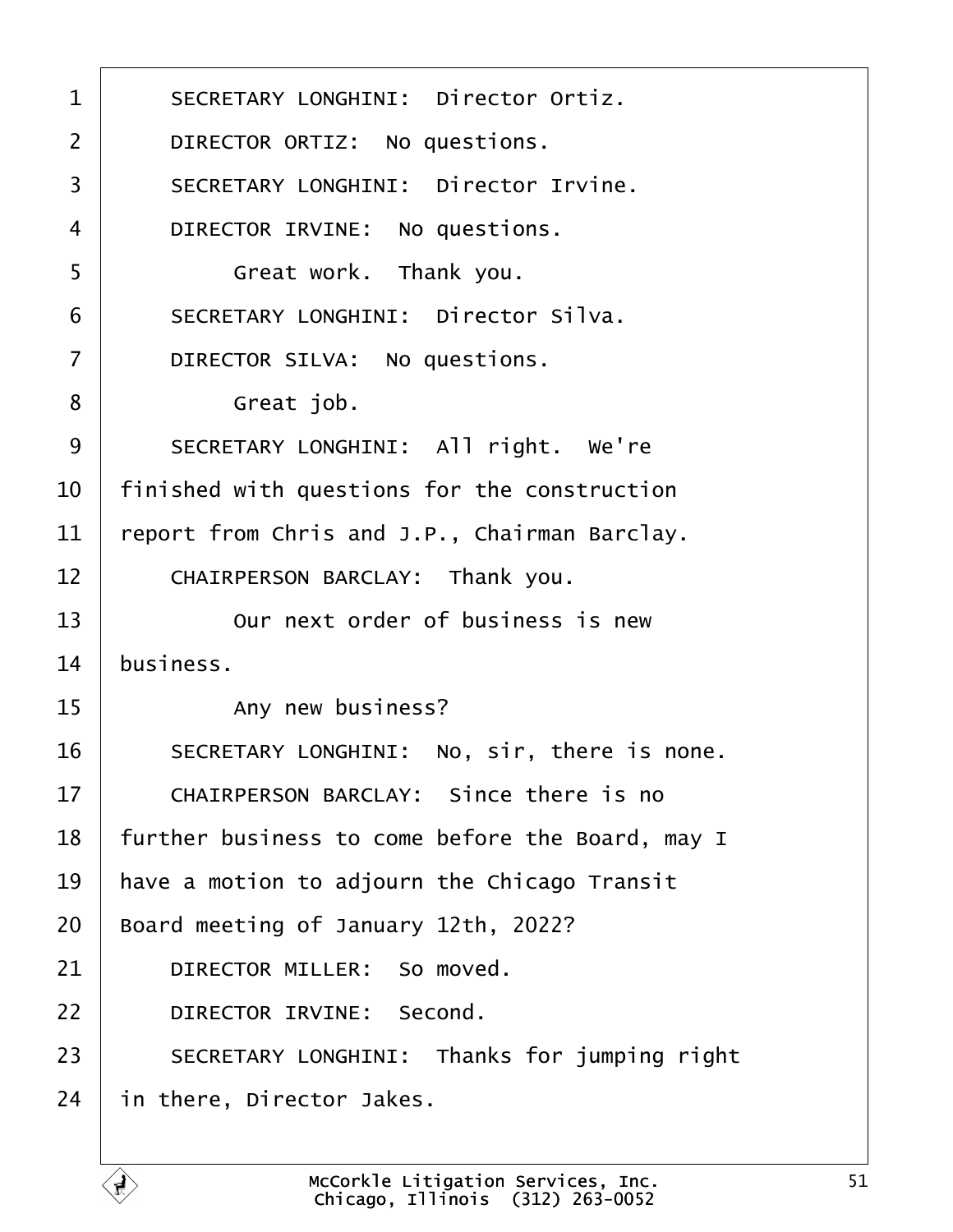| $\mathbf{1}$   | This was moved by Director Jakes and                                   |
|----------------|------------------------------------------------------------------------|
| $\overline{2}$ | seconded by Director Irvine.                                           |
| 3              | Director Ortiz.                                                        |
| 4              | DIRECTOR ORTIZ: Yes.                                                   |
| 5              | SECRETARY LONGHINI: Director Irvine.                                   |
| 6              | DIRECTOR IRVINE: Yes.                                                  |
| $\overline{7}$ | SECRETARY LONGHINI: Director Silva.                                    |
| 8              | DIRECTOR SILVA: Yes.                                                   |
| 9              | SECRETARY LONGHINI: Director Jakes.                                    |
| 10             | VICE CHAIRPERSON JAKES: Yes.                                           |
| 11             | And, Chairman Barclay, thank you for                                   |
| 12             | the lovely Christmas gift. It added to my                              |
| 13             | substantial weight loss. Thank you.                                    |
| 14             | DIRECTOR ORTIZ: I second that.                                         |
| 15             | DIRECTOR IRVINE: I third that.                                         |
| 16             | CHAIRPERSON BARCLAY: Better you than me.                               |
| 17             | SECRETARY LONGHINI: Chairman Barclay?                                  |
| 18             | CHAIRPERSON BARCLAY: Yes.                                              |
| 19             | SECRETARY LONGHINI: The motion to adjourn is                           |
| 20             | passed with five yes votes. So we're adjourned.                        |
| 21             | (which were all the proceedings                                        |
| 22             | had in the above-titled cause.)                                        |
| 23             | (Meeting adjourned at                                                  |
| 24             | 11:14 a.m.                                                             |
|                |                                                                        |
|                | McCorkle Litigation Services, Inc.<br>Chicago. Illinois (312) 263-0052 |

Chicago, Illinois· (312) 263-0052

52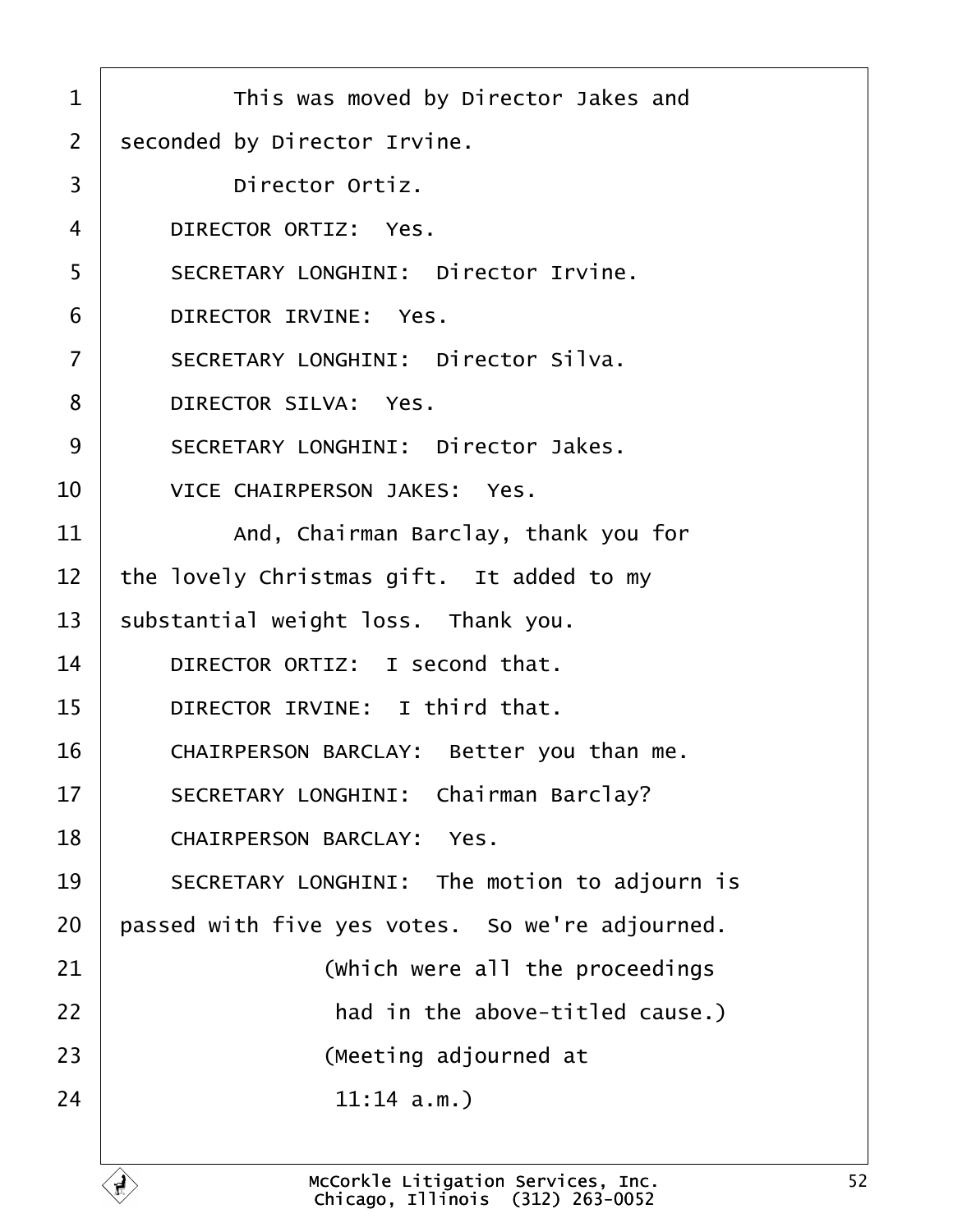state of illinois )  $\begin{array}{|c|c|c|c|c|}\n\hline\n\text{\textend{array}}$   $\begin{array}{c} \text{\textend{array}}$   $\begin{array}{c} \text{\textend{array}}$   $\begin{array}{c} \text{\textend{array}}$   $\begin{array}{c} \text{\textend{array}}$ 2 COUNTY OF COOK )

·3

**I, GINA M. SYLVESTER, being first duly**  sworn, on oath says that she is a court reporter doing business in the City of Chicago; and that she reported in shorthand the proceedings of said meeting, and that the foregoing is a true 9 and correct transcript of her shorthand notes so  $\,$  taken as aforesaid, and contains the proceedings  $\vert$  given at said meeting.

  $-4$ 15 GIMA M. SYLVESTER, CSR, RPR

**CSR No. 084-004856**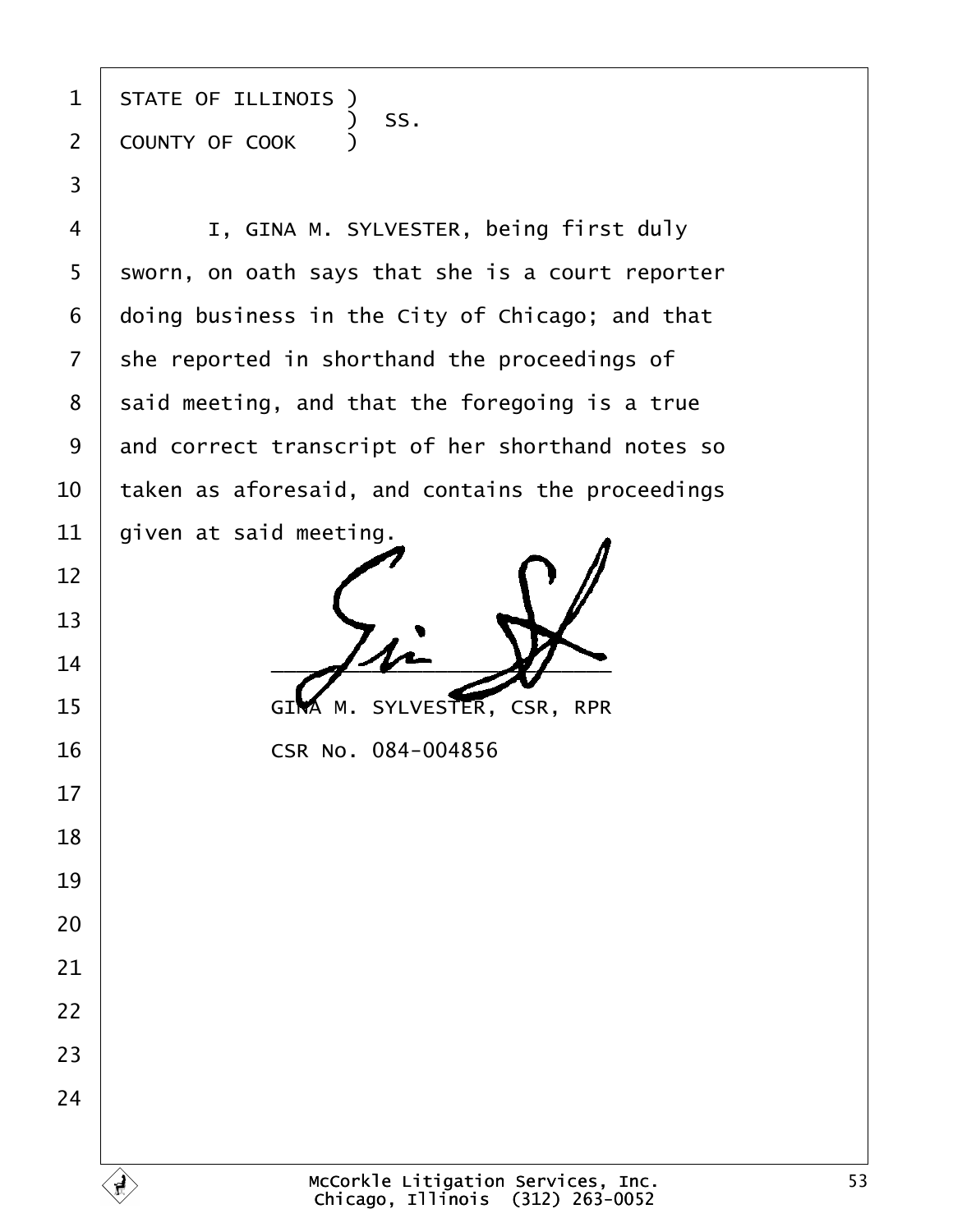\$ \$198,000  $5-A$  $50.3$  $5.24$ \$34  $5 - B$  $50.8$  $6.237.8$ \$400 54  $9.20$  $38.4$ \$600 55 25:2 27:4  $10:6$ 1 10 609,000 20:21 21:20 22:10  $50:6$  $11$  $61st$ 8:3 9:6 11:23 14:15.  $36.16$ 21 16:6 20:21 22:24 63rd 23:7 35:19 38:13 120  $-2$  10:18 25:2 27:14 29:13,16 32:13  $12<sub>th</sub>$  $71$  $3.1228.10$  $50:2$ 1300  $50:7$ 146  $28:13$ 80 15  $46.12$  $29.3$ **80s**  $15<sub>th</sub>$ 46:18  $4:15$ 174 28:14  $90s$  $\overline{2}$ 46:18 20  $4:16$ 2010 ability  $23:1$ 2015 21:6 38:6  $24.4$ abstain 2016  $5.2612$  $11:1$ **Abstained** 2021  $5:3$ 4:15 28:10 29:3 50:2 abstention 2022  $5.136.20$ 3:7,12 29:9,19 34:6 access 2023 36:8 37:17 29:20 accomplished  $21$  $18:5$  $4:17.1823:6$ accurately 23rd  $45.18$ 40:5,16 achieve 25  $50.11$ 23:10 39:16 achievements 28  $11.12$ 29:19,20 acknowledged 28.6 18:24 39:17 acronvms  $13:20$  $\mathbf{\hat{z}}$ Act.  $9.2210.12$  $31st$ activities  $50:2$  $44:8$ 35 acumen 33:20  $18.8$ addressed  $\boldsymbol{\Lambda}$  $34:11$ adjacent 44th  $37.10$ 48:9 adjourn 48th  $31.10$ 48:9 Administration  $11.1$ advance  $43.545.4$ 

ď

advantaged  $41:1$ adventure  $26.6$ advertising  $29.8$ advice  $8:11$ advisor  $18.19$ advocate  $11:7$ agency 8:14 9:18 14:18  $15.21$ agency's  $\overline{Q} \cdot 7$ agenda 5:24 7:24 agreement  $29.811$ ahead 12:11,12 31:9 aligned 49:17 allowed 18:11 amendment 29:14 America  $29:9$ and/or  $24:1$ announce  $33:19$ apparatuses  $33.1$ appeals  $9:13$ appointing  $7.1$ appreciated 15:19.23 18:9.10 13:4 17:21 18:24 appreciation  $9.22610$ approach 18:10 34:20.22 approached  $34:19$ approval 4:12 28:16 30:1 approvals  $42.3$ approve 4:14 6:2 7:1 26:10  $29.23.30.7$ approved  $5.126197.21289$  $29.3.31.2$ Ardmore 48:2 area 37:12 44:10.19 45:16 46:5.20 47:1. 12 48 2 3 18 23 argued  $18:20$ array  $9:13$ Ashland  $35.19$ aspect 19:4 39:11 assure 49:16 astonishing  $18.1$ attached 37:23 40:10.12

5

6

7

8

 $\mathbf{Q}$ 

A

attaching  $40:15$ attainment  $50.10$ attend  $20.6$ attorneys 10:19 11:9 27:15,16, 17 20 audio 9:24 10:1 11:5 13:24  $38:14$ **Audit** 28:22 29:1 **Authority** 8:6 9:6,11,15,20<br>11:17,22 29:12,16 **Authority's**  $10:10$ authorizing  $28:1229:7,10,14,18$ auxiliary  $36:5$ Avenue 29:13 awarded  $50.3$ awesome 21:24 22:1 43:16  $\overline{\mathbf{R}}$ back 16:4 17:9,10,12 33:7 34:17 38:3 background  $16.9$ **Bank**  $29.9$ banter  $14:10$ **Barclay** 3:8.9 4:1.2.5.11.18 5:10,11,15,22 6:17, 18,227:19,20,23 12:4.14 20:2.12 22:13 24:11 26:8 27:7,8,23 28:1,6,18, 19 30:4,5,24 31:1, 12, 14 42: 12, 13 43:20.22 50:20.21 bargain  $17.19$ hased 16:15 basis 19:24 heams  $37:21.22$ bedrock 46:13 begin 3:6 31:21 45:17  $47.23$ beginning  $32:7$ behalf 8:7 19:20 believed  $14.2$ **Belmont** 44:11,12 benefited  $19.1$ **Biden**  $20:5$  $big_{19:3}$ bigger  $41:22$ 

**Rill** 31:17,18,19 39:15, 21.23 42:11 43:21 **Bill's** 45:14 bit 16:3 21:2 27:19 39:14 **hless**  $12.21$ board 3:5,11 4:4,14 5:23 6:4 22 7:3 23 8:5 7 12.17 9:11 11:15.20 12:2,7 13:19 21:13 24:11 28:15 31:5,7 boring  $42.5$ borinas  $41:24$ hoss  $24:5$ bottle  $17:4$ hounce 23:22 box 45:9 47:2,10,24 **hranch** 36:18.37:19 bridge 44:24 45:8 47:2,3,5, 20,23 bring  $15.2447.21$ Bryn 45:3 46:24 47:12.15  $48:3$ budget 28:22 29:1 31:23  $36:1544:8$ build 47:9,20 building 38:20.23 buried 46:17 hus 28:13 34:21 **Bushell** 44:2,5 50:18 business 4:6,12 5:16,23 10:13 28:2 21 31:15 43:23 businesses 48:12.14 busy  $44.10$ bypass 44:10,24  $\mathbf c$ caisson 46:8 calculated  $23.16$ call 3:10,13 6:7 20:20 21:17,19 22:21 23:21 32:3 35:20 36:16 37:20 43:23 can-do  $21.9$ canopy 40:24 41:3,4,17 cap 46:10 caps  $47:11$ 

care  $22:8$ career 12:8 22:4 Carter 12:7 15:4,13 20:3,12 23:12,19 case  $47.4$ catastrophes  $24.7$ catch  $13:21$ caveat  $27.3$ ceiling 35:21.22 **Central** 33:15 chair  $21.13$ chairman 3:8 4:1 5:10 6:17 7:19 12:10,14 15:19 20:8,12 22:14,20 24:11,18 27:7,23 28:6,18 30:4,24 31:12 42:12,16 43:20 44:2 50:20 chairman's  $R \cdot 10$ chairmen 23:7 24:10 **CHAIRPERSON**  $3.9244251118$ 5:9.11.15.22 6:16. 18 22 7:18 20 23  $12.413.1620.2$ 22:13.26:8.27:2.8 28:1,19 30:5,23 31:1 14 42:13 18 43:22 50:21.23 chairs  $7:2$ challenges  $8.15$ challenging  $35:5$ chances  $13.4$ change  $27:3$ changed  $27:6$ chapter  $21:16$ charge  $10:19$ chem  $33:12$ Chicago 3:11 6:4 7:3 8:5 9:5. 10 11:15,17,20,21 12:1 29:13.17 49:22 chief 16:8 31:19 44:5 chiefs  $25.10$ **Chris** 43:23 44:5 49:9 50:17.19 City  $10:4$ claims  $9:14$ clause  $27:13$ clean-up 35:15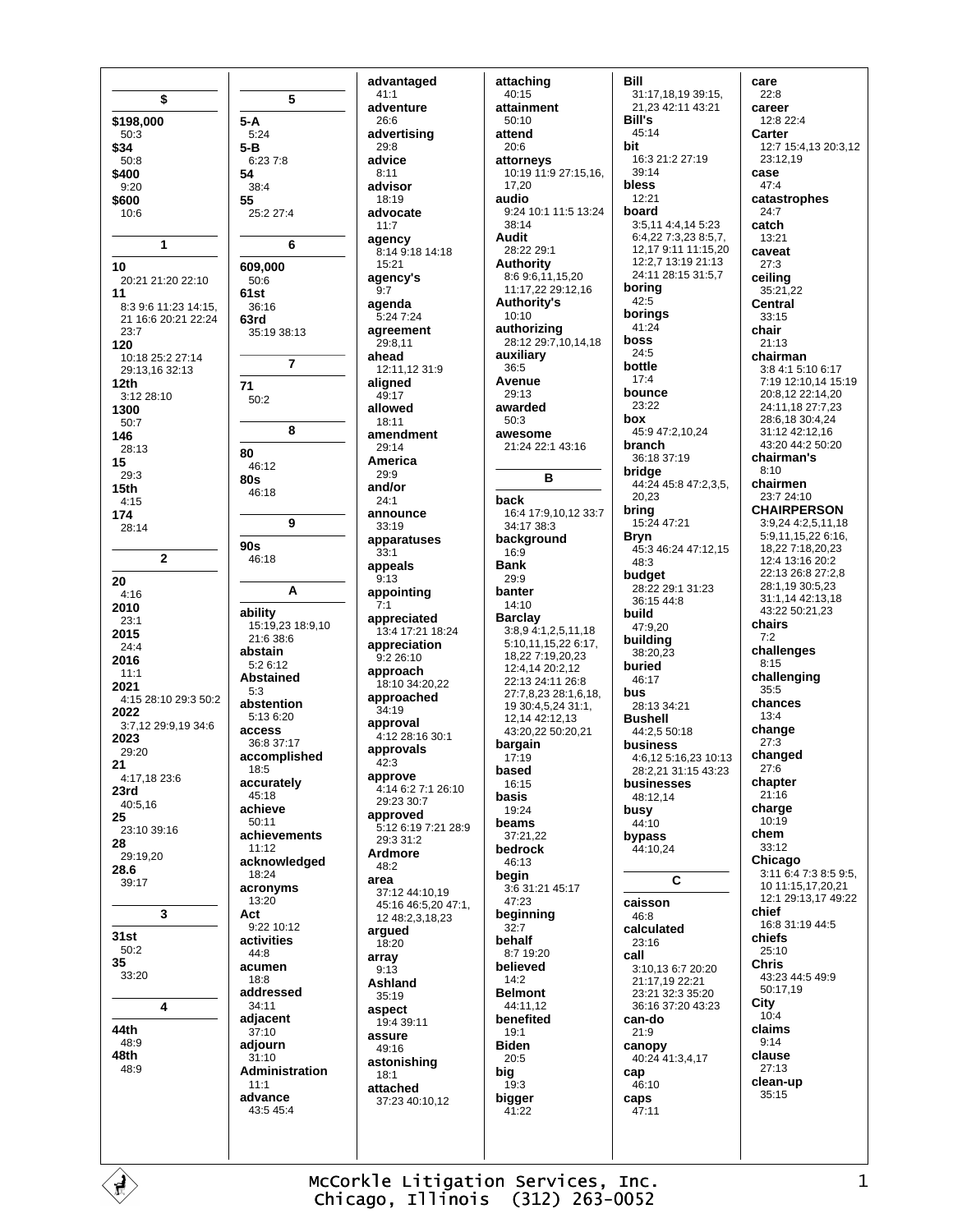cleaned 34:23 35:22 cleaning  $35.8$ clear  $27.12$ client 18:21 **Clinton**  $35.13$ close 41:5 closure 38:13 co-promotional  $29:8$ cold 38:9 colleague 18:17 column  $47.11$ columns 37:23 46:24 comment  $4.710$ comments  $43:1$ commissioned  $33.5$ commissioning 32:14,18 33:10,13 40:4.19 commitment 14:15 24:1 25:13,21  $39.19.20$ committed  $11.7.39.17$ committee 28:2,7,9,10,11,22,24 29:2,3,4,6,21,23 committees  $7:2$ commonly 47:3,4 community  $50:13$ compaction  $42.1$ complete 33:7 38:19 41:2 45:5 completed  $31.24$   $33.20$   $34.10$  $44.24$ completely 23:15 38:2 completion  $34:7$ complex  $9.13$ compliance 10:22 49:15 complicated  $36.22.376$ computer  $33:11$ conclude  $30.339.22$ concludes 28:17 50:14 conclusion 11:24 concrete 39:5 47:24 conduct  $49.17$ confidant 18:18 confident  $25.20.39.19$ 

congratulate  $20:7.9$ congratulations  $14.9$ connect 37:22 connection 16:20 consistently  $24.12$ constraints 47:22 constructed  $39:6$ construction 31:16,20 46:4 48:10 contemplate 26:6 continue 25:8 33:4 34:3 49:3  $50:10.11$ continued 36:23 45:4 48:6 continues 44:7 49:13 continuing 21:21 contract 36:2 50:4.5 contracting  $10:14$ contractor 39:17 49:14,23 contracts 29:22.24 contributions  $19.19$ coordinate 49:24 correct 5:19.20 27:18 correction  $25:1$ counsel 5:20 8:1,4 9:3,5,7,10 11:2 14:6 15:17 16:8 17:14.16 18:17 19:12 21:3 22:17 26:11 44:4 counseling 22:11 counsels  $17.2318.2$ couple 34:16 36:19 37:16 39:24 40:6.8 41:5. 10 13 23 cover  $40:1$ **COVID**  $48.715$ cowboy 25:15 crane 47:21 crazy  $23:22$ created 10:21 creating  $10:5$ crest  $35.14$ crew 45:14 critical  $9.2319.4$ cross  $37:21$ 

crossover  $32:1$ crossovers  $32.4$ crown  $35.14$ crucial 8:12 9:19 crunch  $31.6$ **CTA** 3:5 8:9 10:15 11:3 12:9 13:2,6 14:8 15:15 16:5,7 17:9, 13,20,24 18:5,12 19:5,20,24 22:11 23:1,11 24:3,5,14,16 25:11, 14, 15, 24 50:5 CTA's 10:1,17,22,24 23:15 **Cumberland** 34:20 cun  $13:22$ customer 34:18 customers 25:17  $cut$  $38.14$ cut-and-throw 45:12 cut-and-throws  $45.22$ cutover 31:24 32:11 cuts  $38.2$ D D.C.  $16.23$ daily 19:24 Dan  $40.2$ date  $50:10$ daughter  $23:3$ daunting  $33:21$ day 4:10 16:15 24:6,24 25:19 days  $32:13$ **DBE** 23:23 24:1 39:14 43:2 49:14 50:4 **DRES**  $50:3$ dealing 18:11 19:23 deals 16:21 December 4:15 23:1 29:3 41:2, 14 43:4 50:2 decision-making  $8.13$ dedication 8:8 11:21 33:24 deep  $46:6$ deliberately  $27:11$ deliver  $15:23$ 

delivering 19:13 **Deliverv**  $28:38$ demolition 41:6 44:21 45:4,5 46:15 21 48:24 demonstrated  $10.16$ department  $10.18231123$ 24:24 25:7 depth  $25:13$ deserved  $21:24$ desian  $42:2$ design-build  $50:4.5$ detailed  $27.5$ developed  $11:3$ development  $10.10.11.8$ diagram 34:10 43:14 diamond 32:3 33:6 difference  $35:15$ dinner  $17:2.3$ directional 34:10 43:14 directly  $37:10$ director 3:15,16,17,18,19,20, 21,22,23 4:16,19,21, 23,24 5:1,2,4,5,6,7, 8,14 6:5,6,9,10,11, 12, 13, 14, 15, 21 7:4, 5.7.9.10.11.12.13. 14 15 16 17 12 10 11, 12, 13, 22 14: 12 15:5,7 21:4 26:12. 13.15.17.18.19.20. 21.22.23.24 27:1.10 28:4,5,20,23,24 30:6,9,10,12,14,15, 16, 17, 18, 19, 20, 21, 22 42:17,19,20,23, 24 43:10,11,17,18 44:5 49:11 50:22 **Directors** 20:13.30:8.44:3  $49.10$ disadvantaged 10:13 24:2 disassemble  $38:2$ discuss  $49.14$ disruption 9:24 10:1 11:5 13:24  $38:15$ disruptive  $38.12$ district  $10.6$ diverse 10:15 diversity  $43:24$  49:11.13 division 10:22 Dorval  $21:1$ 

double  $33:22$ doubt  $13.919.2$ drilled  $46.6$ drink 13:22 **Drive** 28:14.36:18 Drive/michigan 28:13 dry  $33:12$ dual 21:11 due 48:15 E eager 24:13 earlier 28:8 29:1 early 23:19 41:17 earned  $13.950.8$ earth  $42.8$ earthwork 41:22 easiest  $18.21$ east 44:18,21 49:2 edge  $39.7$ efficient 47:8,20 efforts  $49.850.19$ elevated 44:13 45:13 elevator 24:22 embankment 46:18 emergency  $32.4$ emphasized 24:21 employee  $32.23$ enable  $45.23$ enables 47:6.23 encouraged  $11.9$ encouragement 10:20 43:3 end 8:3 14:14 17:18 31:8  $33.2047.15$ endeavors 8:19 12:3 engaged 14:14 24:13 enjoy 13:14 14:9 19:22 enjoved  $19:11$ ensure  $9:14$ **Enterprise**  $10.13$ entertain 4:13 6:1,24 12:5

 $26.0$ entire  $17.11$ entrance  $36.7416$ equipment 33:2 37:9,11 40:12, 16 escalator  $40.23417$ ethics 10:22 event 48:18 events 50:12 examples 32:22 37:2 excellent 8:4 9:9 25:8 excited 33:19 34:13 execute  $34:1$ executive  $5:161821$ exemplary  $8:20$ existina  $45.1$ exit  $36.5$ expand  $11:10$ expansion  $10.11$ experience 11:5 13:24 19:1 23:10 34:19 experiences  $11.10$ explain 23:17 **Express**  $28.14$ extensive 49:8 extraordinary 11:16 extremely  $8:9$ F facade  $39.7$ faces  $8:14$ facilitate  $37:18$ facilitates  $36.19$ facilities 39:11 facility  $41:20$ failed  $22:3$ fair 17:20 favorably  $9:15$ February 41:17 federal 9:21 10:24 23:18 feed  $47.24$ feel  $12.19$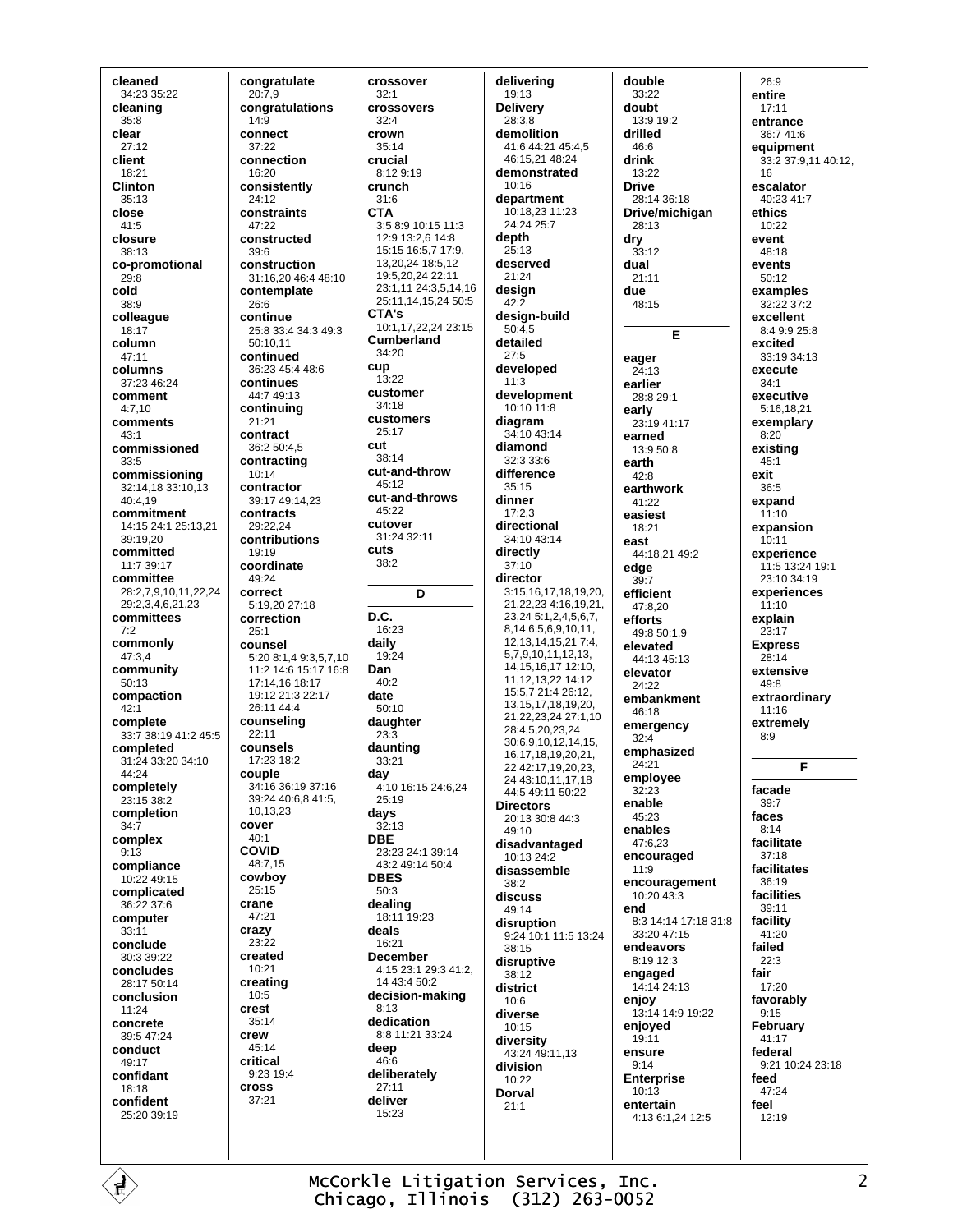feet 46:12 fell  $24.6$ fellow 8:17 25:10 felt 14:21 16:12 19:10 fencing  $39.4$ figure 21:10 fill 14:1 19:3 filled  $14:4$ final 39:20 finalize  $42:2$ finance 9:22 28:22,24 29:4 financial 16:18 financing 10:6 16:19 find 41:24 finished 39:6 43:14.20 50:17 finishing  $40.5$ fire 33:10,12 firms  $50.5$ fixing  $6:2$ floor  $12:6$ flowchart  $23:15$ fly -<br>40:8 focal  $36.6$ folks  $49:1$ follow  $14:6$ footprint  $48.12$ footsteps  $14.6$ forever 18:15 19:18 fortunate  $21:11$ forward 14:10 15:20 21:21 26:3 36:15,23 41:1, 5.21 found  $16.16$ foundation 46:6 foundations  $46.129$ friend 9:1 18:17 friends  $21:1.3$ friendship 21:22 friendships  $25:18$ frontage 34:22.23 fruition  $16:1$ 

É

**FTA**  $16:7$ fully  $24.13$ fun  $12.2426.7$ function  $25:4$ fundina  $10.723.16$ funny 47:16 future 8:18 12:3 14:10 17:5  $25.1846.3$ G gantry  $48.1$ garage  $34:21$ Garfield  $36:17.18$ general 8:1 9:3,5,7 11:2 14:5.8 15:17 17:13. 16,23 18:2,16 19:11 21:3 26:11 44:3 girder 45:9 47:2,10,24 girders 37:21 give 12:7 16:2 19:7 23:24 glad  $42.943.24$ goal  $33.20.34.6$ God 12:20 good 3:4,9 9:1 20:11 21:1 26:2 31:18 44:14  $48.649.10$ graduation  $11.6$ grateful 18:16 24:9 great 13:1 14:24 15:10 22:6 41:2,15 43:13 49:16 50:24 Greg 3:5 4:8 8:22 12:4 16:17 39:24 ground 41:22 42:6 46:6 grouped 46:9 growth  $11:11$ guess  $20.18$ guest  $20.5$ guidance 8:5,9 9:10 10:10,20 20:23 22:11 guys 50:24  $H$ Hall  $10.4$ **Halsted** 36:5 hand  $13:7$ 

happen  $15:24$ happy  $3.148.2412.20$ 20:14 50:15 hard 14:1 19:19 24:15 health  $26.3$ hearing  $13.20$ heart  $25:11$ hearty  $26.22$ helped  $44.17$ helpful 8:9 43:6 hiatus  $34.4$ high-driven  $33:11$ high-touch  $35.11.36.1$ highlight  $34.9$ **HIRE360** 49:23 historical  $24:1$ history  $9:716:3$ hold  $17:18$ hole  $19.2$ home  $21:10$ honey  $24.19$ honor  $8:19$ hope 14:5,19 host  $50.11$ hours 23:5 38:4 50:6 house  $33:16$ houses 33:6 40:10.17 huge  $14:18$  $\mathbf{I}$ ideas  $23:22$ **Illinois** 29:14.17 47:4 impact 11:16 14:8,18 48:13 impactful  $47.9$ impacts 48:15,20 implement  $15:22$ implementation  $9:17$ implementations  $32:6$ important 15:18 39:10 importantly 20:24 21:5 improve  $10.14$ 

improved 34:23,24 35:23 improvement  $9.24.35.16$ includes  $48.8$ including 9:23 24:12 26:3 increasing  $35.10$ incredible 25:12 increment 10:5 indelible  $14:7$ independent  $40:9$ indiscernible  $34:7$ individual  $49.19$ individuals  $50:7$ informing  $48.1019$ infrastructure 9:21,23 31:19 36:21 **initiatives**  $9.18$ innovated  $10.17$ Innovation 9:22 10:11 innovative  $16.19$ insight  $8:11$ inspiring  $25:14$ install  $44.16$ installation 41:7,17 45:8 46:1 installed  $39.2$ installing 32:11,14 44:12 46:3. 19 47:1,10 instrumental 9:17 10:3 11:11 insurance  $29.19$ interest  $24:15$ interesting  $16:17$ interior  $39:1$ interlocking 36:16 37:3 interlockings  $33.6$ intern  $11:4$ intertwined 15:22 intrusion  $35.7$ intrusions  $35.8$ inverters  $40.3$ invited  $20:4$ **Irvine** 3:19.20 4:19.21 5:4. 5 6:6 7:5,7,13,14  $12.10$   $12.22$   $26.13$ 15,21,22 28:4,5,20

30:8,10,12,18,19 43:10,11 **Irvina**  $40:2341:6.8$ isolation  $40.11$ issue 34:11 **issues** 15:23 18:11 19:23 item 5:24 6:8,23 7:24 items 33:4,8,9 J. J.P.  $39.13$ **Jackson** 36:13 37:19 Jakes 3:23,24 5:8,9 6:15, 16 7:17.18 13:16  $21.427.1210$ 30:22,23 42:17,18  $50.22.23$ January 3:7,12 29:19,20 Jefferson 31:22 33:16 job 10:14 11:5 13:1 23:6 50:24 Joe  $20:5$ join  $12.15$ joining  $20:8$ jov  $13:23$ Juanpablo 39:15 43:24 49:7,9, 11 50:20 iump  $12.22$ K Karen 5:17 8:2.7 9:1.3.4.9. 12 16 19 10 3 9 16 21 11:3.8.16.20 12:2,16,24 13:16 14:12 15:8.12.14 16:3,6,8,14,18,21,22 17:1,10,15,18 18:4, 11,16 19:6,15 20:1, 4.15.22 21:9.14 22:8,15 26:8,11 27:3.10 Karen's 12:8 15:22 18:8 19:1 key 36:20 41:9 kind 21:9 32:2,5,21 33:7, 13 34:16,22 35:6,13, 16,20 36:8,17 37:4, 17 38:6.12.14.23 39:5,6,10 40:8,11, 14.20 41:8.15.21 42:1,6 46:9 47:14 **King**  $36:18$ knew 23:11 knowledge 18:9 19:1

knowledgeable 16:12 kudos  $43.12$ L labor  $50.6$ landmark  $10:5$ large  $47.21$ large-scale  $32:6$ law 10:17,23 11:4,22  $24:24$ **Lawrence** 45:3 46:16,24 47:11,  $15.48.3$ lawsuits  $9:14$ lawver  $24.5$ lawyers  $25:2.3$ layman's  $21:6$ leadershin 10:17.23 11:22  $12.1725.20$ leading  $13:1$ learn  $24.13$ leave 17:17 21:22 31:8 leaving  $25:7$ legal 8:4 9:9 11:4,5 13:1,8  $15.23$ lessons  $24:17$ letter  $24.19$ level 36:8,12 38:13 41:3 life 13:17,18 19:22 24:17 light  $48.14$ lighting 35:1,10,24 39:1 Likewise  $45.3$ lines  $35:15.23$ list  $33.8$ litigation  $9:13$ live  $49:1$ **LLC** 29:12.15 loading  $48.1$ loans  $9:22$ located  $29.1316$ log  $13:14$ long  $17:1623:4,6,20$ longer  $47:6$ 

McCorkle Litigation Services, Inc. Chicago, Illinois (312) 263-0052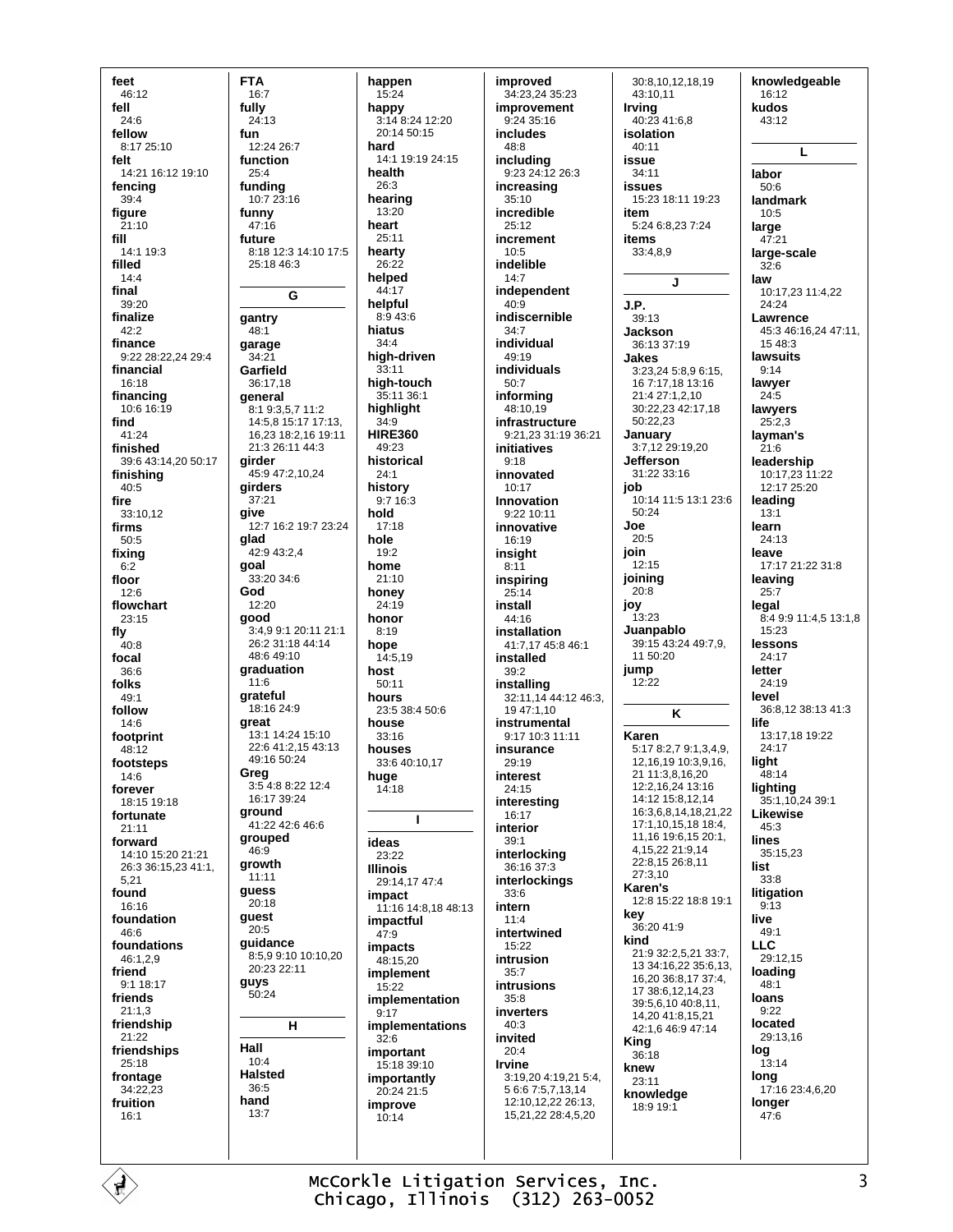longest  $9:6$ longevity  $18.47$ **Longhini** 3:4,5,14,17,19,21,23 4:1,3,9,20 5:1,3,6,8, 10,12 6:7,11,13,15, 17, 19 7: 6, 11, 13, 15, 17,19,21 8:24 26:14, 19,21,23 27:1,7,9 30:11,16,18,20,22, 24 31:2 39:22 42:11, 15,19 43:9,17,19 50:16,19,22 looked 34:18 lot 18:7 23:11 24:17 35:7 43:5 lots  $35.649.4$ love 17:13 21:8 loved  $26.4$ lovingly  $13:22$ M made 13:17,18 14:7,18 16:10 44:14 major  $9:1837:18$ make 15:6,7 25:1 27:5  $43.24$ makes 24:16 making 9:6 10:18 27:14 managed  $9:12$ management  $34:1$ material 38:17,20 matter 6:22 7:24 31:7 matters  $5:23.8:11$ **Mawr** 45:3 46:24 47:12 15 48:3 mayoral  $23:2$ Mclaughlin  $17:1$ meet 16:23 39:20 49:14,  $21$ meetina 3:7,11 4:14 31:9  $48.21$ meetings 13:15 48:8 49:4,16, 18 member  $6:3.31:5.8$ members 4:4 7:1 8:17 11:15, 19 12:1.7 24:11 mentioned 27:4 32:10 40:3 47:1 mentioning  $22.20$ mentor 23:19,21 24:4

mentored  $11:9$ met 16:6 28:8 29:1 31:24 micronile  $46:1.\overline{2}$ micropiles 46:7 **Mike**  $17.1$ **Miller** 3:15,16 4:16,21,23, 24 6:5,9,10 7:4,7,9, 10 12:11, 12, 13 26:12,15,17,18 30:9, 12, 14, 15 42: 19, 20 million  $9.2110.650.8$ minimize 48:13 minutes  $4:12,14,225:12$ 28:10 29:4 miscellaneous  $44.16$ **Modernization** 10:7 48:23 moment  $8:1$  17:22 20:15 month 8:3 32:8,10,19 38:21 40:3,18,20 41:14 49:18 monthly  $31.2049.14$ months 34:4,5 37:16 40:8 **Mooney** 31:17,18,19 39:24 43:21 morning  $3.4917.2220.911$ 28:8 29:1 31:18 49:10 motion 4:13 6:1,19,24 7:21 12:5 26:9,16 27:22 30:7 31:2 move 15:20 16:11 32:9 36:24 37:12 38:22 moved 4:16,20 6:5 7:4,6 26:12,14 30:9,11 32:5 36:15 41:21 movement  $36.19$ moves 36:14 moving 37:16 40:4 41:4.16 N nature  $13.21$ needed 16:13 24:20 neighbors 48:24 **Newport** 48:24 nice  $15:10$ non-revenue  $41.20$ north 29:13,16 44:11 47:15 49:1

**Noting**  $49:6$ number  $15:1$  17 $:24$ numbers  $27.3$  $\Omega$ **O'HARE** 31:22 32:7,11 occur  $17.7$ occurrences  $37.17$ office 3:5 17:3 19:8,16,17 officer  $31.19446$ older 46:16 47:7 omnibus 28:15,16 30:1,2,8,13 ongoing  $8:15$ online  $48:7$ onen  $12.6.38.3$ operate  $32.12$ opportunities  $10:14$  11:6 48:11 49:20,24 50:12 opportunity 10:12 14:23 21:16, 18,19 22:18 opposed  $22.22$ order 3:10 4:6.11 5:15.22 28:1.21.31:15.39:17  $A3.22 A6.4 A8.12$ ordinance 6:2 7:1 25:1 28:12 29:7,10,14,17,24 ordinances  $29.7$ ordinarily  $47.7$ organization 14:16 25:22.24 Ortiz  $3.17$  18 5 1 2 3 14 6:3.11.12.21 7:11.12 14:12 26:19.20 30:16,17 42:23,24  $A \cdot 5$ Outer 28:14 outlast  $15.1$ outreach 48:8 49:5.15 50:12 outstanding  $34.12$ oversaw  $11:3$ P packages 49:19 paint  $35:10$ painted 34:24 35:23 painting<br>34:3,8 36:12 41:3,12

pandemic 8:15 26:1 49:4 parallel  $37.22$ Park 31:22 33:16 36:13 37:19 40:23 41:6,8 parking  $34.21$ part  $32.10$ participation 23:23 39:14 43:2 partners  $49.22$ Partnership  $49.23$ pass  $20.16$ past 11:23 22:23 43:15 pause 39:12 payment  $39.20$ people 25:4,23 48:19 percent 39:16.18 perfect  $10:24$ periods  $18.2$ permanent  $47:18$ perpendicular  $37.21$ person 16:24 20:6 21:9 personally  $14.819.17$ Peterson 20:8,11 22:14,20  $24.18$ phase  $40:4$ photo  $32.16$ photos 32:9 34:15 37:1 38:22 40:6 41:10  $45:9$ picture  $46.1521$ pictures 45:14 piece 36:20 38:19 45:22 46:16 47:18 pieces  $44.1216$ place  $40:12$ plan  $42.7$ Planning 28:3,7 platform 40:9.15 platforms  $36.7$ pleasure 12:17 13:3 point 38:19 41:9 points 23:24 35:11 36:1,2, 6,9 37:6 **Policy**  $29:19$ 

portion  $50:14$ position  $16.9186$ **positioned**  $48.1$ post 11:6 poured  $13.22$ predecessor's 22:22 preparatory 41:21 prepped  $41:3$ present 4:4 50:12 presentation 39:23 presentations  $44.1$ president 12:7 15:4,13,15,16 16:5 20:3,12 21:12 23:12.19 44:3 **President's** 19:8.15 presidents 18:13 23:7 pretty  $17:24$ Prieto 39:15 43:24 49:9,11 Primary 44:8 prime  $36.6$ priming  $41:12$ proceed  $27.23.31.4.13$ proceedings  $3.2$ process 8:13 32:13,18,24 33:13 40:14 47:10  $48.8$ produced  $50.6$ professional 11:8.10.11 professionalism  $12.18$ program 10:12 11:4 33:21 34:3 49:13 programs 10:13 24:2 49:12 progress 38:24 progressing  $45:10$ project  $10.1831.2223326$ 33:18 34:5 36:14 38:18 40:21 24 41:9 19 43:14 44:7 48:12  $13.19.50.8$ projects 9:23 10:15 16:19 35:6 36:13 40:1,2  $43.3$ promoting  $48.18$ proper  $37:3$ property 29:12.16

proud  $50:9$ provide 10:625:81640:10 provided 9:9,19 10:9 11:17  $20.2322.12$ providing  $R \cdot \Delta$ prudent  $16.11$ public 4:6 11:18 purchase  $29:11.18$ put 17:19 19:20 21:6 32:19 38:3 39:9 40:12,19 44:17,19 45:18 46:7,11  $\Omega$ questions 24:15 42:10,14,18, 24 43:11.18.21  $50:15,21,23$ quick 14:11 21:5 quorum  $4:3$ R Racine 29:12,13,15,17 rail 36:19 37:5 41:20 rail-borne  $37:11$ railcar  $10.2$ rates  $42.1$ reached 16:11 24:20 reaching  $48.9$ read 8:22 9:1 16:17 27:11 readv  $32:18$ real  $16:925:18$ rearranging 45:15 reason  $13.18$ recently 24:10 48:21 recognition  $8:20$  19:8.16 recognize 8:1 11:15 14:14 recognizing  $12:8$ recommended 28:15.30:1 recruitment 49:24 Red/purple 10:7 48:23 reflect  $17:22$ reflection 18:8 Refresh  $33:18$ regard 48:22

McCorkle Litigation Services, Inc. Chicago, Illinois (312) 263-0052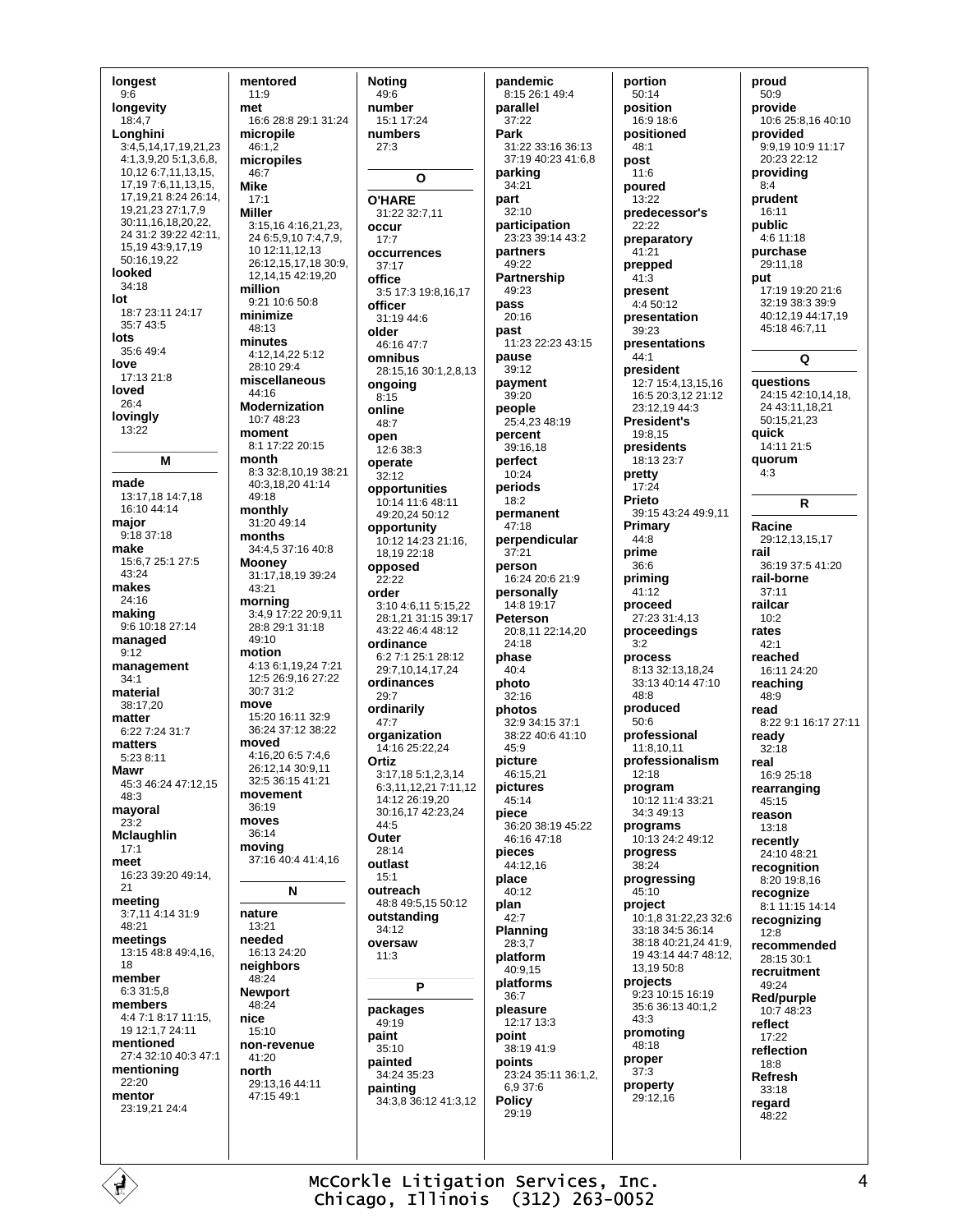region's  $11:18$ regular  $4.14$ regularly 3:6,10 49:21 rehab 38:2 related  $49.18$ relationship 15:16,18 16:3,15 relay 33:5,16 40:10,17 reliable  $25:17$ remains 31:23 remark  $15:7$ remarkable  $25.23$ remarks 12:8 15:6 remove  $A2.8$ removing 46:19 Renew  $33.18$ renewal  $36.2237.18$ replacement 10:2 37:3 40:24 report 28:2.17.21 29:5 30:3  $31.1650.15$ reported 24:10 44:9 reporting 21:12 38:22 representation 25:9 require  $33:13$ reauires  $25:16$ resolution 8:20,23 9:2 12:6 16:17 26:10 27:17 resolved 9:14 11:14.19 12:1  $34.134116$ resounding  $27:8$ respond  $27:9$ rest  $25.3$ restaurant  $17:2$ retention  $33:10$ retirement 13:10 15:11 22:4 retiring 8:3 21:15 22:2 review  $11.1294621$ reviewed  $28:11$ revisit  $34.5$ River  $32.1$ Road  $32.1$ robust  $11.3$ 

É

roll  $3:136:7$ roof  $39.7$ room  $25.22$ Rosa  $6:3$ Roscoe  $48.24$ Rosemont  $32:1$ rough  $23:4$ roughly 46:12 **Routes** 28:13 **RPM** 43:24 44:6.7 **RPP**  $46:5$ run  $14:13$ runnina 45:21 Ryan  $40:2$ S sacrifices 19:19 safe  $25.16$ safely  $8:16$ salary  $6.2$ sale 29:11,12,16 **SBE** 34:3 8 36:1 12 **SBE/DBE**  $49.8$ schedule 31:23 36:15 44:8 scheduled  $3:7.10$ score  $10:2423:23$ scraped 34:23 35:22 screen  $22.342.22$ sealing  $35.9$ season 43:7 seat  $8.10$ seating  $14.24$ seats  $14.24$ seconded 4:21 7:7 26:15 30:12 **secretary**<br>3:4,13,14,17,19,21, 23 4:1, 3, 9, 20 5:1, 3, 681012671113 15.17,19 7:6,11,13, 15 17 19 21 8:24 26:14.19.21.23 27:1. 7 9 30 11 16 18 20 22.24 31:2 39:22 42:11 15 19 43:9 17 19 50:16.19.22 secure  $9:20$ 

secured 10:24 seament  $45.447.16$ segmental 45:9 47:2.10.24 segments 45:10 47:24 **Seimetz**  $5:208:29:34912$ 16 19 10 3 9 16 21 11:3,8,16,20 12:2  $22.1726.11$ sense  $39.9426$ separate 34:2 49:17 series 37:15,17 46:7 serve  $49.16$ served  $9.4$ service 8:8,21 21:20 25:8,17 28:3.8 32:19 37:12  $40.20$ services  $11.21$ session 5:16,18,21 sessions  $14:22$ **SAt**  $30.16$ **Sewer** 38:18 **Shamrock**  $29:10$ share  $17.20$ shared  $14:17$ shifts  $44.20$ shoes  $14:1,3$ shop 41:20 **Shops** 38:17 short  $14.13$ show  $19.10.38.23$ **Shuffle** 29:10 side 16:18 23:18 26:1 41:8 44:18.21.22 45.6.18.19 signage 34:10 39:10 signal 32:12,14,17,23 **Signals**  $31.22$ significant 48:15,16 **Silva** 3:21,22 5:6,7 6:13, 14 7:15.16 15:5.7 26:23 24 28:23 24 30:6.8.20.21 43:17. 18 **Similar** 40:7 simple 13:18.19

sir 4:4,9 7:22 site  $42.547.22$ sits  $37.5$ situation 25:16 sleet  $38.10$ slide 32:20 33:3,17 35:2, 12,18 36:3,10 37:14 38:16 39:3,8 40:13, 22 41:18 42:7 47:13 slides 41:23 45:11 slowly  $27:11$ **Small**  $10:12$ smaller  $46.8$ smart  $16:10$ soil  $41.2442.14$ sort  $44.20468476$ soul  $25:11$ sound  $10:10$ south 32:1 36:17 38:17  $48:2$ spans  $47.6$ speak ์<br>8∙16 special 16:20 20:4 24:15 32:3 33:13 37:4 44:4 sneculate  $17.5$ speculated -<br>17:8 speech .<br>24.22 spend 19:22 spent  $20.21$ spite 18:23 spring .<br>34:6 Springfield  $10:4$ staff 10:19 25:3 27:15,18 standing  $7:2$ stands  $20.24$ start 5:23 22:5 41:6 44:21  $45.20$ started 16:7 22:4 45:7 starting 21:15 45:1 starts  $17:4$ state  $23:1547:3$ stated  $30:8$ station 32:2 34:18,19,22

35:22 40:23 41:8 44:11,12 stations  $33:20$   $34:7$  8  $35:4$  5  $36.7$ stay  $17.1316$ steady  $10:17$  13:7 steel  $47.719$ step 34:17 stepped  $42.20$ **Sterling**  $29:11.\overline{15}$ stopped 27:16,19 storage  $29:1838:1820$ straight  $38:9$ strategic 15:24 18:10 28:3,7 **street** 9:24 36:8 12 37:24 38:4,13,14 40:5 48:3 strive  $50:10$ stronger  $25:6$ struck 16:14 structural 36:23 40:9 42:2 structure 37:18 46:11.17.20  $47:8$ **Structures**  $36.14$ stuck  $17.11$ students  $11:4$ stuff  $37:13$ sublease  $29.15$ subsides  $26:1$ subway  $35.4$ successful 9:17 18:12 19:5 49:3 successfully 15:21 44:23 support  $9:20$  10:19 19:16 22:12.39:11.46:2.4  $48.14$ switch  $37:5$ system  $11.1832.121723$ systems 32:15 33:10.11.12  $40.19$ T talent 25:21 talk 20:16.19 39:13 40:21 49:7 talked 20:18 21:2 34:16  $35.5$ 

tank 29:19 tax  $10:5$ team 12:15 13:2.8 19:9 25:13.34:1.43:12 49:13 tedious  $38:5$ teleconference  $28:9$ temp  $47:16$ temporarily 45:17 temporary 6:3 32:12, 16, 23 46:4 47:14,20 tend  $46:11$ tenure 9:8 17:12 18:14 tenured terminal  $9.24.34.21$ terms 14:15 16:19 21:6 **Terry** 20:8,10,11 testing  $32.24$ thankful 19:18 thing  $21:822:139:948:17$ things 13:20 16:1,16 17:6,7 19:23 20:24 21:6 23:12.18 24:9 38:10 thrill  $25:12$ tie  $36.22.37.2$ ties  $37:7$ tight 31:23 44:7 time 8:14 12:19 13:6,14 14:17 16:5.24 17:15. 20,24 18:3 19:21,22 22:7 26:5 31:6 40:21 times 34:17 38:6 tiny  $25.1$ today<br>5:18,21 24:3,12,23  $41.19$ told  $17:15$ tool 49:16 top 37:5 41:3 46:10 touch-point  $35.16$ touching  $35:10$ track 35:6.36:13.37:17 44:13,17,19 45:13, 23.46.34 tracks 44:18,19 45:2,6,16,  $19.20$ trade 29:8 33:24 49:19

McCorkle Litigation Services, Inc. Chicago, Illinois (312) 263-0052